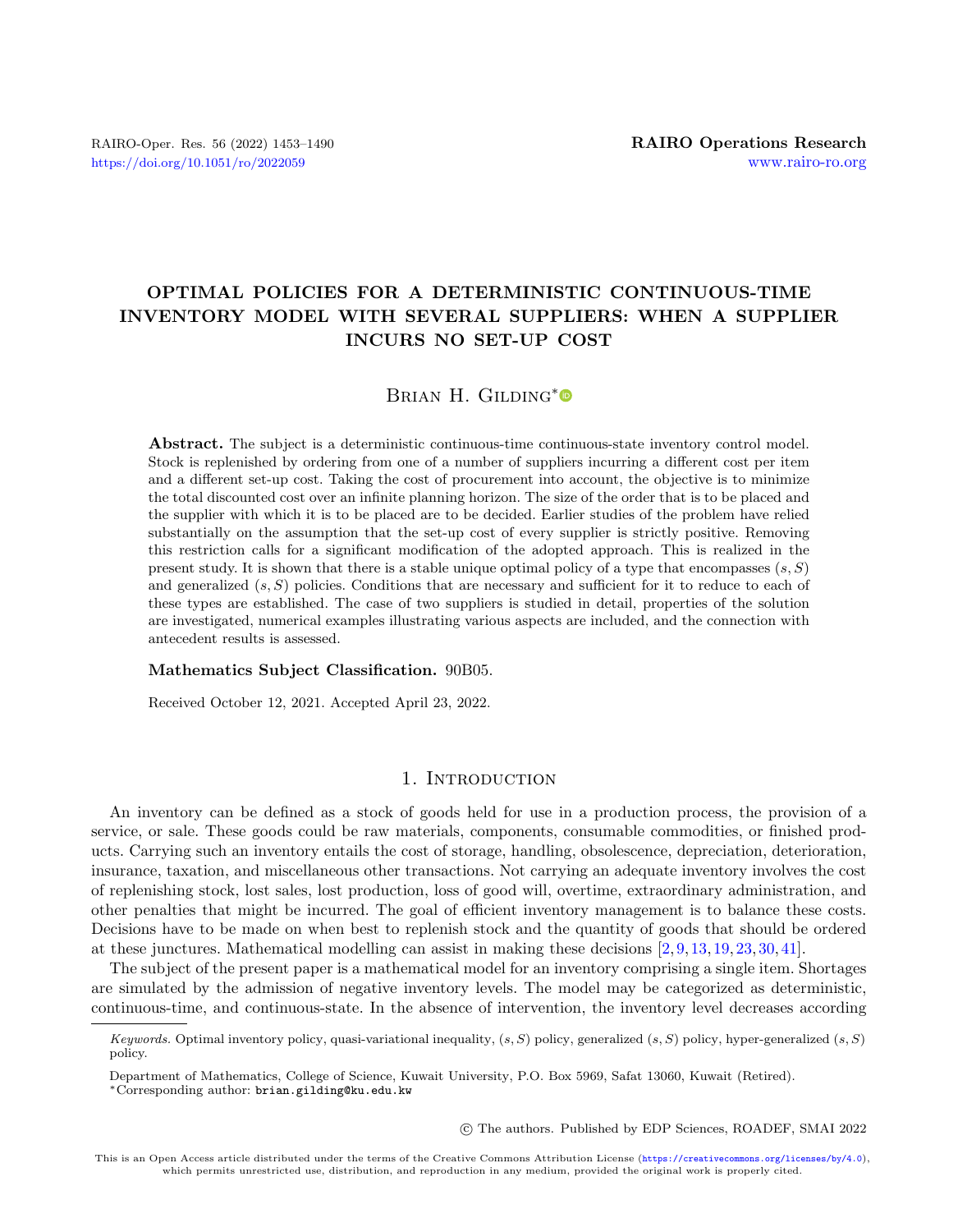to an evolution process in which changes in inventory level are governed by a differential equation. The level of stock is continuously monitored, and the cost of holding stock or maintaining a backlog is prescribed as a function of the inventory level. Stock can be replenished by ordering from several available suppliers, each of which offers an unlimited supply. Ordering from each supplier incurs a fixed cost per item and a fixed set-up cost. The objective is to minimize the total cost of procurement, holding the inventory, and permitting shortages over an infinite planning horizon. The challenges of managing an inventory when there are multiple potential suppliers have been reviewed in [\[10,](#page-36-2) [22,](#page-37-5) [33,](#page-37-6) [36\]](#page-37-7).

When there is a single supplier, the decision problem reduces to the search for an optimal policy of a type that is well-documented, namely an  $(s, S)$  policy. This sets two stock levels, s and  $S > s$ . If the inventory level is greater than  $s$ , a manager does not intervene. If it is  $s$  or less, the manager orders to bring the inventory level up to S. An  $(s, S)$  policy was introduced by Arrow *et al.* [\[1\]](#page-36-3). The further historical development can be traced to  $[2, 20, 31, 35, 40]$  $[2, 20, 31, 35, 40]$  $[2, 20, 31, 35, 40]$  $[2, 20, 31, 35, 40]$  $[2, 20, 31, 35, 40]$  $[2, 20, 31, 35, 40]$  $[2, 20, 31, 35, 40]$  $[2, 20, 31, 35, 40]$  $[2, 20, 31, 35, 40]$ . More contemporary exposés are to be found in  $[8, 28]$  $[8, 28]$  $[8, 28]$ . The complication with the model with several suppliers is that determining an optimal management policy means not only finding the inventory level from which a replenishment should take place, and the quantity of goods that should be ordered, but also identifying the supplier with which the order should be placed.

Given any two suppliers, the first of which incurs both a greater cost per item and a greater set-up cost than the other, an order would naturally be placed with the second. This can also be said if only one of these costs is greater and the other is the same. By the same token, given any two suppliers incurring the same cost per item and set-up cost, it is economically immaterial with which an order would be placed. The essence of the problem is that given any two suppliers, one incurs a lesser cost per item and a greater set-up cost than the other. This enables the suppliers to be ranked in strictly increasing order of cost per item and strictly decreasing order of set-up cost, or vice versa.

The model considered was proposed in [\[5\]](#page-36-5), where, under the assumption that the set-up cost of every supplier is strictly positive, it was shown that the following alternatives are mutually exclusive.

- There is a unique optimal  $(s, S)$  policy involving only one predetermined supplier.
- There is a unique optimal generalized  $(s, S)$  policy involving more than one supplier.
- There is no optimal generalized  $(s, S)$  policy, let alone an optimal  $(s, S)$  policy.

A generalized  $(s, S)$  policy involves N suppliers and stock levels

<span id="page-1-1"></span><span id="page-1-0"></span>
$$
s_{(N)} < s_{(N-1)} < \dots < s_{(1)} < S_{(1)} < S_{(2)} < \dots < S_{(N)} \tag{1.1}
$$

for some natural number  $N \geq 2$ . If the inventory level is greater than  $s_{(1)}$ , one does not replenish stock. If it is between  $s_{(n+1)}$  and  $s_{(n)}$  for n from 1 to  $N-1$ , one orders from supplier  $(n)$  up to the level  $S_{(n)}$ . If it is less than  $s_{(N)}$  one orders from supplier  $(N)$  up to the level  $S_{(N)}$ . This policy may deliberately exclude a selection of the available suppliers. For instance, it could involve just three of five available suppliers, with supplier (1) being number 4 in the original ranking, supplier (2) being number 3, supplier (3) being number 1, and, suppliers 2 and 5 dispensed with. A generalized  $(s, S)$  policy was first proposed as a viable optimal inventory-control policy by Porteus [\[26,](#page-37-13) [27\]](#page-37-14). Further discourse can be found in [\[5,](#page-36-5) [6,](#page-36-6) [8,](#page-36-4) [28\]](#page-37-12).

Building upon the investigation of the model in [\[5\]](#page-36-5) and with retention of the assumption of strict positivity of every set-up cost, it has since been shown  $\left[6\right]$  that in the event of a generalized  $(s, S)$  policy not being optimal. nonetheless there is a unique optimal policy. This has a feature not previously documented, and has been termed a hyper-generalized  $(s, S)$  policy. Like a generalized  $(s, S)$  policy, it entails N suppliers and stock levels [\(1.1\)](#page-1-0). In addition, it contains stock levels  $r_{(n)}$ , where

$$
s_{(n+1)} \le r_{(n)} \le s_{(n)} \quad \text{for } 1 \le n \le N-1,
$$
\n(1.2)

for which the following applies. If the inventory level is greater than  $s_{(1)}$ , one does not replenish, as with a generalized  $(s, S)$  policy. If it is between  $r_{(n)}$  and  $s_{(n)}$  for some n indicated, one orders from supplier  $(n)$  up to the level  $S_{(n)}$ . However, if it is between  $s_{(n+1)}$  and  $r_{(n)}$  for some such n, one again does not intervene, just as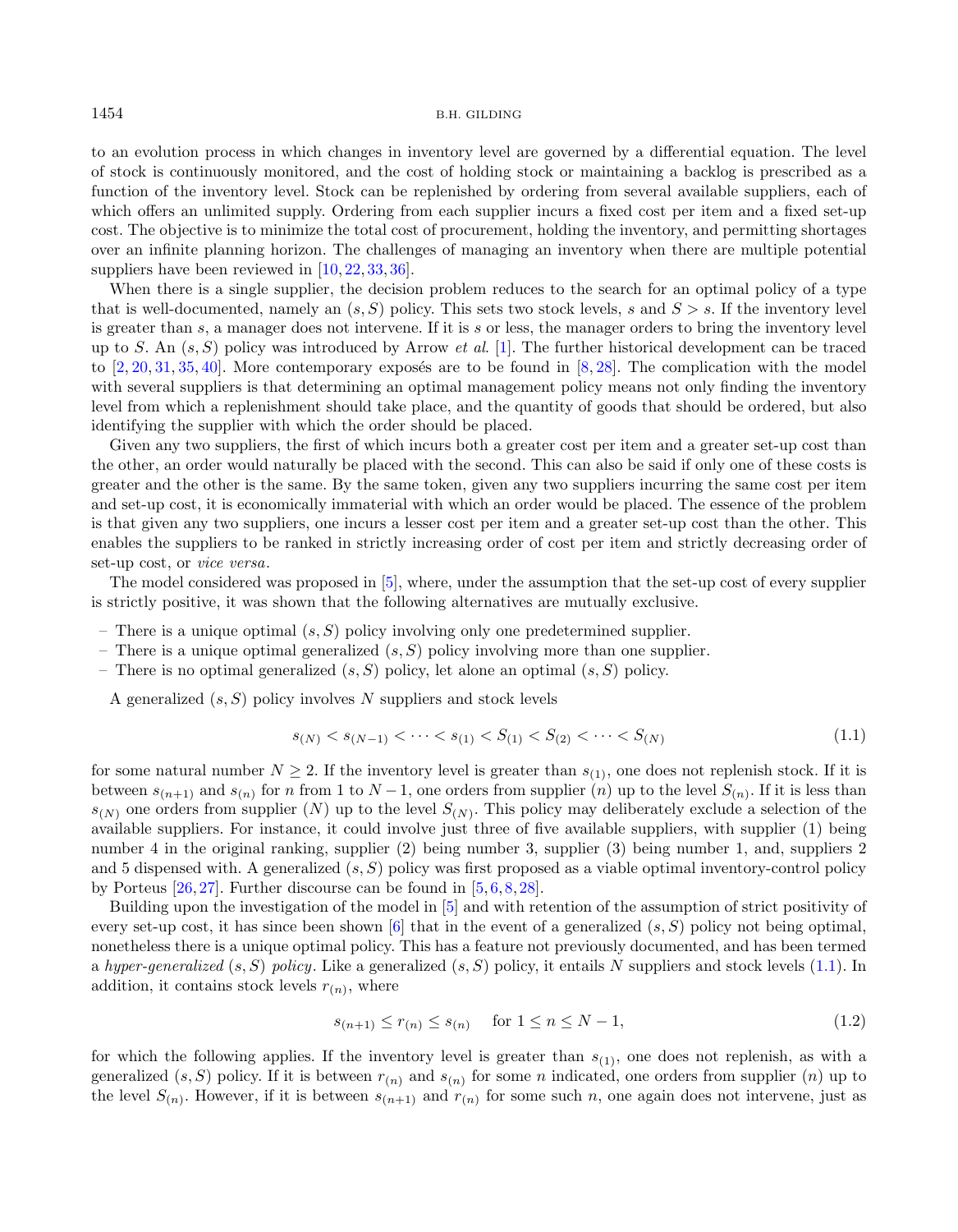if the inventory level were greater than  $s_{(1)}$ . Regardless, if the inventory level is less than  $s_{(N)}$ , one orders from supplier  $(N)$  up to the level  $S_{(N)}$ , once more as with a generalized  $(s, S)$  policy. Such a hyper-generalized  $(s, S)$ policy reduces to a generalized  $(s, S)$  policy when  $r_{(n)} = s_{(n+1)}$  for every n from 1 to  $N - 1$ .

According to the above definition of a hyper-generalized  $(s, S)$  policy with N suppliers, when  $r_{(i)} = r_{(i-1)}$  for some  $i \in \{2, 3, \ldots, N-1\}$ , this policy is indistinguishable from that with  $N-1$  suppliers in which the inventory levels  $r_{(i)}$  and  $s_{(i)}$  have been removed and supplier  $(n+1)$  has become supplier  $(n)$  for n from i to  $N-1$ . Hence, in addition to  $(1.1)$  and  $(1.2)$ , it can be taken that

<span id="page-2-0"></span>
$$
r_{(N-1)} < r_{(N-2)} < \dots < r_{(1)}.\tag{1.3}
$$

In everyday terms, a hyper-generalized  $(s, S)$  policy arises when there are backlogging levels for which it does not pay to replenish in excess of the conventional cut-off level. If the backlog were less, there would be an optimal course of action in placing an order with a supplier incurring a relatively low set-up cost. However, the high cost per item of such a supplier is prohibitive. On the other hand, if the backlog were greater, there would be an optimal course of action in placing an order with a supplier incurring a relatively low cost per item. However, the high set-up cost of a supplier in this category prohibits this too. The best thing to do is to let the backlog accumulate further until such time that the amount that has to be ordered is so great that is it is indeed worthwhile to replenish from a supplier incurring a low cost per item, whereby the high set-up cost can be set off against the size of the order.

To recapitulate, under the assumption that the set-up cost of every supplier is strictly positive:

– When there is no optimal generalized  $(s, S)$  policy, there is a unique optimal hyper-generalized  $(s, S)$  policy.

The present paper extends the preceding results to the situation that the set-up cost of one of the available suppliers may be negligible. One may think of a number of suppliers at different locations, whereby a supplier offering a lesser cost per item is situated further away from the customer, entailing a greater delivery cost. In this scenario, an order from a supplier located in close proximity to the customer may incur no transportation cost. Alternatively, when a supplier and the customer are subsidiaries of the same company, transportation of goods from one to the other may be merely a bookkeeping transaction or be covered by sundry overheads.

Extension of the current results to the situation that one of the available suppliers may incur a negligible set-up cost is not achievable by simply considering this to be the limit of the case that the supplier has a positive set-up cost. It requires substantive development of the theory expounded in  $[5,6]$  $[5,6]$ , and adaptation of the notion of a generalized and a hyper-generalized  $(s, S)$  policy. In realizing this, the earlier results will be expanded and consolidated with novel results in a unifying framework.

The problem with a stochastic demand and two suppliers, one of which incurs a negligible set-up cost and the other a significant set-up cost and lesser cost per item, has been investigated heretofore by Fox et al. [\[11\]](#page-36-7). They concluded that when the sale of unsatisfied demand is lost, an optimal inventory-control policy must be one of three types. The first is an  $(s, S)$  policy involving only the supplier with a significant set-up cost. The second is a base policy involving only the supplier with a negligible set-up cost. The third is a mixed-ordering policy involving both suppliers. When excess demand is back-ordered, an optimal inventory-control policy is necessarily of the first or third type. In the present setting, the base policy can be viewed as a degenerate  $(s, S)$ policy in which  $s = S$ , while the mixed-ordering policy can be seen as a degenerate generalized  $(s, S)$  policy with  $N = 2$  in which  $s_{(2)} < s_{(1)} = S_{(1)} < S_{(2)}$ , supplier (1) is the supplier with no set-up cost, and supplier (2) is the supplier with a significant set-up cost. We shall show that the admissible alternatives are either a conventional  $(s, S)$  policy involving only the supplier with a significant set-up cost, a degenerate generalized  $(s, S)$  policy as just described, or a (degenerate) hyper-generalized  $(s, S)$  policy with  $N = 2$ ,  $s_{(2)} < r_{(1)} \leq s_{(1)} = S_{(1)} < S_{(2)}$ , and a like configuration of suppliers.

More recently, the problem with a stochastic demand, several suppliers, one of which may incur a negligible set-up cost, periodic review, and a finite planning horizon has been studied by Benjaafar et al. [\[4\]](#page-36-8). They concluded that for each period, except for a bounded interval of inventory levels, a generalized  $(s, S)$  policy is optimal, and, provided an explicit example demonstrating that this result is best possible as far as the exceptional interval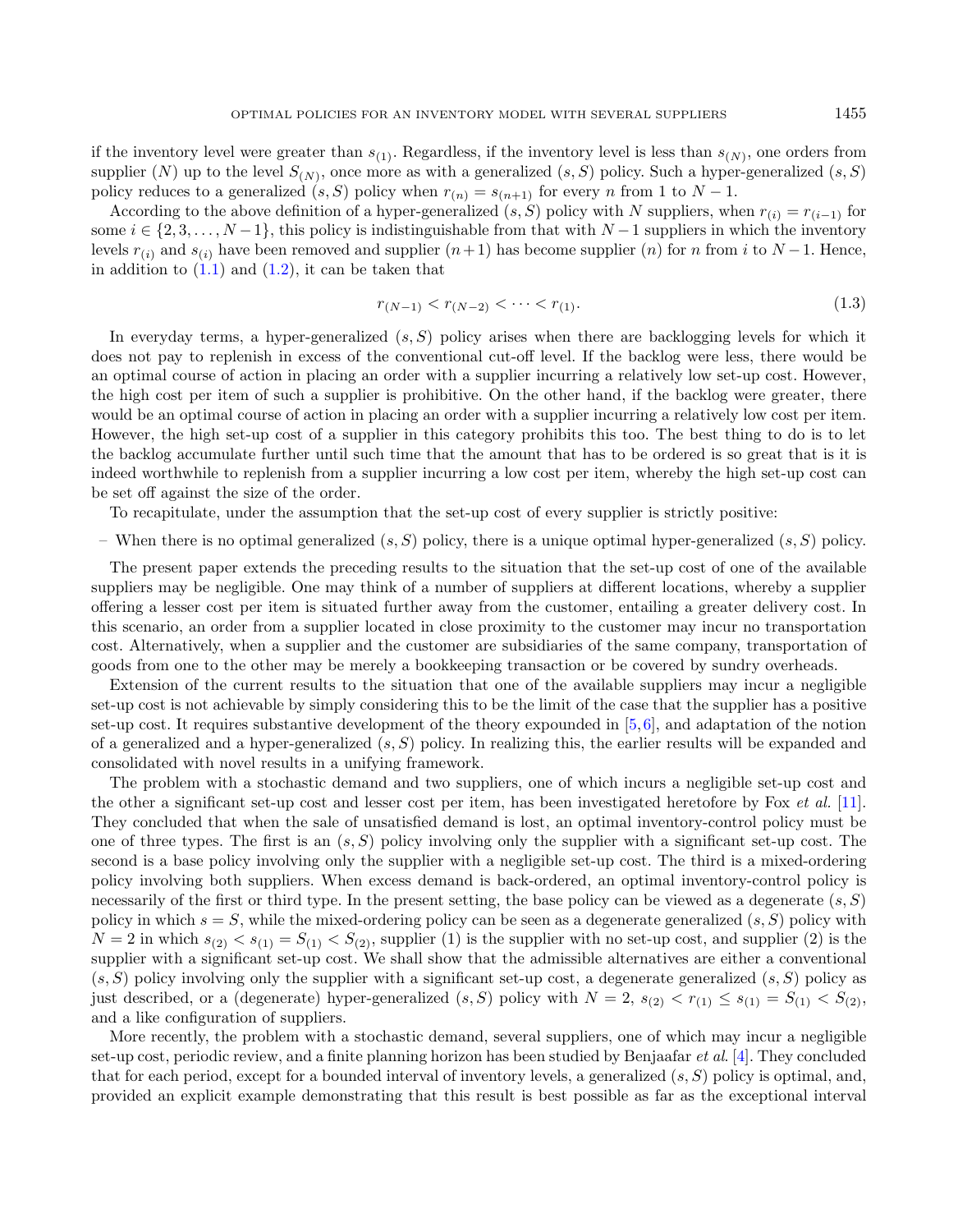of inventory levels is concerned. They further reported extensive numerical experiments testing the ancillary problem with an infinite planning horizon. The latter discrete-time problem has since been studied by Helal et al. [\[15\]](#page-37-15). For the case of two available suppliers, they have established conditions under which an  $(s, S)$  policy involving the supplier with the greater set-up cost is optimal, and, in the event that the demand distribution is exponential, antithetical conditions under which a generalized  $(s, S)$  involving both suppliers is optimal.

The counterpart to the problem studied in the present paper in which the objective is to minimize the longterm average cost of procurement, holding the inventory, and permitting shortages in continuous time has been examined for a deterministic demand by Perera et al. [\[24\]](#page-37-16) and for a stochastic demand by a number of authors [\[3,](#page-36-9) [14,](#page-37-17) [16](#page-37-18)[–18,](#page-37-19) [25,](#page-37-20) [38,](#page-37-21) [39\]](#page-37-22). The prevailing conclusion is that the optimal inventory control policy is given by an  $(s, S)$  policy, which may degenerate into a singular policy with  $s = S$  when a supplier incurs no set-up cost.

The organization of the remainder of the paper is as follows. Section [2](#page-3-0) reviews the formal statement of the inventory control problem. Section [3](#page-4-0) elucidates the difficulty in expanding the current theory in which ordering from every supplier incurs a positive set-up cost to the situation in which ordering from a supplier may incur a negligible set-up cost. Sections [4–](#page-5-0)[7](#page-13-0) subsequently develop a theory that encompasses both situations in a comprehensive setting. Incidentally, this simplifies and consolidates aspects of the earlier analysis. This part of the paper culminates in the establishment that the inventory control problem with or without a supplier with a negligible set-up cost has a stable unique solution which depends monotonically on the number of suppliers and the costs of each supplier. Section [8](#page-14-0) deals with the determination of the conditions under which, with a slight adjustment of the notions, this solution corresponds to an  $(s, S)$  policy, a generalized  $(s, S)$  policy, or a hyper-generalized  $(s, S)$  policy. Section [9](#page-15-0) subsequently delves deeper into the occurrence of these policies for the specific case of two suppliers. Computation of the solution and the attendant optimal policy is the subject of Section [10,](#page-17-0) which includes numerical examples. The connection between the present results and those of Fox et al. [\[11\]](#page-36-7), Benjaafar et al. [\[4\]](#page-36-8) and Helal et al. [\[15\]](#page-37-15) is discussed in Section [11.](#page-21-0) The paper closes with a conclusion constituting Section [12.](#page-23-0) A list of notation is included as Appendix [A.](#page-24-0)

### <span id="page-3-3"></span><span id="page-3-2"></span><span id="page-3-1"></span>2. Problem statement

<span id="page-3-0"></span>A stock of a single item is considered, whereby the level of stock at time t is  $x(t)$ . A level  $x \ge 0$  corresponds to the number of items held. A level  $x < 0$  indicates a shortage of  $-x$  items. In the absence of intervention, changes in the stock level are governed by the evolution equation

$$
\dot{x}(t) = -G(x(t)),\tag{2.1}
$$

where  $G$  is a positive continuous function defined on  $\mathbb R$  accounting for stock-dependent demand and deterioration of items. If  $x$  satisfies  $(2.1)$  then

 $\tilde{x} = \int^x$ 0  $\mathrm{d}\eta$  $G(\eta)$  $\dot{x}(t) = -1.$  (2.2)

satisfies the equation

Conversely, if  $\tilde{x}$  is governed by  $(2.2)$  and

$$
\int_0^x \frac{d\eta}{G(\eta)} \to \pm \infty \quad \text{as } x \to \pm \infty \tag{2.3}
$$

then the reverse transformation leads to  $(2.1)$ . The condition  $(2.3)$  is fulfilled by the commonly used expressions for G, which are encapsulated in the generic expression  $G(x) = g_0 + g_1 \max\{x, 0\} + g_\beta \max\{x, 0\}^\beta$  for some  $g_0 > 0$ ,  $g_1 \geq 0$ ,  $g_\beta \geq 0$  and  $0 < \beta < 1$  [\[12,](#page-36-10) [34\]](#page-37-23). Hence, with nominal loss of generality, it is supposed that x evolves according to [\(2.2\)](#page-3-2).

To replenish stock there are J available suppliers. Placing an order with supplier  $j \in \mathcal{J}$ , where

$$
\mathcal{J} = \{1, 2, \ldots, J\},\
$$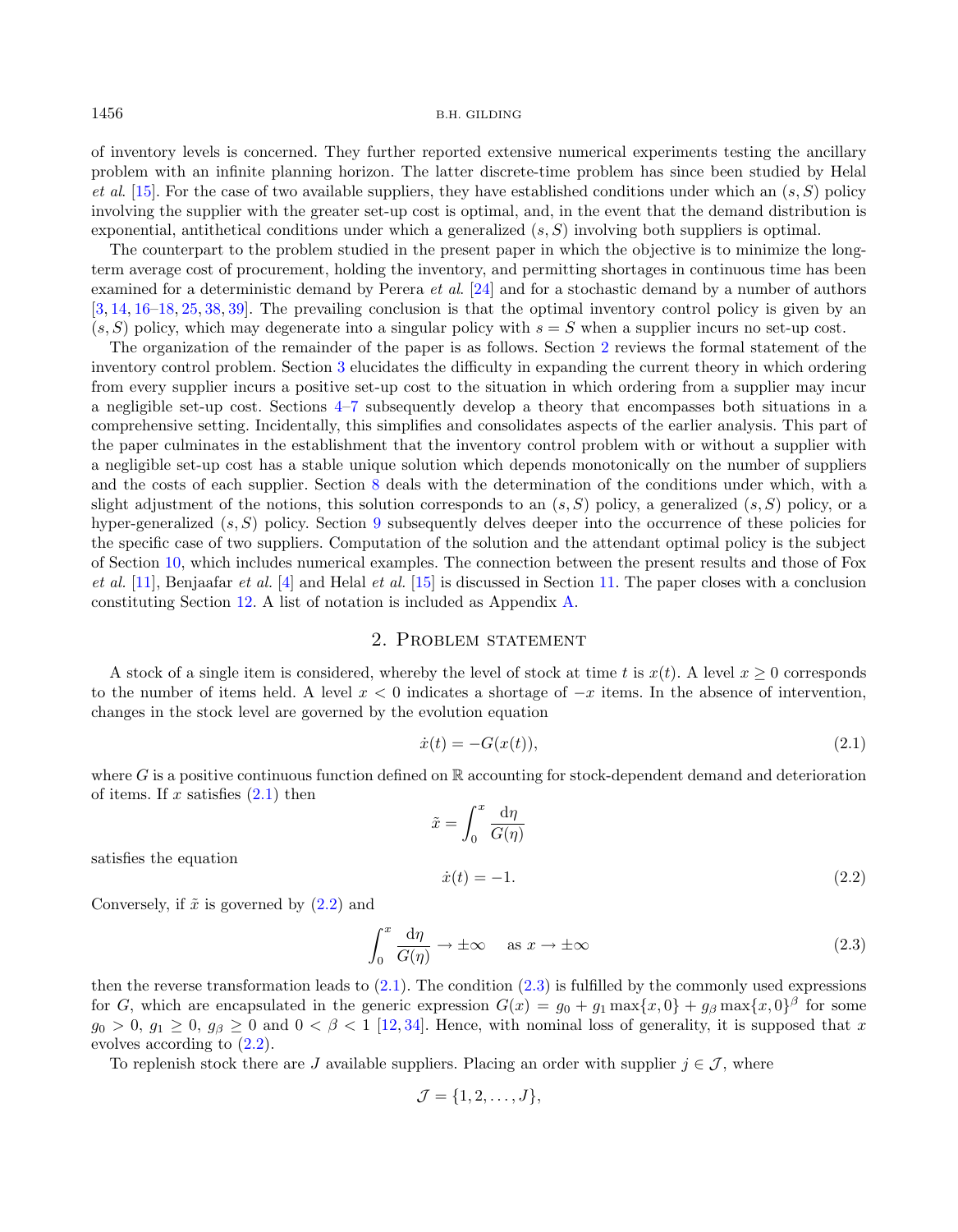<span id="page-4-2"></span>entails a fixed cost  $c_j$  per item and set-up cost  $k_j$ . The suppliers are ordered so that

<span id="page-4-6"></span><span id="page-4-5"></span><span id="page-4-4"></span>
$$
c_1 < c_2 < \dots < c_J \tag{2.4}
$$

and

$$
k_1 > k_2 > \dots > k_J \ge 0. \tag{2.5}
$$

The running cost is given by a continuous nonnegative function  $f$  defined on  $\mathbb R$ . This amalgamates the diverse costs of maintaining an inventory when there is stock in hand, and those in the nature of an incurred penalty when there is a shortage. A commonly-used expression is

$$
f(x) = \begin{cases} -px & \text{for } x < 0\\ qx & \text{for } x \ge 0, \end{cases}
$$
 (2.6)

where  $p > 0$  and  $q > 0$  are constants  $[3, 4, 8, 11, 14, 15, 19, 21, 23, 28, 30, 32]$  $[3, 4, 8, 11, 14, 15, 19, 21, 23, 28, 30, 32]$  $[3, 4, 8, 11, 14, 15, 19, 21, 23, 28, 30, 32]$  $[3, 4, 8, 11, 14, 15, 19, 21, 23, 28, 30, 32]$  $[3, 4, 8, 11, 14, 15, 19, 21, 23, 28, 30, 32]$  $[3, 4, 8, 11, 14, 15, 19, 21, 23, 28, 30, 32]$  $[3, 4, 8, 11, 14, 15, 19, 21, 23, 28, 30, 32]$  $[3, 4, 8, 11, 14, 15, 19, 21, 23, 28, 30, 32]$  $[3, 4, 8, 11, 14, 15, 19, 21, 23, 28, 30, 32]$  $[3, 4, 8, 11, 14, 15, 19, 21, 23, 28, 30, 32]$  $[3, 4, 8, 11, 14, 15, 19, 21, 23, 28, 30, 32]$  $[3, 4, 8, 11, 14, 15, 19, 21, 23, 28, 30, 32]$  $[3, 4, 8, 11, 14, 15, 19, 21, 23, 28, 30, 32]$  $[3, 4, 8, 11, 14, 15, 19, 21, 23, 28, 30, 32]$  $[3, 4, 8, 11, 14, 15, 19, 21, 23, 28, 30, 32]$  $[3, 4, 8, 11, 14, 15, 19, 21, 23, 28, 30, 32]$  $[3, 4, 8, 11, 14, 15, 19, 21, 23, 28, 30, 32]$  $[3, 4, 8, 11, 14, 15, 19, 21, 23, 28, 30, 32]$  $[3, 4, 8, 11, 14, 15, 19, 21, 23, 28, 30, 32]$  $[3, 4, 8, 11, 14, 15, 19, 21, 23, 28, 30, 32]$  $[3, 4, 8, 11, 14, 15, 19, 21, 23, 28, 30, 32]$  $[3, 4, 8, 11, 14, 15, 19, 21, 23, 28, 30, 32]$  $[3, 4, 8, 11, 14, 15, 19, 21, 23, 28, 30, 32]$ .

Variability of money-value in time is considered by the exponential discount of costs at a constant rate

<span id="page-4-7"></span><span id="page-4-1"></span>
$$
\alpha > 0.\tag{2.7}
$$

This is a well-established method of discounting costs which can be traced to [\[29\]](#page-37-26) and is a component of the continuous-time inventory models in [\[7,](#page-36-11) [8,](#page-36-4) [13,](#page-37-0) [15,](#page-37-15) [16,](#page-37-18) [21,](#page-37-24) [28,](#page-37-12) [32,](#page-37-25) [41\]](#page-37-4).

Under the above conditions [\[5,](#page-36-5) [6\]](#page-36-6), the optimal total future cost  $u(x)$  associated with a level of stock x that has evolved according to equation [\(2.2\)](#page-3-2) will satisfy the equation  $(Au)(x) = f(x)$ , where

<span id="page-4-8"></span>
$$
(Au)(x) = u'(x) + \alpha u(x).
$$

On the other hand, placing an order of size  $\xi$  with supplier j when the level of stock is x will incur a cost of  $k_j + c_j \xi$ and bring the inventory level up to  $x + \xi$ . Hence,  $\xi$  should minimize  $k_i + c_i \xi + u(x + \xi)$  [\[3,](#page-36-9)[4,](#page-36-8)[8,](#page-36-4)[11,](#page-36-7)[15,](#page-37-15)[21,](#page-37-24)[26,](#page-37-13)[28,](#page-37-12)[32\]](#page-37-25). In other words, one should have  $u(x) = (M_j u)(x)$ , where

$$
(M_j u)(x) = k_j + \min\{u(x+\xi) + c_j\xi : \xi \ge 0\}.
$$
\n(2.8)

Consequently, defining

$$
(Mu)(x) = \min\{(M_j u)(x) : j \in \mathcal{J}\},\tag{2.9}
$$

an optimal impulse control policy is a solution of the quasi-variational inequality (QVI)

$$
\begin{cases}\nAu \le f \\
u \le Mu \\
(Au - f)(u - Mu) = 0.\n\end{cases}
$$
\n(2.10)

### <span id="page-4-3"></span>3. The approach

<span id="page-4-0"></span>The key to the successful resolution of many a sophisticated mathematical problem is the notion of a solution of the problem. A restrictive notion makes it difficult to find a solution. With regard to applications, this may result in only being able to establish that there is a solution in limited circumstances. On the other hand, a lax notion makes it difficult to exclude a multiplicity of solutions. This can lead to an inconclusive outcome with regard to applications. There is tradeoff in posing a credible notion. Concerning the problem in hand, one would like a notion of a solution of [\(2.10\)](#page-4-1) that delivers the kind of optimal inventory control policy that one would intuitively expect and can be applied in practice, and, at the same time, is backed by a conclusive theory.

In the earlier paper devoted to  $(2.10)$  with strictness in the rightmost inequality in  $(2.5)$  [\[5\]](#page-36-5), the notion of an admissible solution had too narrow a scope to yield a solution under all circumstances. In the later paper [\[6\]](#page-36-6), widening the scope led to a successful resolution of the problem. The expanded notion is the following.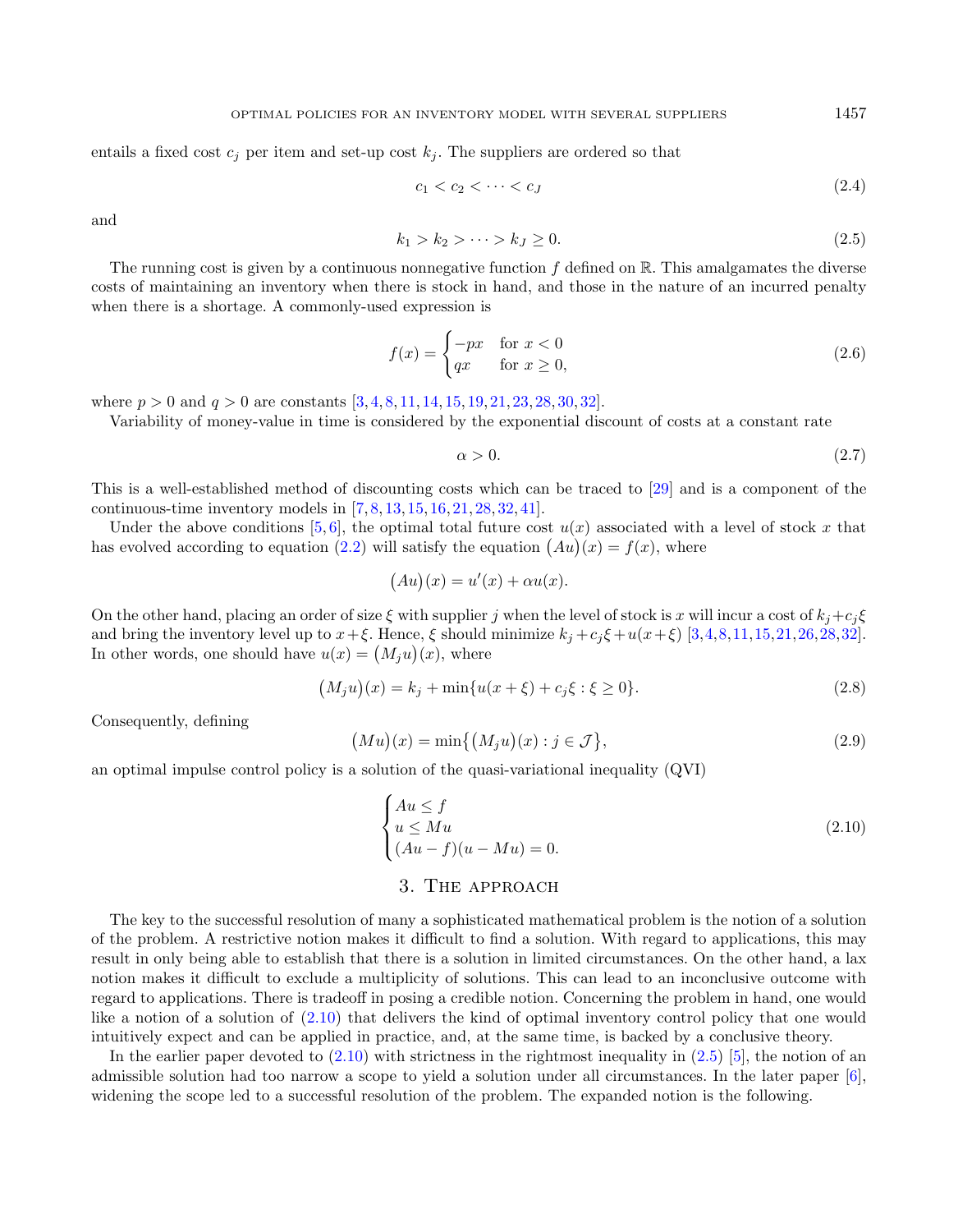<span id="page-5-1"></span>Ansatz 3.1. The solution of [\(2.10\)](#page-4-1) is a continuous real function u such that  $u = Mu$  in  $(-\infty, s] \setminus \mathcal{S}$ , where  $\mathcal{S}$ is the union of a finite number of bounded open subintervals of  $(-\infty, s)$ , and, u is differentiable,  $Au = f$ , and  $u < M u$  in  $S \cup (s, \infty)$ , for some number s.

<span id="page-5-2"></span>The precursor to Ansatz [3.1](#page-4-3) limited the set  $\mathcal S$  to the empty set, or, if one so prefers, the number of subintervals comprising S to zero. Given such a limitation, the ansatz partitions R into a stopping region ( $-\infty$ , s) in which  $u = M u$ , and a continuation region  $(s, \infty)$  in which  $u < M u$  and  $Au = f$ . This is a primary feature of an  $(s, S)$  policy and a generalized  $(s, S)$  policy. Permitting S to comprise one or more nonempty bounded open subintervals opened the way to the realization of a hyper-generalized  $(s, S)$  policy.

<span id="page-5-5"></span>When the rightmost inequality in  $(2.5)$  is not strict, the theorem below reveals that Ansatz [3.1](#page-4-3) is wanting. The proof of this theorem is given in Appendix [B.](#page-26-0)

**Theorem 3.2.** Suppose that  $k_J = 0$ . Let u be a real function with the property that Mu is well defined in  $\mathbb{R}$ . Then  $u \leq Mu$  in  $\mathbb R$  if and only if  $u = Mu = M_I u$  everywhere in  $\mathbb R$ .

Theorem [3.2](#page-5-1) implies that when  $k_I = 0$ , asking that a solution u of [\(2.10\)](#page-4-1) be such that  $u = Mu$  in a subset of R is superfluous. Conversely, asking that a solution u be such that  $u < M u$  in a subset of R disqualifies it.

To deal with the failure of Ansatz [3.1](#page-4-3) when  $k_j = 0$ , we propose the following notion covering  $k_j > 0$  and  $k_J = 0.$ 

Ansatz 3.3. The solution of  $(2.10)$  is a continuous real function u with the following properties. The set  $\Omega$  of  $x \in \mathbb{R}$  for which

<span id="page-5-6"></span>
$$
u(x) = k_{\ell} + u(x + \xi) + c_{\ell} \xi \quad \text{for some } \xi > 0 \text{ and } \ell \in \mathcal{J}
$$
 (3.1)

is not empty,  $\Omega$  has a finite least upper bound s, and  $\mathcal{S} = (-\infty, s) \setminus \Omega$  is the union of a finite number of bounded open intervals. Furthermore, u is differentiable and  $Au = f$  at the left endpoint of any subinterval of  $S \cup (s, \infty)$ .

The theorem below, whose proof is given in Appendix [C,](#page-27-0) confirms that this new ansatz is equivalent to the preceding one when  $k_J > 0$ .

**Theorem 3.4.** Suppose that  $k_j > 0$ . Then u is a solution of [\(2.10\)](#page-4-1) satisfying Ansatz [3.1](#page-4-3) if and only if it is a solution of [\(2.10\)](#page-4-1) satisfying Ansatz [3.3](#page-5-2).

<span id="page-5-3"></span>Armed with Ansatz [3.3,](#page-5-2) we adopt the strategy previously used to tackle the inventory control problem in  $[5, 6]$  $[5, 6]$  $[5, 6]$ . We start, under the mere assumption that f is continuous, by extracting characteristics of a solution of [\(2.10\)](#page-4-1) that are concealed in the ansatz. This is the subject of the next section. In the subsequent section we instate the hypothesis that led to the successful resolution of the problem when  $k_J > 0$ , and show that under this hypothesis the QVI has at most one solution with the extracted characteristics (therewith proving the uniqueness of a solution). In the section thereafter, we construct a solution embodying these characteristics (therewith proving existence). A supplementarily section shows that the solution found is stable with respect to perturbations of  $(2.5)$ , and depends monotonically on J and the components of  $(2.4)$  and  $(2.5)$ .

### 4. Preliminary characterization

<span id="page-5-0"></span>Inherently a solution of [\(2.10\)](#page-4-1) satisfying Ansatz [3.3](#page-5-2) embodies a number of features. The most significant of these are summarized in the next theorem. The proof of its forerunner in [\[6\]](#page-36-6) relies heavily on the assumption that  $k_l > 0$ , and cannot be easily modified to contend with  $k_l = 0$ . The search for an alternative has inadvertently uncovered a proof for  $k_J \geq 0$  which is simpler than the previous one for  $k_J > 0$ . This is delivered in Appendix [D.](#page-28-0)

**Theorem 4.1.** Suppose that  $(2.4)$  and  $(2.5)$  hold and f is continuous on R. Let u be a solution of  $(2.10)$ satisfying Ansatz [3.3](#page-5-2). Then  $u = y$  in [s,  $\infty$ ), where y is a solution of the differential equation

<span id="page-5-4"></span>
$$
y' + \alpha y = f \quad in \quad \mathbb{R} \tag{4.1}
$$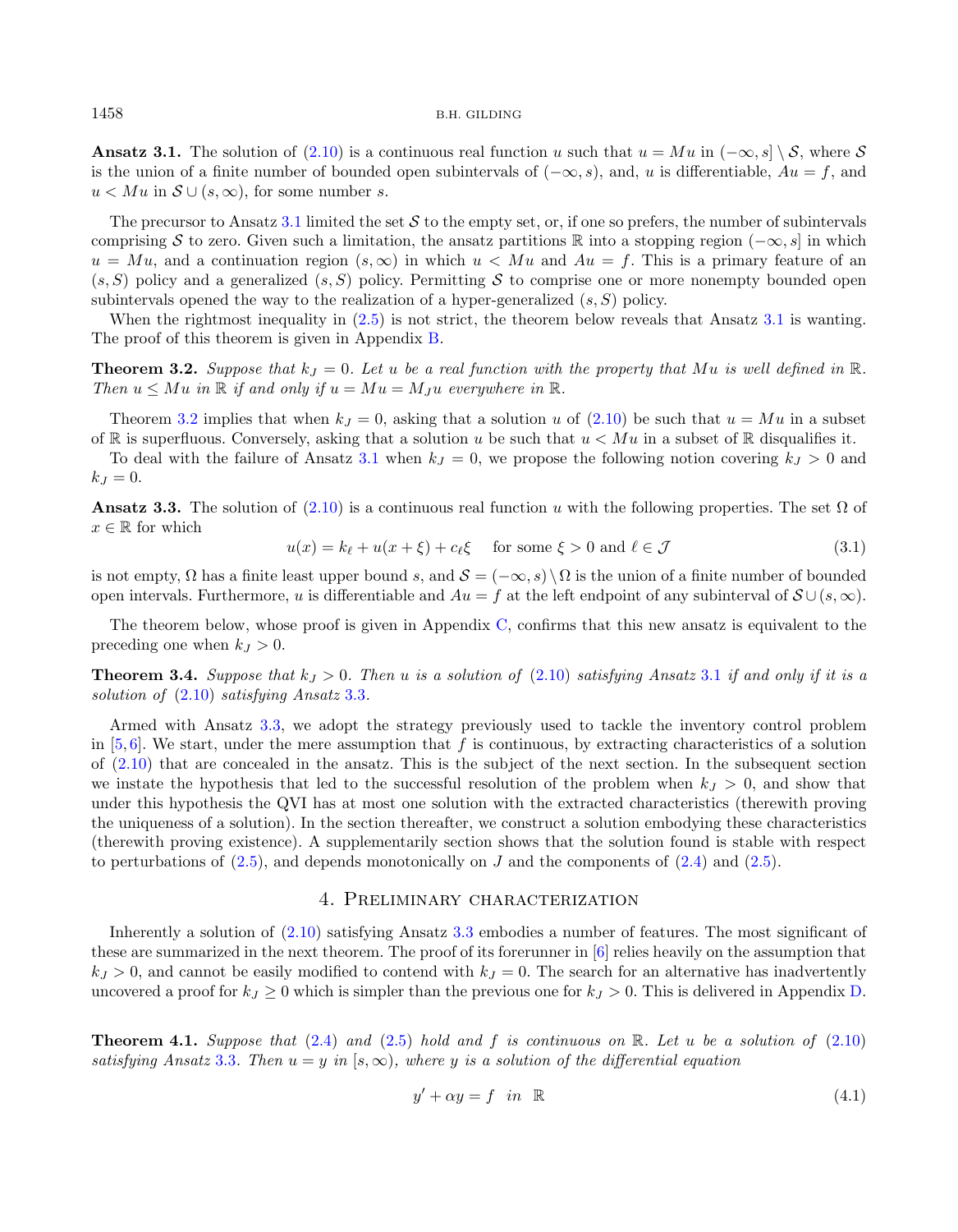<span id="page-6-10"></span><span id="page-6-8"></span><span id="page-6-3"></span><span id="page-6-2"></span>satisfying

$$
y'(s) = y'(S) = -c_j,
$$
\n(4.2)

$$
y(s) = y(S) + k_j + c_j(S - s)
$$
\n(4.3)

and

$$
y(s) = (M_j y)(s) = (My)(s)
$$
\n(4.4)

for some  $j \in \mathcal{J}$  and  $S \geq s$ . Furthermore,

$$
y \le u \le v \text{ in } (-\infty, s), \quad \text{and} \quad u < v \text{ in } \mathcal{S},
$$

where

$$
v(x) = \min\{(M_{\ell}y)(s) + c_{\ell}(s - x) : \ell \in \mathcal{J}\}.
$$
\n(4.5)

Theorem [4.1](#page-5-3) seems to be as far as one can take the characterization of a solution of  $(2.10)$  satisfying Ansatz [3.3](#page-5-2) without further hypotheses on the function f or the numbers  $(2.4)$ ,  $(2.5)$  and  $(2.7)$ . To progress, we impose the hypothesis under which it was shown in [\[5\]](#page-36-5) that when each supplier  $\ell$  is the sole supplier, the QVI has a unique solution corresponding to an  $(s, S)$  policy no matter how large the set-up cost. This reads as follows.

**Hypothesis 4.2.** The function  $f_{\ell}$  defined by

$$
f_{\ell}(x) = f(x) + \alpha c_{\ell} x \quad \text{for } x \in \mathbb{R},
$$

is continuous in  $\mathbb{R}$ , strictly decreasing in  $(-\infty, \gamma_{\ell}]$ , and strictly increasing in  $[\gamma_{\ell}, \infty)$  for some  $\gamma_{\ell} \in \mathbb{R}$ ,  $f_{\ell}(x) \to \infty$ as  $x \to -\infty$ , and

$$
\int_{\gamma_{\ell}}^{\infty} e^{\alpha \eta} df_{\ell}(\eta) \geq - \int_{-\infty}^{\gamma_{\ell}} e^{\alpha \eta} df_{\ell}(\eta).
$$

The above inequality is automatically satisfied when  $f_{\ell}(x) \to \infty$  as  $x \to \infty$ .

Compatibility of [\(2.4\)](#page-4-4) and [\(2.7\)](#page-4-5) with the assumption that Hypothesis [4.2](#page-6-0) holds for every  $\ell \in \mathcal{J}$  requires

<span id="page-6-4"></span>
$$
\gamma_1 \ge \gamma_2 \ge \cdots \ge \gamma_J. \tag{4.6}
$$

**Remark 4.3.** For the archetypical function [\(2.6\)](#page-4-6), Hypothesis [4.2](#page-6-0) holds for every  $\ell \in \mathcal{J}$  if and only if

<span id="page-6-5"></span>
$$
p > \alpha c_J \quad \text{and} \quad q > -\alpha c_1,\tag{4.7}
$$

under which circumstance  $\gamma_{\ell} = 0$  for every  $\ell \in \mathcal{J}$ .

<span id="page-6-9"></span><span id="page-6-7"></span>The condition  $(4.7)$  in one form or another can be found in  $[8, 11, 15, 21, 26, 28, 32]$  $[8, 11, 15, 21, 26, 28, 32]$  $[8, 11, 15, 21, 26, 28, 32]$  $[8, 11, 15, 21, 26, 28, 32]$  $[8, 11, 15, 21, 26, 28, 32]$  $[8, 11, 15, 21, 26, 28, 32]$  $[8, 11, 15, 21, 26, 28, 32]$  $[8, 11, 15, 21, 26, 28, 32]$  $[8, 11, 15, 21, 26, 28, 32]$  $[8, 11, 15, 21, 26, 28, 32]$  $[8, 11, 15, 21, 26, 28, 32]$  $[8, 11, 15, 21, 26, 28, 32]$  $[8, 11, 15, 21, 26, 28, 32]$ .

### 5. Uniqueness

Given Hypothesis [4.2,](#page-6-0) we can state the following.

**Lemma 5.1.** Equation [\(4.1\)](#page-5-4) has a solution satisfying [\(4.2\)](#page-6-2) and [\(4.3\)](#page-6-3) with  $j = \ell$  for some  $S \geq s$  if and only if  $S = S_{\ell}$  and  $s = s_{\ell}$  for a unique ordered pair  $(s_{\ell}, S_{\ell}) \in \mathbb{R}^2$ . The numbers  $S_{\ell}$  and  $s_{\ell}$  are the unique solution of the simultaneous equations

$$
\int_{s_{\ell}}^{S_{\ell}} e^{\alpha \eta} df_{\ell}(\eta) = 0 \quad and \quad f_{\ell}(s_{\ell}) = f_{\ell}(S_{\ell}) + \alpha k_{\ell} \tag{5.1}
$$

satisfying

$$
s_{\ell} \le \gamma_{\ell} \le S_{\ell},\tag{5.2}
$$

<span id="page-6-6"></span><span id="page-6-1"></span><span id="page-6-0"></span>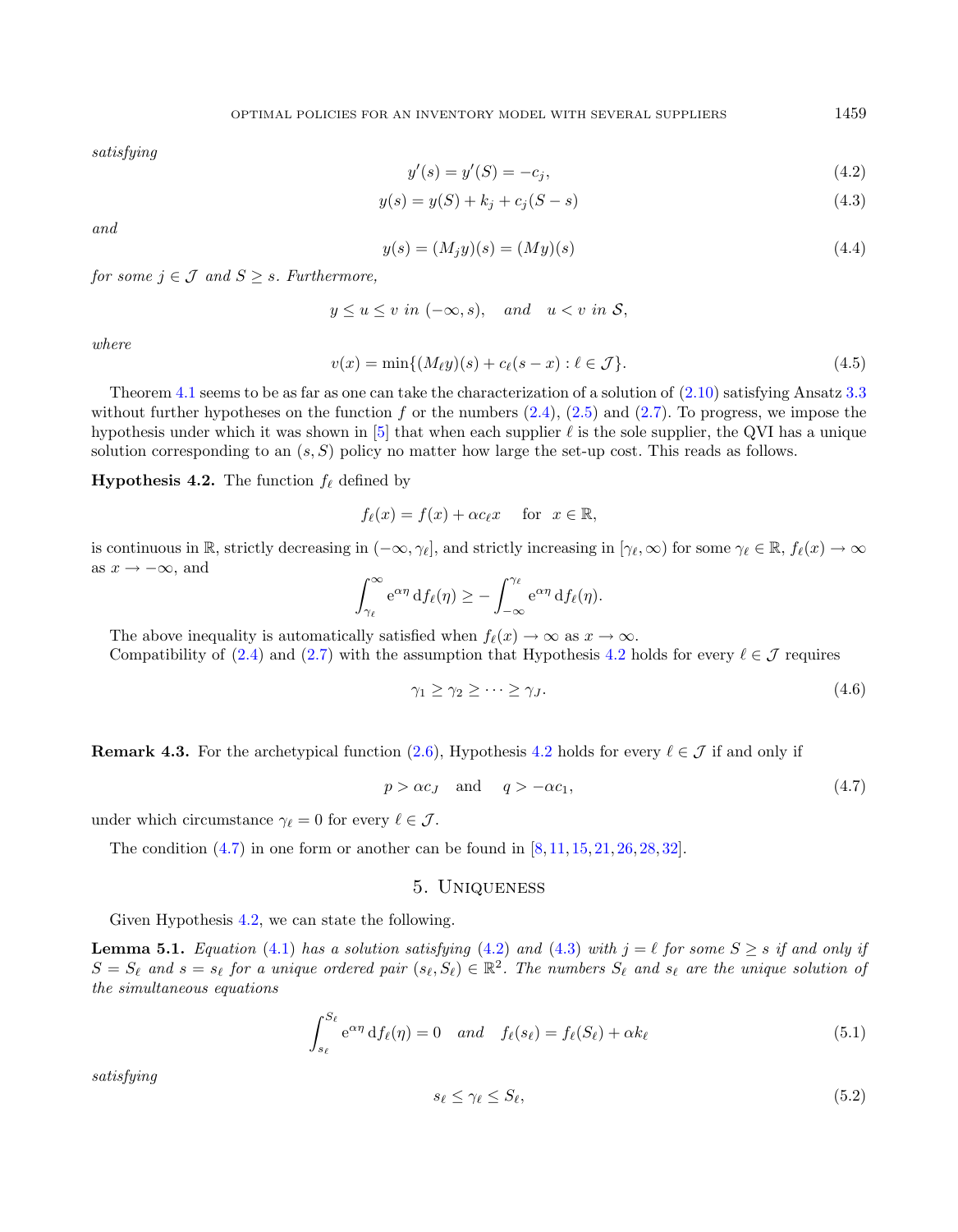depend continuously and strictly monotonically on  $k_{\ell} \geq 0$ ,  $S_{\ell} = s_{\ell} = \gamma_{\ell}$  when  $k_{\ell} = 0$ , and  $s_{\ell} \to -\infty$  when  $k_{\ell} \rightarrow \infty$ . Furthermore, the concurrent solution  $y_{\ell}$  of equation [\(4.1\)](#page-5-4) is unique, expressible as

<span id="page-7-3"></span><span id="page-7-0"></span>
$$
y_{\ell}(x) = \frac{1}{\alpha} \left\{ f(x) + c_{\ell} - e^{-\alpha x} \int_{s_{\ell}}^{x} e^{\alpha \eta} df_{\ell}(\eta) \right\},\tag{5.3}
$$

depends continuously and strictly decreasingly on  $s_{\ell} \leq \gamma_{\ell}$ , and is such that

$$
y'_{\ell} < -c_{\ell}
$$
 in  $(s_{\ell}, S_{\ell}),$  and  $y'_{\ell} > -c_{\ell}$  in  $(-\infty, s_{\ell}) \cup (S_{\ell}, \infty).$  (5.4)

*Proof.* Allowing for the omission of  $k_{\ell} = 0$ , expression [\(5.3\)](#page-7-0) and the dependency of  $y_{\ell}$  on  $s_{\ell}$ , the lemma can be found in Section 3 of [\[5\]](#page-36-5). Augmentation of the proof accommodates the omissions. With no loss of generality, it can be supposed that  $c_{\ell} = 0$ . By extension of Lemma 3.4 of [\[5\]](#page-36-5), there exists a unique function  $\varphi_{\ell}: (-\infty, \gamma_{\ell}] \to [\gamma_{\ell}, \infty)$  such that [\(4.1\)](#page-5-4) admits a solution y satisfying [\(4.2\)](#page-6-2) with  $j = \ell$  for  $s \leq S$  if and only if  $s \leq \gamma_{\ell}$  and  $S = \varphi_{\ell}(s)$ . Furthermore,  $\varphi_{\ell}(\gamma_{\ell}) = \gamma_{\ell}, \varphi_{\ell}$  is continuous and strictly decreasing, y is unique,  $y' < 0$  in  $(s, S)$ , and  $y' > 0$  in  $(-\infty, s) \cup (S, \infty)$ . Subsequently, condition  $(4.3)$  with  $j = \ell$  can be formulated as  $F_{\ell}(s) = k_{\ell}$ , where  $F_{\ell}(s) = \{f_{\ell}(s) - f_{\ell}(\varphi_{\ell}(s))\}/\alpha$ . By extension of Lemma 3.5 of [\[5\]](#page-36-5),  $F_{\ell}(\gamma_{\ell}) = 0$ ,  $F_{\ell}(s) \to \infty$  as  $s \to -\infty$ , and  $F_{\ell}$  is continuous and strictly decreasing in  $(\infty, \gamma_{\ell}]$ . The upshot is Lemma [5.1](#page-6-4) saving [\(5.3\)](#page-7-0) and the dependency of  $y_\ell$  on  $s_\ell$ . Expression [\(5.3\)](#page-7-0) can be found by solving [\(4.1\)](#page-5-4) subject to the initial condition  $y'(s_\ell) = -c_\ell$ . This gives

<span id="page-7-5"></span><span id="page-7-4"></span><span id="page-7-1"></span>
$$
y_{\ell}(x) = e^{-\alpha x} \left\{ \frac{f(s_{\ell}) + c_{\ell}}{\alpha} e^{\alpha s_{\ell}} + \int_{s_{\ell}}^{x} e^{\alpha \eta} f(\eta) d\eta \right\}.
$$

Expressing the integrand in terms of  $f_{\ell}$  rather than f, and applying the formula for integration by parts of Riemann–Stieltjes delivers [\(5.3\)](#page-7-0). The continuous and monotonic dependence of  $y_\ell$  on  $s_\ell$  is a consequence.  $\Box$ 

**Remark 5.2.** When f assumes the classical form  $(2.6)$  and  $(4.7)$  holds, the right-hand equation in  $(5.1)$  can be solved for  $S_{\ell}$  explicitly, yielding

<span id="page-7-2"></span>
$$
S_{\ell} = -\{\alpha k_{\ell} + (p - \alpha c_{\ell})s_{\ell}\}/(q + \alpha c_{\ell}).
$$
\n
$$
(5.5)
$$

Consequently,  $S_\ell$  can be eliminated from the left-hand equation in [\(5.1\)](#page-6-5), making  $s_\ell$  the unique solution of the transcendental equation

$$
\alpha(p - \alpha c_{\ell})s_{\ell} + (q + \alpha c_{\ell})\ln\left\{[p + q - (p - \alpha c_{\ell})e^{\alpha s_{\ell}}]/(q + \alpha c_{\ell})\right\} + \alpha^{2}k_{\ell} = 0
$$
\n(5.6)

in (−∞, 0]. Formula [\(5.3\)](#page-7-0) gives

$$
y_{\ell}(x) = \begin{cases} \left[ p(1 - \alpha x) - (p - \alpha c_{\ell}) e^{\alpha(s_{\ell} - x)} \right] / \alpha^2 & \text{for } x \le 0\\ \left[ q(\alpha x - 1) + (q + \alpha c_{\ell}) e^{\alpha(S_{\ell} - x)} \right] / \alpha^2 & \text{for } x > 0. \end{cases} \tag{5.7}
$$

Supposing that Hypothesis [4.2](#page-6-0) holds for every  $\ell \in \mathcal{J}$ , Lemma [5.1](#page-6-4) supplies the existence of a unique solution  $y_{\ell}$ of equation [\(4.1\)](#page-5-4) satisfying [\(4.2\)](#page-6-2) and [\(4.3\)](#page-6-3) with  $j = \ell$  for some  $S \geq s$  and the uniqueness of the accompanying numbers,  $S_{\ell}$  and  $s_{\ell}$ , for every  $\ell$ . Theorem [4.1](#page-5-3) subsequently tells us that [\(2.10\)](#page-4-1) has a solution u satisfying Ansatz [3.3](#page-5-2) only if  $s = s_j$ ,  $u = y_j$  in  $[s_j, \infty)$ , and  $u \geq y_j$  in  $(-\infty, s_j)$  for some  $j \in \mathcal{J}$ . The task ahead is to identify  $j$ .

We begin the quest for  $j$  with an observation.

**Lemma 5.3.** Given any  $j \in \mathcal{J}$  and  $\ell \in \mathcal{J}$ , either  $y_j < y_\ell$  and  $y'_j > y'_\ell$  in  $\mathbb{R}$ ,  $y_j > y_\ell$  and  $y'_j < y'_\ell$  in  $\mathbb{R}$ , or,  $y_i \equiv y_\ell$  in  $\mathbb{R}$ .

*Proof.* The function  $y_j - y_\ell$  is a solution of  $y' + \alpha y = 0$  in R. Therefore,  $(y_j - y_\ell)(x) = C e^{-\alpha x}$  for all  $x \in \mathbb{R}$ , for some constant C. The trichotomy follows from whether C is negative, positive or zero.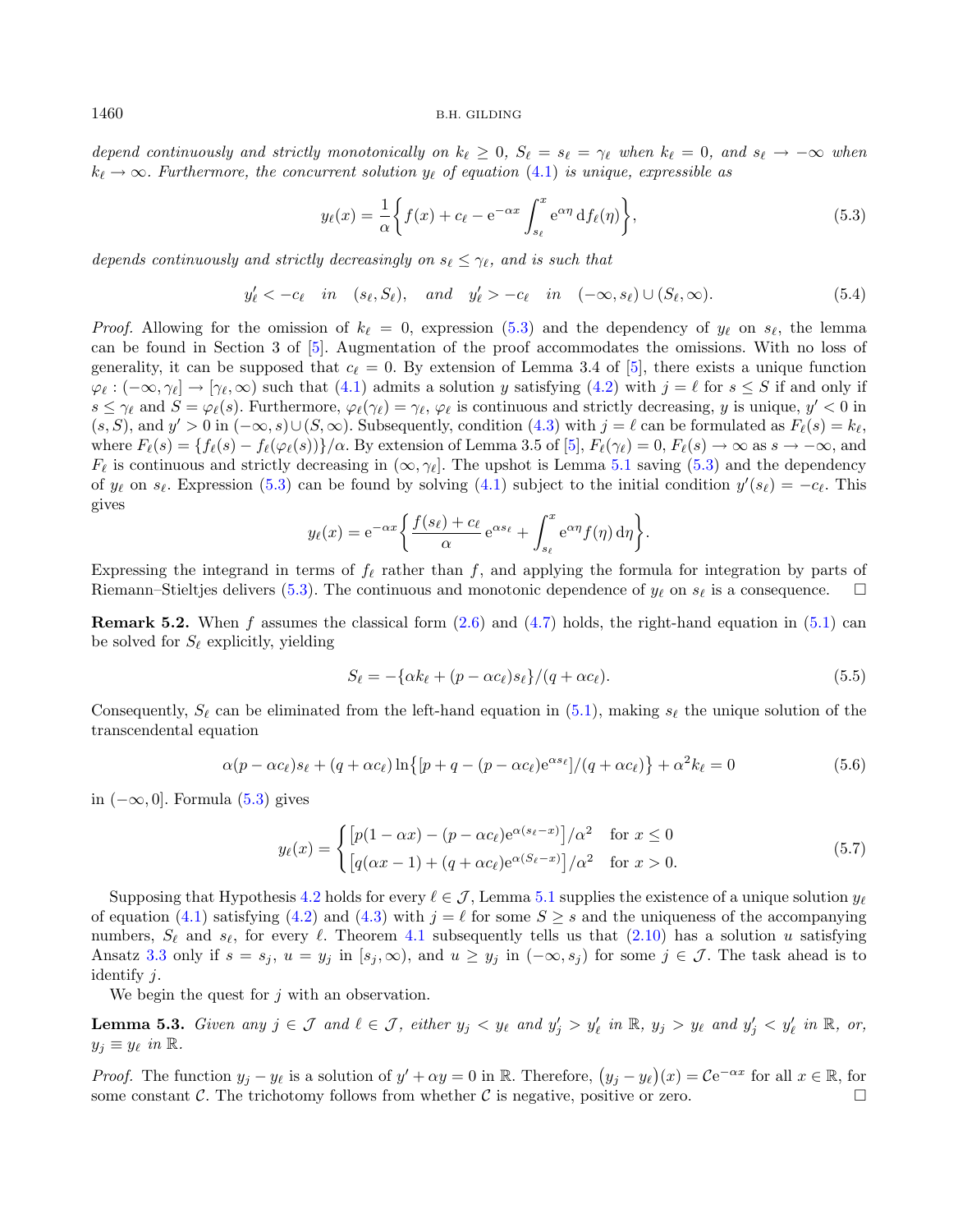<span id="page-8-0"></span>**Remark 5.4.** When f takes the prototypical form [\(2.6\)](#page-4-6) and [\(4.7\)](#page-6-1) holds, formula [\(5.7\)](#page-7-1) implies that  $y_j < y_\ell$  if and only if  $\alpha s_j + \ln(p - \alpha c_j) > \alpha s_\ell + \ln(p - \alpha c_\ell)$ .

Lemma [5.3](#page-7-2) is relevant to the following.

**Lemma 5.5.** Suppose that [\(2.10\)](#page-4-1) has a solution u satisfying Ansatz [3.3](#page-5-2) such that  $u = y_i$  in  $[s_i, \infty)$ , and  $u \geq y_i$  $in (-\infty, s_i)$  for some  $j \in \mathcal{J}$ . Let  $\ell \in \mathcal{J} \setminus \{j\}$ . Then  $y_j \leq y_\ell$ . Moreover,  $y_j = y_\ell$  only if  $c_j > c_\ell$  or  $k_\ell = 0$ .

<span id="page-8-7"></span>*Proof.* When  $k_{\ell} > 0$ , it can be shown that  $y_j \leq y_{\ell}$  with equality only if  $c_j > c_{\ell}$ , following the proof of Lemma 4.11 of [\[5\]](#page-36-5). To deal with the case  $k_{\ell} = 0$ , suppose, contrarily, that  $y_j > y_{\ell}$ . Then, by Lemma [5.3,](#page-7-2)  $y'_j < y'_{\ell}$  in R. Since Lemma [5.1](#page-6-4) says that  $y'_{\ell}(\gamma_{\ell}) = -c_{\ell}$ , this gives  $y'_{j}(\gamma_{\ell}) < -c_{\ell}$ . If  $c_{\ell} \ge c_{j}$ , it follows that  $y'_{j}(\gamma_{\ell}) < -c_{j}$ . Hence, by [\(5.4\)](#page-7-3) for  $\ell = j$ ,  $\gamma_{\ell} \geq s_j$ . On the other hand, if  $c_{\ell} < c_j$ , then  $\gamma_{\ell} \geq \gamma_j$  by [\(4.6\)](#page-6-6), and  $\gamma_j \geq s_j$  by [\(5.2\)](#page-6-7) with  $\ell = j$ . So either way,  $\gamma_{\ell} \geq s_j$ . This means that u is differentiable at  $\gamma_{\ell}$ , and  $u'(\gamma_{\ell}) = y'_j(\gamma_{\ell}) < -c_{\ell}$ , which contradicts Lemma [B.1](#page-26-1) in Appendix [B.](#page-26-0) Therefore, by reductio ad absurdum,  $y_j \leq y_\ell$ .

When  $k_J > 0$ , Lemma [5.5](#page-8-0) leads to the conclusion that j must be the greatest minimizer of  $y_\ell$  with respect to  $\ell \in \mathcal{J}$ . This identifies j precisely. When  $k_j = 0$  such a definitive conclusion cannot be drawn. Should there be several minimizers, one of which is  $J$ , the lemma fails to narrow down the selection beyond  $J$  and the second greatest minimizer. This presents yet another hurdle in extending the theory from  $k_J > 0$  to  $k_J \geq 0$ . Fortunately, it is the last.

Providentially, we can continue the development merely supposing that  $j$  is a minimizer.

<span id="page-8-1"></span>**Lemma 5.6.** Suppose that *j* is a minimizer of  $\{y_\ell : \ell \in \mathcal{J}\}\$ . Then  $M_\ell y_j$  is well defined in  $\mathbb{R}$  for every  $\ell \in \mathcal{J}\$ . Moreover,

$$
y'_j < -c_\ell \text{ in } (s_j, S_{j,\ell}), \text{ and } y'_j > -c_\ell \text{ in } (S_{j,\ell}, \infty)
$$
 (5.8)

for a sequence of numbers

<span id="page-8-3"></span><span id="page-8-2"></span>
$$
S_{j,j} = S_j < S_{j,j-1} < S_{j,j-2} < \cdots < S_{j,1}.
$$

Each  $S_{j,\ell}$  with  $1 \leq \ell \leq j$  is the unique number in  $[S_j,\infty)$  for which

<span id="page-8-8"></span><span id="page-8-4"></span>
$$
\int_{S_j}^{S_{j,\ell}} e^{\alpha \eta} df_{\ell}(\eta) = (c_j - c_\ell) e^{\alpha S_j}.
$$
\n(5.9)

<span id="page-8-5"></span>*Proof.* See the proof of Lemmas 4.12 and 4.16 of  $[5]$  for the main result, and Corollary 4.20 of  $[5]$  for the formula

$$
\int_{S_j}^{S_{j,\ell}} e^{\alpha \eta} df_j(\eta) = (c_j - c_\ell) e^{\alpha S_{j,\ell}}.
$$
\n(5.10)

Substitution of  $f_i(\eta) = f_\ell(\eta) + \alpha(c_i - c_\ell)\eta$  in [\(5.10\)](#page-8-1) yields [\(5.9\)](#page-8-2).

<span id="page-8-6"></span>**Remark 5.7.** In the specific case that f is given by  $(2.6)$  and  $(4.7)$  holds, formula [\(5.9\)](#page-8-2) gives

$$
S_{j,\ell} = S_j + \ln\{(q + \alpha c_j)/(q + \alpha c_\ell)\}/\alpha.
$$
\n
$$
(5.11)
$$

In the light of Theorem [4.1,](#page-5-3) Lemma [5.6](#page-8-3) reveals that [\(4.5\)](#page-6-8) can be more succinctly expressed

$$
v(x) = \min\{v_{\ell}(x) : 1 \le \ell \le j\},\tag{5.12}
$$

where

$$
v_{\ell}(x) = y_j(S_{j,\ell}) + k_{\ell} + c_{\ell}(S_{j,\ell} - x). \tag{5.13}
$$

Considering [\(5.12\)](#page-8-4) and [\(5.13\)](#page-8-5) as definitions for all  $x \in \mathbb{R}$ , the function v is piecewise-linear and concave in  $\mathbb{R}$ . Consequently, v has a right derivative  $D_+ v$  and a left derivative  $D_- v$  everywhere in R. Furthermore, there is a partition

$$
\sigma_1 = s_j > \sigma_2 > \sigma_3 > \dots > \sigma_N \tag{5.14}
$$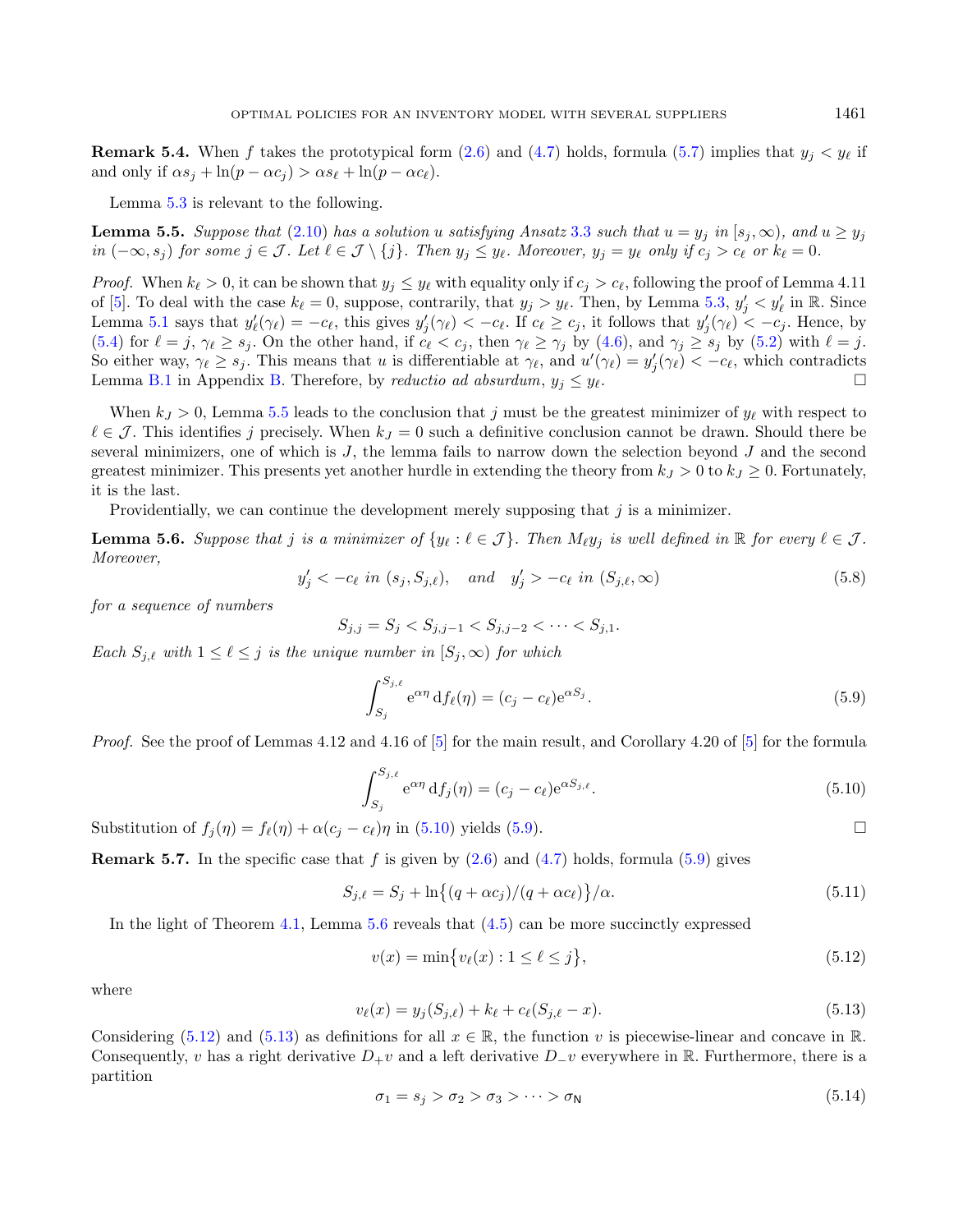<span id="page-9-1"></span>such that  $v$  is affine in each interval

<span id="page-9-3"></span>
$$
I_1 = (\sigma_2, \sigma_1), \ I_2 = (\sigma_3, \sigma_2), \ \ldots, \ I_N = (-\infty, \sigma_N). \tag{5.15}
$$

Defining N as the smallest number for which such a partition exists, this partition is unique. Moreover, since [\(2.4\)](#page-4-4), [\(5.12\)](#page-8-4) and [\(5.13\)](#page-8-5) imply that  $v(x)/x \rightarrow -c_1$  as  $x \rightarrow -\infty$ ,

<span id="page-9-8"></span>
$$
v=v_1\,\,\mathrm{in}\,\,I_N.
$$

The function  $v$  has additional relevant properties stated in the two lemmas below, in which

<span id="page-9-4"></span>
$$
\mathcal{M} = \{1, 2 \dots, N\}.\tag{5.16}
$$

**Lemma 5.8.** Let  $x \leq S_j$ . Then  $v(x) \geq y_j(x)$  with equality if and only if  $y_j = y_\ell$  and  $x = s_\ell$  for some  $\ell \in \{1, 2, \ldots, j\}$ , in which event v is differentiable at  $s_{\ell}$ ,  $v(s_{\ell}) = v_{\ell}(s_{\ell})$ , and  $v'(s_{\ell}) = v'_{\ell}(s_{\ell}) = y'_{j}(s_{\ell}) = -c_{\ell}$ .

Proof. The leading statement can be verified by the argument used to prove Lemma 4.24 of [\[6\]](#page-36-6). With regard to the subsidiary statement, suppose that  $s_{\ell} < S_j$  and  $v(s_{\ell}) = y_j(s_{\ell})$ . Then, by the leading statement,  $s_{\ell}$  is a minimum of  $v - y_j$  in  $(-\infty, S_j)$ . Hence,  $D_+ v - y'_j \ge 0$  and  $D_- v - y'_j \le 0$  at  $s_\ell$ . Inasmuch the concavity of v implies  $D_+v \leq D_-v$  everywhere, it follows that v is differentiable and  $v' = y'_j$  at  $s_\ell$ . When  $s_\ell = S_j$  and  $v(s_\ell) = y_j(s_\ell)$ , we may likewise deduce that  $D_{-}v - y'_j \leq 0$  at  $s_\ell$ . Hence,  $(D_{-}v)(s_\ell) \leq y'_j(s_\ell) = y'_j(S_j) = -c_j$ . However, by [\(2.4\)](#page-4-4), [\(5.12\)](#page-8-4) and [\(5.13\)](#page-8-5),  $D_{-}v \ge D_{+}v \ge -c_j$  everywhere. Thus, in this case too, v is differentiable and  $v' = y'_j$  at  $s_\ell$ . Subsequently, in both cases,  $v'(s_\ell) = y'_j(s_\ell) = y'_\ell(s_\ell) = -c_\ell$ . Given the structure of v, this leads to  $v(s_{\ell}) = v_{\ell}(s_{\ell})$  and  $v'(s_{\ell}) = v'_{\ell}$  $(s_{\ell}).$ 

<span id="page-9-5"></span><span id="page-9-0"></span>**Lemma 5.9.** The combination  $f - Av$  is strictly decreasing in  $I_m$  for every  $m \in \mathcal{M}$ . Moreover,  $f - Av$  has no upper bound in  $I_N$ .

*Proof.* Fix  $m \in \mathcal{M}$ , and let  $\ell \in \{1, 2, ..., j\}$  be such that  $v = v_{\ell}$  in  $I_m$ . Then, by substitution, it can be verified that  $f - Av = f_{\ell} + C$  in  $I_m$  for some constant C. By Hypothesis [4.2,](#page-6-0)  $f_{\ell}$  is strictly decreasing in  $(-\infty, \gamma_{\ell}]$ , and  $f_{\ell}(x) \to \infty$  as  $x \to -\infty$ . Furthermore, by [\(4.6\)](#page-6-6), [\(5.2\)](#page-6-7), and [\(5.14\)](#page-8-6),  $I_m \subset (-\infty, \gamma_{\ell}]$ . Together, these observations confirm the lemma.  $\Box$ 

From Lemma [5.9](#page-9-0) it follows that  $Av \leq f$  in  $I_m$  for  $m \in \mathcal{M}$  if and only if  $T_m \geq 0$ , where

<span id="page-9-6"></span><span id="page-9-2"></span>
$$
T_m = (f - D_- v - \alpha v)(\sigma_m). \tag{5.17}
$$

By [\(5.14\)](#page-8-6) and Lemma [5.8,](#page-9-1)

<span id="page-9-7"></span>
$$
T_1 = (f - Ay_j)(s_j) = 0.
$$
\n(5.18)

Last but not least, the next lemma concerning  $v$  is of importance. For clarification, in the statement of this lemma,  $Av < f$  is taken in the standard sense in  $I_m$  for  $m \in \mathcal{M}$ . However, at  $\sigma_m$  for  $m \in \mathcal{M} \setminus \{1\}$ , it is to be interpreted as  $D_+ v + \alpha v \leq D_- v + \alpha v \leq f$ . By the above, this is equivalent to  $T_m \geq 0$ .

**Lemma 5.10.** There exists a uniquely defined nonnegative integer  $L$  and uniquely defined

$$
a_1 < b_1 \le a_2 < b_2 \le \dots \le a_L < b_L \le a_{L+1} = s_j \tag{5.19}
$$

such that  $Av < f$  in  $(-\infty, a_1)$ , v is differentiable and  $Av = f$  at  $a_\nu, v > Y_\nu$  in  $(a_\nu, b_\nu)$ , where

 $Y_{\nu}$  is the unique solution of [\(4.1\)](#page-5-4) satisfying  $Y_{\nu}(a_{\nu}) = v(a_{\nu}),$  (5.20)

 $v = Y_{\nu}$  at  $b_{\nu}$ , and  $Av < f$  in  $(b_{\nu}, a_{\nu+1})$  for  $\nu = 1, 2, ..., L$ .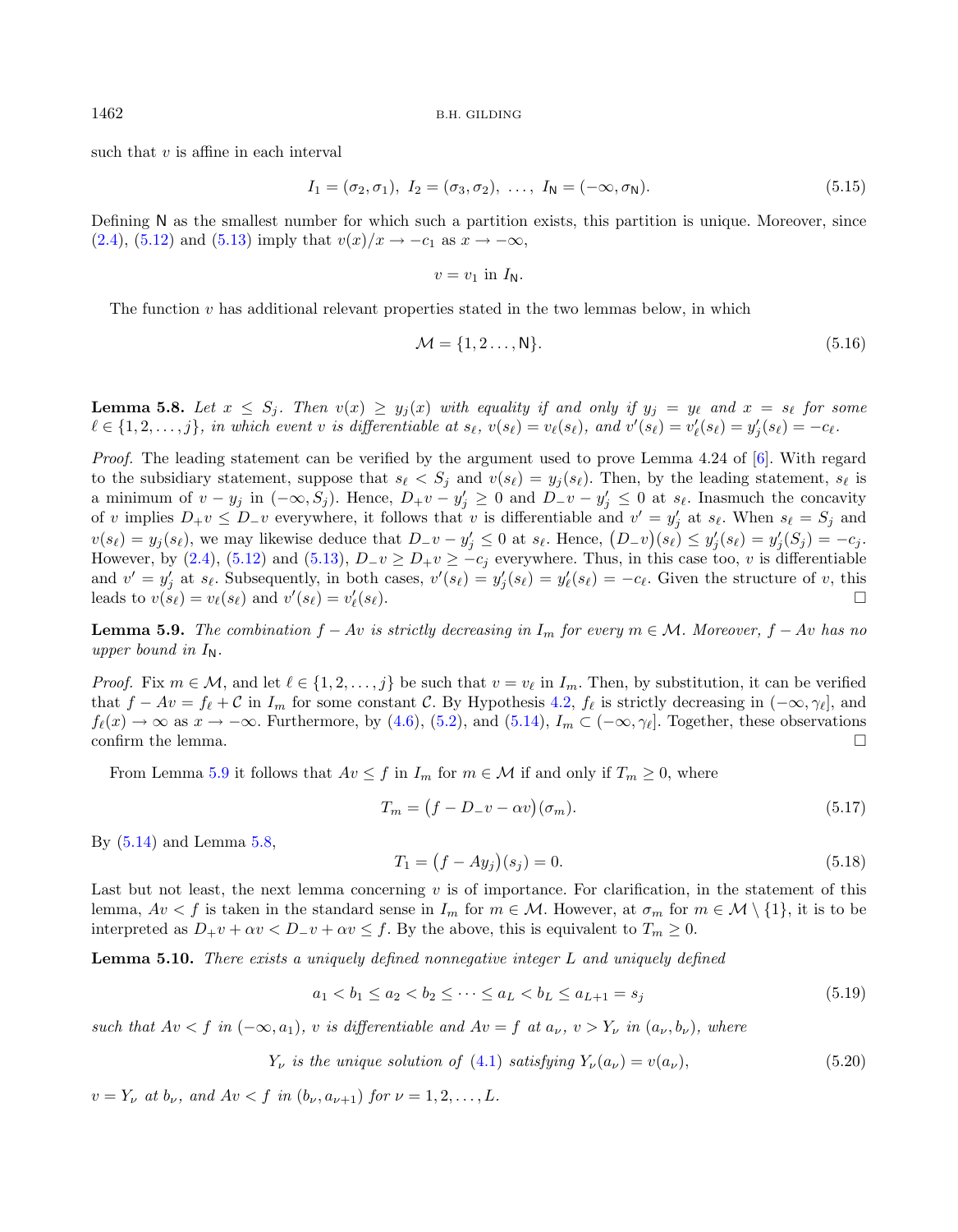Proof. We refer to [\[6\]](#page-36-6) for the proof of this lemma, which is a synopsis of Lemmas 4.12–4.14 and Subsection 4.3 prior to Lemma 4.25 of [\[6\]](#page-36-6).

In the light of the preceding considerations,  $L = 0$  if and only if  $T_m \ge 0$  for every  $m \in \mathcal{M} \setminus \{1\}$ . Furthermore, when  $L \geq 1$ , every interval  $(a_{\nu}, b_{\nu})$  with  $1 \leq \nu \leq L$  contains a  $\sigma_m$  for which  $T_m < 0$ . Indeed the least  $\sigma_m$  in said interval possesses this property. Complementarily, no interval  $[b_\nu, a_{\nu+1}]$  nor  $(-\infty, a_1]$  contains such a  $\sigma_m$ .

The crux of the above is the next lemma.

<span id="page-10-5"></span>Lemma 5.11. Continuing on from Lemma [5.10](#page-9-2), define

<span id="page-10-4"></span><span id="page-10-0"></span>
$$
S_j = (a_1, b_1) \cup (a_2, b_2) \cup \dots \cup (a_L, b_L),
$$
\n(5.21)

<span id="page-10-1"></span>
$$
\Omega_j = (-\infty, s_j] \setminus \mathcal{S}_j,\tag{5.22}
$$

and  $U_i$  on  $\mathbb R$  by

$$
U_j = y_j
$$
 in  $(s_j, \infty)$ ,  $U_j = v$  in  $\Omega_j$ , and  $U_j = Y_{\nu}$  in  $(a_{\nu}, b_{\nu})$  for  $1 \le \nu \le L$ .

Suppose that u is a solution of [\(2.10\)](#page-4-1) satisfying Ansatz [3.3](#page-5-2) with  $s = s_j$ ,  $u = y_j$  in  $[s_j, \infty)$ , and  $u \ge y_j$  in  $(-\infty, s_j)$ . Then  $u = U_j$  and  $S = S_j$ .

*Proof.* See Subsection 4.2 of [\[6\]](#page-36-6).

Let us recapitulate. We have shown that any solution  $u$  of  $(2.10)$  satisfying Ansatz [3.3](#page-5-2) has the properties stated in Theorem [4.1](#page-5-3) for some  $j \in \mathcal{J}$ . By Lemma [5.5,](#page-8-0) we know that j must be a minimizer of  $y_\ell$  with respect to  $\ell \in \mathcal{J}$ , and, consequently, by Lemma [5.11,](#page-10-0) that  $u = U_j$ . It follows that if  $\{y_\ell : \ell \in \mathcal{J}\}\$  has a unique minimizer then  $(2.10)$  has at most one solution satisfying Ansatz [3.3.](#page-5-2) If not, rather than attempt to whittle down the number of minimizers by some further means, we adopt a different tactic. We show that whatever the choice of the minimizer, we end up with the same function  $u$ . The next three lemmas do the trick.

<span id="page-10-2"></span>**Lemma 5.12.** Let  $j$  and  $\theta < j$  be minimizers of  $\{y_\ell : \ell \in \mathcal{J}\}\$ . Then  $s_\theta < s_j \leq S_j < S_\theta$ .

*Proof.* By [\(5.4\)](#page-7-3) with  $\ell = j$ ,  $y_j \leq -c_j$  in  $[s_j, S_j]$ . Hence, recalling [\(2.4\)](#page-4-4),  $y_{\theta} = y_j \leq -c_j < -c_{\theta}$  in  $[s_j, S_j]$ . By (5.4) with  $\ell = \theta$ , this necessitates  $[s_i, S_j] \subset (s_{\theta}, S_{\theta}).$ 

<span id="page-10-6"></span>**Lemma 5.13.** Further to Lemma [5.12](#page-10-1), let v be the function defined by  $(5.8)$ ,  $(5.12)$  and  $(5.13)$ , N be the smallest natural number for which there is a partition  $(5.14)$  with the property that  $v$  is affine in each of the intervals [\(5.15\)](#page-9-3), and  $T_m$  be given by [\(5.17\)](#page-9-4) for  $m \in \mathcal{M}$ . Then  $s_\theta \in I_m$  and  $T_m < 0$  for some  $m \in \mathcal{M} \setminus \{1\}$ .

*Proof.* Lemma [5.8](#page-9-1) implies that v is differentiable at  $s_{\theta}$ . So,  $s_{\theta} \in I_m$  for some  $m \in \mathcal{M}$ . Furthermore, Lemma 5.8 states that

$$
v(s_{\theta}) = v_{\theta}(s_{\theta}) = y_{\theta}(s_{\theta}) = y_j(s_{\theta})
$$
\n
$$
(5.23)
$$

and  $v'(s_\theta) = y'_j(s_\theta)$ . Hence,  $(f - Av)(s_\theta) = (f - Ay_j)(s_\theta) = 0$ . Lemma [5.9](#page-9-0) subsequently yields  $T_m < 0$ . Recalling  $(5.18)$ , this excludes  $m = 1$ .

<span id="page-10-3"></span>**Lemma 5.14.** Further to Lemma [5.12](#page-10-1),  $U_j \equiv U_\theta$  and  $U_\theta = y_j$  in  $[s_\theta, \infty)$ .

*Proof.* With no loss of generality, we may suppose that  $\theta$  and  $j$  are consecutive minimizers of  $\{y_\ell : \ell \in \mathcal{J}\}\$ . Retaining the notation v for the function defined by  $(5.8)$ ,  $(5.12)$  and  $(5.13)$ , and the notation L and  $(5.19)$  for the numbers given by Lemma  $5.10$ , we add an asterisk superscript to their counterparts when  $j$  is replaced by  $\theta$ . By Lemma [5.12,](#page-10-1)  $s_{\theta} < s_j$ . So  $U_j = y_j = y_{\theta} = U_{\theta}$  in  $[s_j, \infty)$ , and  $S_{j,\ell} = S_{\theta,\ell}$  for  $1 \leq \ell \leq \theta$ . This means that we can dispense with notation to distinguish between the functions [\(5.13\)](#page-8-5) entering the construction of  $U_j$  and  $U_{\theta}$ . By  $(2.4)$ ,  $(5.12)$ ,  $(5.13)$  and  $(5.23)$ ,

$$
(v_{\ell} - v_{\theta})(x) = (v_{\ell} - v_{\theta})(s_{\theta}) + (c_{\ell} - c_{\theta})(s_{\theta} - x) \ge (v_{\ell} - v_{\theta})(s_{\theta}) \ge (v - v_{\theta})(s_{\theta}) = 0 \quad \text{for } \theta \le \ell \le j
$$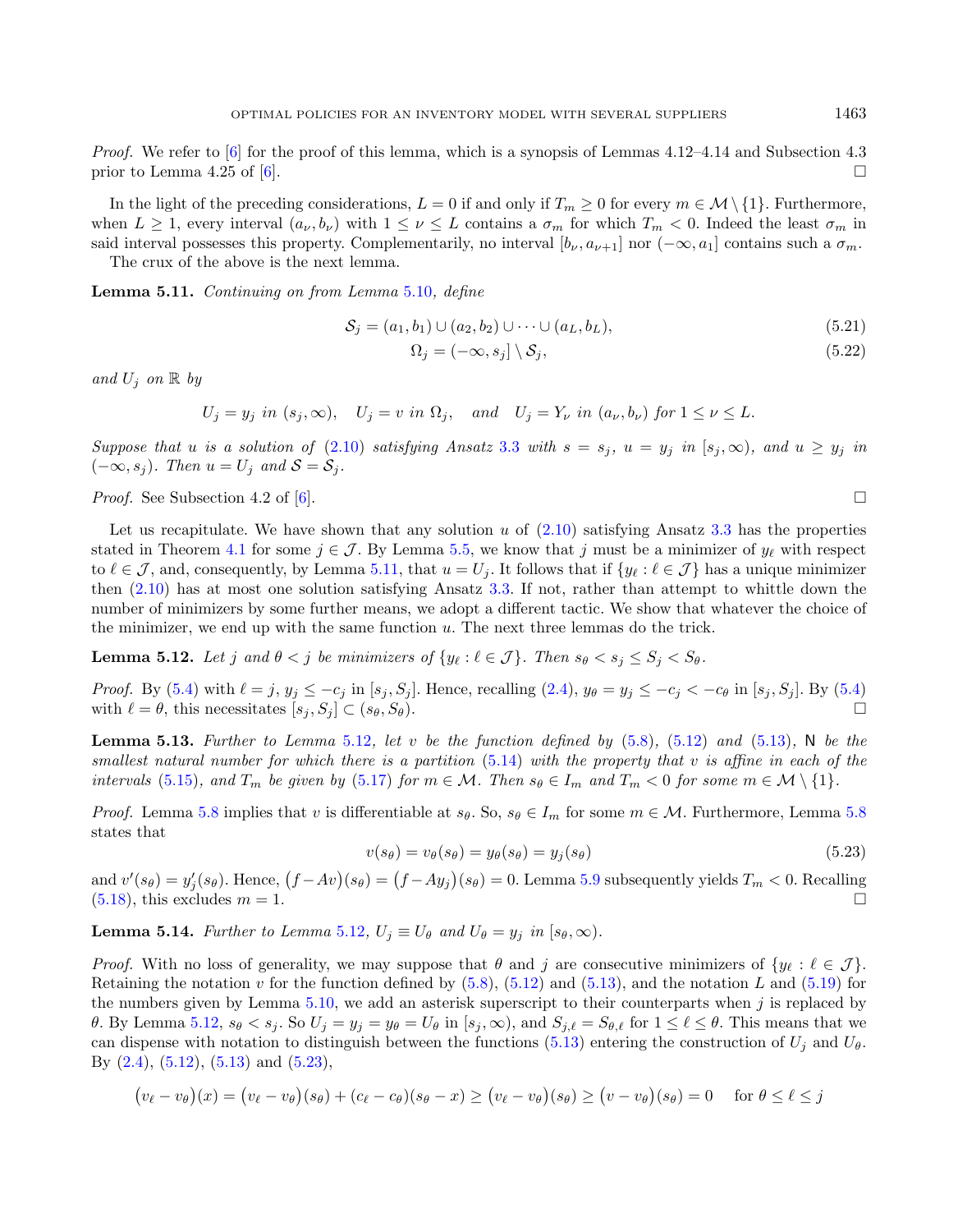and  $x \leq s_\theta$ . Consequently,  $v = \min\{v_\ell : 1 \leq \ell \leq j\} = \min\{v_\ell : 1 \leq \ell \leq \theta\} = v^*$  in  $(-\infty, s_\theta]$ . This leads to  $U_j = U_\theta$  in  $(-\infty, s_\theta]$ . Whereupon, Lemma [5.8](#page-9-1) and [\(5.23\)](#page-10-2) necessitate  $s_\theta = a_{L^*+1}$ . Therewith, there is no need to distinguish the functions [\(5.20\)](#page-9-7) given by Lemma [5.10](#page-9-2) for v and  $v^*$ . Furthermore,  $L > L^*$ ,  $a_{L^*+1} = a_{L^*+1}^* = s_{\theta} < s_j$ , and,  $Y_{L^*+1}(s_{\theta}) = y_{\theta}(s_{\theta}) = y_j(s_{\theta})$ . The uniqueness of solutions of the initial-value problem for equation [\(4.1\)](#page-5-4) subsequently implies that  $Y_{L^*+1} \equiv y_j$ . However, by Lemmas [5.8](#page-9-1) and [5.12](#page-10-1) and the consecutiveness of  $\theta$  and  $j, y_j < v$  in  $(s_{\theta}, s_j)$ . Hence,  $b_{L^*+1} = s_j$  and  $L = L^* + 1$ . Thus,  $S_j = S_{\theta} \cup (s_{\theta}, s_j)$  and  $U_j = y_j = y_\theta = U_\theta$  in  $(s_\theta, s_j)$ .

The above delivers the desired uniqueness result.

**Theorem 5.15.** Suppose that [\(2.4\)](#page-4-4) and [\(2.5\)](#page-4-2) hold and  $f_{\ell}$  satisfies Hypothesis [4.2](#page-6-0) for every  $\ell \in \mathcal{J}$ . Then [\(2.10\)](#page-4-1) has at most one solution satisfying Ansatz [3.3](#page-5-2).

*Proof.* By the preamble to Lemma [5.12,](#page-10-1) a solution u of [\(2.10\)](#page-4-1) satisfying Ansatz [3.3](#page-5-2) is necessarily equal to  $U_i$ where *j* is a minimizer of  $\{y_\ell : \ell \in \mathcal{J}\}\$ . Pursuant to Lemma [5.14,](#page-10-3) this prescribes *u* uniquely.

### <span id="page-11-2"></span><span id="page-11-1"></span>6. Existence

<span id="page-11-5"></span>From the preceding section, we know that if [\(2.10\)](#page-4-1) has a solution satisfying Ansatz [3.3](#page-5-2) then this solution is necessarily the function  $U_j$ , defined by [\(5.8\)](#page-8-7), [\(5.12\)](#page-8-4), [\(5.13\)](#page-8-5), Lemma [5.10](#page-9-2) and Lemma [5.11,](#page-10-0) for a minimizer j of  $y_{\ell}$  with respect to  $\ell \in \mathcal{J}$ . In the light of Lemma [5.14,](#page-10-3) we may drop the subscript from the notation of U. To prove that  $(2.10)$  admits a solution satisfying Ansatz [3.3](#page-5-2) it subsequently suffices to verify that U solves  $(2.10)$ and possesses the hallmarks of the ansatz. It is convenient to divide this undertaking into five steps, whereby, without further mention, it is supposed that j is the greatest minimizer of  $\{y_{\ell} : \ell \in \mathcal{J}\}\$ .

**Lemma 6.1.** The function U is concave in  $(-\infty, s_j]$ . Moreover, U' is strictly decreasing in  $S_j$ .

*Proof.* This is part and parcel of the proof of Lemma [5.10.](#page-9-2)

<span id="page-11-0"></span>**Lemma 6.2.** Let  $\ell \in \mathcal{J}$  and  $z > x \geq s_i$ . Then

$$
U(x) \le k_{\ell} + U(z) + c_{\ell}(z - x) \tag{6.1}
$$

with equality if and only if  $\ell = j$ ,  $x = s_i$  and  $z = S_i$ .

*Proof.* Recalling that  $U = y_j$  in  $[s_j, \infty)$ , see the proof of Lemma 4.16 of [\[5\]](#page-36-5).

<span id="page-11-3"></span>**Lemma 6.3.** There holds  $U \leq MU$  in  $\mathbb{R}$ .

*Proof.* For every  $\ell \in \mathcal{J}$ , Lemma [6.2](#page-11-0) implies that  $U \leq M_{\ell}U$  in  $[s_i, \infty)$ . To show the same in  $(-\infty, s_i)$ , pick  $x < s_i$ . According to Lemma [6.1,](#page-11-1) U is concave in  $(-\infty, s_i]$ . This means that  $\eta \mapsto U(\eta) + c_{\ell} \eta$  is likewise concave. Therefore,

<span id="page-11-4"></span>
$$
(M_{\ell}U)(x) = k_{\ell} - c_{\ell}x + \min\{U(\eta) + c_{\ell}\eta : \eta \ge x\}
$$
  
=  $k_{\ell} - c_{\ell}x + \min\{U(\eta) + c_{\ell}\eta : \eta \ge s_j \text{ or } \eta = x\}$   
=  $\min\{(M_{\ell}y_j)(s_j) + c_{\ell}(s_j - x), k_{\ell} + U(x)\}.$ 

Now if  $\ell \leq j$ , Lemma [5.6](#page-8-3) implies that  $(M_{\ell}y_j)(s_j) + c_{\ell}(s_j - x) = v_{\ell}(x) \geq v(x)$ . On the other hand if  $\ell > j$ , then by what we initially deduced,  $(M_{\ell}y_j)(s_j) \geq y_j(s_j)$ . Furthermore, by Lemma [5.8,](#page-9-1)  $y_j(s_j) = v(s_j) = v_j(s_j)$ . So recalling  $(2.4)$ ,  $(M_{\ell}y_j)(s_j) + c_{\ell}(s_j - x) \ge v_j(s_j) + c_{\ell}(s_j - x) \ge v_j(s_j) + c_j(s_j - x) = v_j(x) \ge v(x)$ . Hence, whether  $\ell \leq j$  or not,

$$
(M_{\ell}U)(x) \ge \min\{v(x), k_{\ell} + U(x)\}.
$$
\n
$$
(6.2)
$$

Since  $v(x) \ge U(x)$  and  $k_{\ell} \ge 0$ , this delivers  $(M_{\ell}U)(x) \ge U(x)$ , which, in view of the arbitrariness of x, leads to  $U \leq M_{\ell}U$  in  $(-\infty, s_j)$ . Thus  $U \leq M_{\ell}U$  in  $\mathbb R$  for every  $\ell \in \mathcal J$ . The conclusion  $U \leq MU$  follows.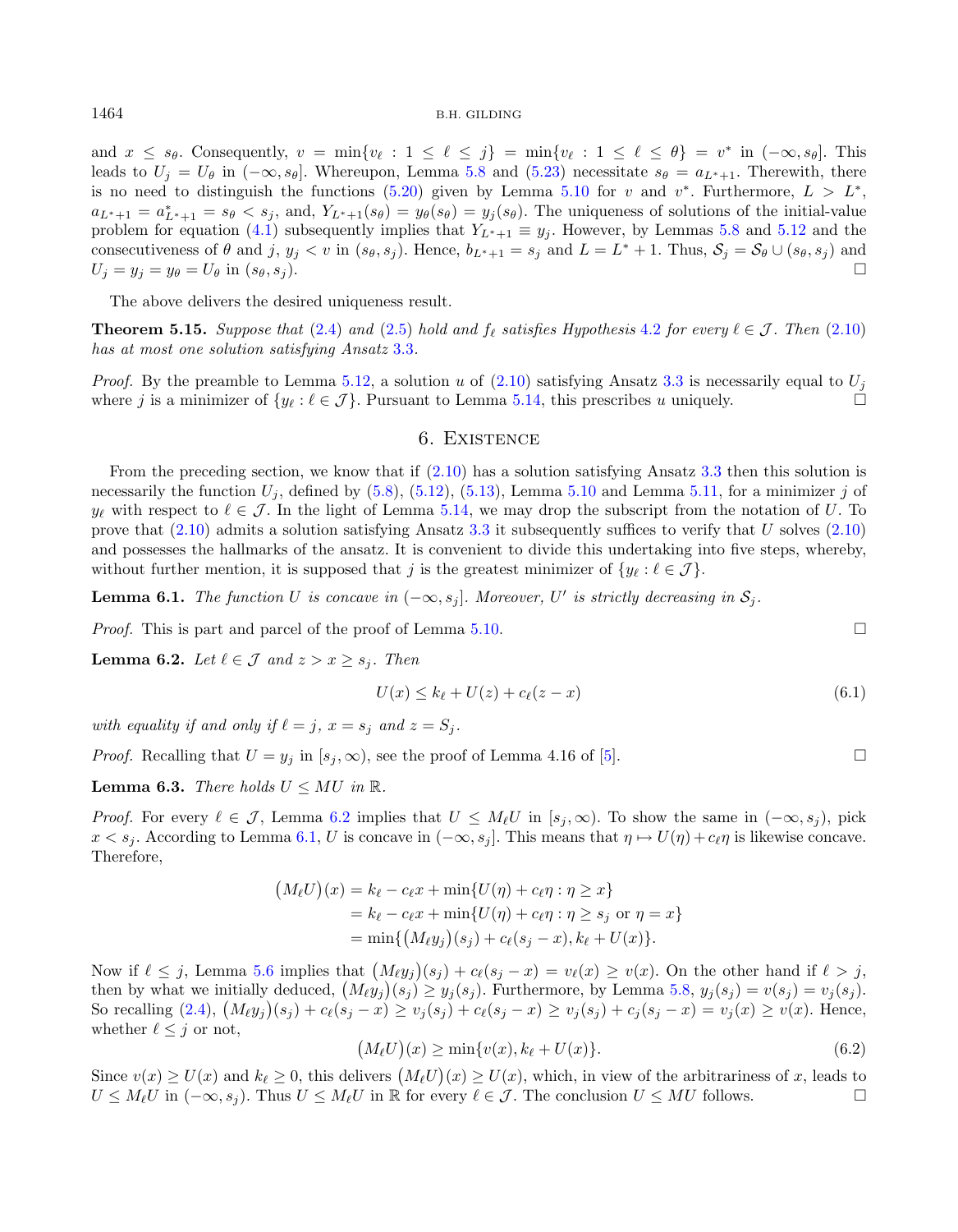<span id="page-12-1"></span>**Lemma 6.4.** Let  $\ell \in \mathcal{J}$ ,  $x < s_j$  and  $z > x$ . Then [\(6.1\)](#page-11-2) holds. Furthermore, it holds with equality if  $\ell \leq j$ ,  $U(x) = v_{\ell}(x)$  and  $z = S_{j,\ell}$ , and only if  $x \in \Omega_j$ .

*Proof.* The inequality  $(6.1)$  in itself is a corollary of Lemma [6.3.](#page-11-3) That it holds with equality if  $l \leq j$ ,  $U(x) = v_{\ell}(x)$ and  $z = S_{j,\ell}$ , follows from the construction of v. To show that  $(6.1)$  is strict if  $x \in S_j$ , we distinguish the cases  $k_{\ell} > 0$  and  $k_{\ell} = 0$ . When  $x \in S_j$ ,  $v(x) > U(x)$ . So if  $k_{\ell} > 0$ , inequality  $(6.2)$  yields  $(M_{\ell}U)(x) > U(x)$ . Whereupon, Lemma [C.1](#page-27-1) in Appendix [C](#page-27-0) tells us that  $(6.1)$  is strict. The proof for  $k_{\ell} = 0$  is less straightforward. Let  $(a_{\nu}, b_{\nu})$  be the component of  $S_j$  in which x lies. By Lemma [6.1,](#page-11-1)  $U'(\eta) > (D_{-}U)(b_{\nu}) \ge (D_{-}U)(s_j)$  for all  $\eta \in (a_{\nu}, b_{\nu})$ . Invoking Lemma [5.8,](#page-9-1) this gives  $U'(\eta) > -c_j$  for all such  $\eta$ . However, as  $k_{\ell} = 0$ , necessarily  $c_j \leq c_\ell$ . Therefore,  $U' + c_\ell > 0$  in  $(a_\nu, b_\nu)$ . Meanwhile, by Lemmas [6.3](#page-11-3) and [B.1](#page-26-1) in Appendix [B,](#page-26-0)  $\eta \mapsto U(\eta) + c_\ell \eta$ is nondecreasing in  $[b_{\nu}, \infty)$ . Taken together, these two conclusions imply that  $U(z) + c_{\ell}z > U(x) + c_{\ell}x$ , whether  $z \leq b_{\nu}$  or  $z > b_{\nu}$ . The deduced inequality is equivalent to [\(6.1\)](#page-11-2) with strictness.

<span id="page-12-0"></span>**Lemma 6.5.** Let  $\theta$  be the least minimizer of  $\{y_\ell : \ell \in \mathcal{J}\}\$ . Then there is a  $w < s_\theta$  such that  $(w, s_\theta) \subset \Omega_i$ .

*Proof.* By Lemma [5.12,](#page-10-1)  $s_{\theta} \leq s_i$ . Subsequently, by Lemmas [5.8,](#page-9-1) [5.10](#page-9-2) and [5.11,](#page-10-0) U and v are differentiable at  $s_{\theta}$ ,  $U(s_{\theta}) = v(s_{\theta}) = y_j(s_{\theta})$  and  $U'(s_{\theta}) = v'(s_{\theta}) = y'_j(s_{\theta})$ . Therefore, should the lemma be false, by Lem-mas [5.10](#page-9-2) and [5.11](#page-10-0) there would be an  $a_{\nu} < s_{\theta}$  and a function [\(5.20\)](#page-9-7) such that U and v are differentiable at  $a_{\nu}$ ,  $U = Y_{\nu} < v$  in  $(a_{\nu}, s_{\theta}), Y_{\nu}(a_{\nu}) = v(a_{\nu}),$  and  $Y_{\nu}(s_{\theta}) = v(s_{\theta}) = y_i(s_{\theta}).$  As solutions of the initial-value problem for [\(4.1\)](#page-5-4) are unique, the latter would imply that  $Y_{\nu} = y_i$ . Consequently, by Lemma [5.8,](#page-9-1) there would be an  $\ell \in \{1, 2, \ldots, j\}$  such that  $y_j = y_\theta = y_\ell$  and  $a_\nu = s_\ell < s_\theta$ . By Lemma [5.12,](#page-10-1) this necessitates  $\ell < \theta$ . Therewith, we have arrived at a contradiction of  $\theta$  being the least minimizer of  $\{y_\ell : \ell \in \mathcal{J}\}\.$  So the lemma must be true.

Building upon the analysis in Section [5,](#page-6-9) Lemmas [6.2–](#page-11-0)[6.5](#page-12-0) lead to the desired existence result.

**Theorem 6.6.** Suppose that [\(2.4\)](#page-4-4) and [\(2.5\)](#page-4-2) hold and  $f_\ell$  satisfies Hypothesis [4.2](#page-6-0) for every  $\ell \in \mathcal{J}$ . Then [\(2.10\)](#page-4-1) has a unique solution satisfying Ansatz [3.3](#page-5-2).

*Proof.* Let j be the greatest minimizer of  $\{y_\ell : \ell \in \mathcal{J}\}\$ , and u be the function  $U_j$  defined by Lemma [5.11.](#page-10-0) Then by Lemma [6.3,](#page-11-3)  $u \leq Mu$  in R. Furthermore, by Lemmas [5.10](#page-9-2) and [5.11,](#page-10-0)  $Au \leq f$  in R. If now,  $u < Mu$  at some  $x \in \mathbb{R}$ , Lemmas [6.2](#page-11-0) and [6.4](#page-12-1) imply that either  $x > s_j$  or  $x \in \mathcal{S}_j$ . Hence, by Lemmas [5.10](#page-9-2) and [5.11,](#page-10-0) u is differentiable and  $Au = f$  at x. This confirms that  $(Au - f)(u - Mu) = 0$  in R. Thus we have proven that u solves [\(2.10\)](#page-4-1). With regard to satisfaction of Ansatz [3.3,](#page-5-2) let  $\Omega$  denote the set of  $x \in \mathbb{R}$  for which [\(3.1\)](#page-5-5) holds. By Lemmas  $6.2$  and  $6.4$ ,

<span id="page-12-2"></span>
$$
\Omega = \begin{cases} \Omega_j & \text{if } k_j > 0 \\ \Omega_j \setminus \{s_j\} & \text{if } k_j = 0. \end{cases}
$$

This implies that  $s_j$  is the least upper bound of  $\Omega$  when  $k_j > 0$ . In the light of Lemma [6.5,](#page-12-0) it likewise implies that  $s_i$  is the least upper bound of  $\Omega$  when j is the unique minimizer of  $\{y_\ell : \ell \in \mathcal{J}\}\.$  However when  $k_i = 0$ and there is more than one such minimizer, Lemmas [5.8](#page-9-1) and [5.14](#page-10-3) say that the least upper bound of  $\Omega$  is  $s_i$ , where *i* is the second greatest minimizer of  $\{y_\ell : \ell \in \mathcal{J}\}\$ . Whatever,  $\Omega$  has the structure set out in Ansatz [3.3.](#page-5-2) Lemma [5.10](#page-9-2) affirms that  $u$  has the required regularity.

Theorem [6.6](#page-12-2) spawns a number of corollaries. The proof of the first is contained in that of the theorem. That of the second, third and fourth is to be found in Section [5.](#page-6-9) The fifth is given by Lemmas [5.8,](#page-9-1) [5.14](#page-10-3) and [6.5,](#page-12-0) and the theorem.

<span id="page-12-3"></span>**Corollary 6.7.** If  $k_l = 0$ , *J* is a minimizer of  $y_\ell$  with respect to  $\ell \in \mathcal{J}$ , and there is at least one other such minimizer, then  $j$  in Theorem [4.1](#page-5-3) is the second greatest of these minimizers. Otherwise,  $j$  is the greatest.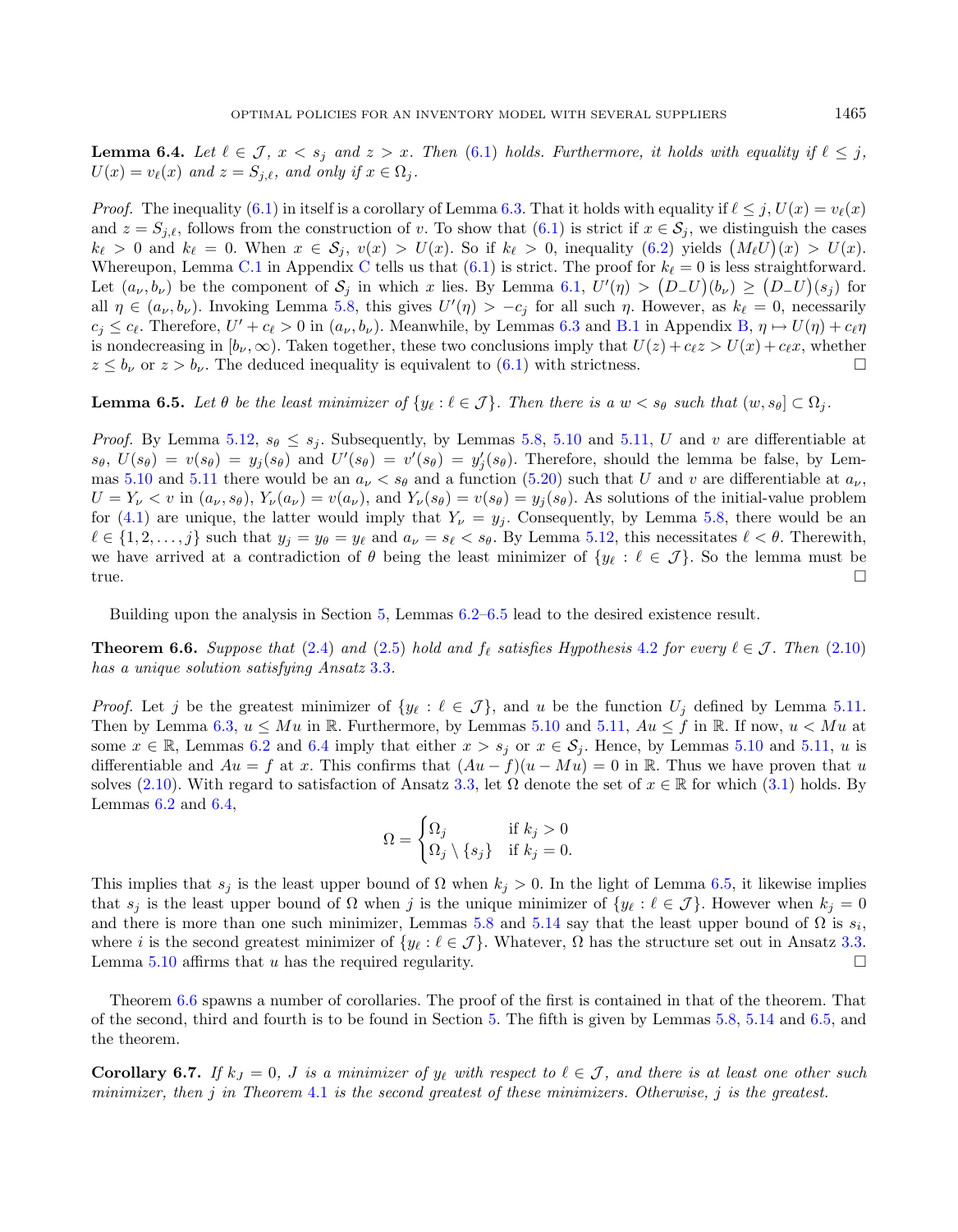Corollary 6.8. Except in a finite subset of R, the unique solution u of  $(2.10)$  satisfying Ansatz [3.3](#page-5-2) is continuously differentiable. Let j be the greatest minimizer of  $y_\ell$  with respect to  $\ell \in \mathcal{J}$ . Define v by [\(5.8\)](#page-8-7), [\(5.12\)](#page-8-4) and [\(5.13\)](#page-8-5), the partition [\(5.14\)](#page-8-6) such that v is affine in each of the intervals [\(5.15\)](#page-9-3) with N the smallest natural number for which such a partition exists, M by [\(5.16\)](#page-9-8),  $T_m$  for  $m \in \mathcal{M}$  by [\(5.17\)](#page-9-4), L and [\(5.19\)](#page-9-6) by Lemma [5.10](#page-9-2), and  $\Omega_j$  by [\(5.21\)](#page-10-4) and [\(5.22\)](#page-10-5). Then the finite subset referred to,  $\Xi$  say, comprises those  $\sigma_m \in \Omega_j$  for which  $2 \leq m \leq N$  and those  $b_{\nu}$  for which  $b_{\nu} < a_{\nu+1}$  and  $1 \leq \nu \leq L$ . The derivative of u has a jump discontinuity at every  $x \in \Xi$ .

**Corollary 6.9.** There holds  $D_+u + \alpha u \leq D_-u + \alpha u \leq f$  at every  $x \in \Xi$ ,  $Au < f$  in the interior of  $\Omega_i \setminus \Xi$ , and  $Au = f$  elsewhere.

Corollary 6.10. If  $x \in \Omega_i \setminus \Xi$  then  $u(x) = v_\ell(x)$  for a unique  $\ell \in \{1, 2, \ldots, j\}$ .

<span id="page-13-2"></span>Corollary 6.11. Necessarily,  $L \geq n - 1$ ,  $b_{L+1-n} < s_{\theta}$  when  $L \geq n$ ,  $a_{L+2-n} = s_{\theta}$ , and  $b_{\nu} = a_{\nu+1} = s_{\lambda(L-\nu+1)}$ for  $L + 2 - n \le \nu \le L$ , where n is the total number of minimizers  $\lambda(1) = j > \lambda(2) > \cdots > \lambda(n) = \theta$  of  $y_{\ell}$  with respect to  $\ell \in \mathcal{J}$ .

### <span id="page-13-3"></span><span id="page-13-1"></span>7. Supplementary properties

<span id="page-13-0"></span>The purpose of this section is to ascertain that the unique solution  $u$  of  $(2.10)$  satisfying Ansatz [3.3](#page-5-2) possesses certain properties that can intuitively be expected of an optimal inventory control policy.

The first of the afore-mentioned properties is the stability of  $u$  in the sense that small perturbations of [\(2.5\)](#page-4-2) do not engender large changes in u. In other words, under the predominant supposition that every  $f_{\ell}$ satisfies Hypothesis [4.2,](#page-6-0)  $u$  depends continuously on the set-up costs  $(2.5)$ . Taken together with the existence and uniqueness results, this establishes that the problem of solving [\(2.10\)](#page-4-1) under Ansatz [3.3](#page-5-2) is mathematically well posed in the sense ascribed to Hadamard. The precise stability statement is the following and is proven in Appendix [E.](#page-29-0)

**Theorem 7.1.** Let u be the unique solution of  $(2.10)$  given by Theorem [6.6](#page-12-2), and  $u^{(i)}$  the corresponding solution with  $(2.5)$  replaced by a like set of numbers furnished with a superscript (i) for  $i \in \mathbb{N}$ . If  $k_{\ell}^{(i)} \to k_{\ell}$  as  $i \to \infty$  for every  $\ell \in \mathcal{J}$  then  $u^{(i)} \to u$  uniformly in  $\mathbb{R}$ .

It might further be expected that, given a selection of available suppliers, should a further supplier appear on the scene, the total future cost of the optimal inventory control policy could fall, at least for some inventory levels if not all. The cost would certainly not be expected to rise. As this property is equivalent to the property that reducing the selection of available suppliers leads to the solution  $u$  of  $(2.10)$  satisfying Ansatz [3.3](#page-5-2) increasing or remaining the same, and the latter property is easier to formulate, we shall view the phenomenon from this perspective. The theorem below summarizes it and is proven in Appendix [F.](#page-32-0)

**Theorem 7.2.** Suppose that  $J \geq 2$  and  $\ell \in \mathcal{J}$ . Let u be the solution of  $(2.10)$  given by Theorem [6.6](#page-12-2) and  $u^*$  the corresponding solution whereby  $c_{\ell}$  and  $k_{\ell}$  are omitted from [\(2.4\)](#page-4-4) and [\(2.5\)](#page-4-2) and J is lessened by 1. Then  $u^* \geq u$ .

In the same vein as the previous property, should the cost per item or the set-up cost of one or more suppliers within a set of available suppliers be increased, then the total future cost of the optimal inventory control policy could be expected to rise for some if not all inventory levels. It is inconceivable that this will provoke a fall in the cost. This monotonicity property is captured by the coming theorem, whose proof is presented in Appendix [G.](#page-33-0)

**Theorem 7.3.** Let  $u^{\pm}$  be solutions of [\(2.10\)](#page-4-1) given by Theorem [6.6](#page-12-2) corresponding to [\(2.4\)](#page-4-4) and [\(2.5\)](#page-4-2) furnished with a superscript  $\pm$ . If  $c_{\ell}^{+} \geq c_{\ell}^{-}$  and  $k_{\ell}^{+} \geq k_{\ell}^{-}$  for every  $\ell \in \mathcal{J}$  then  $u^{+} \geq u^{-}$ .

Finally, in the introduction, it was argued that suppliers, that incur both a cost per item and a set-up cost greater than or equal to those of another supplier, do not have to be taken into account. It could equally as well be argued that, as long as no two suppliers have exactly the same costs, it should not be necessary to dismiss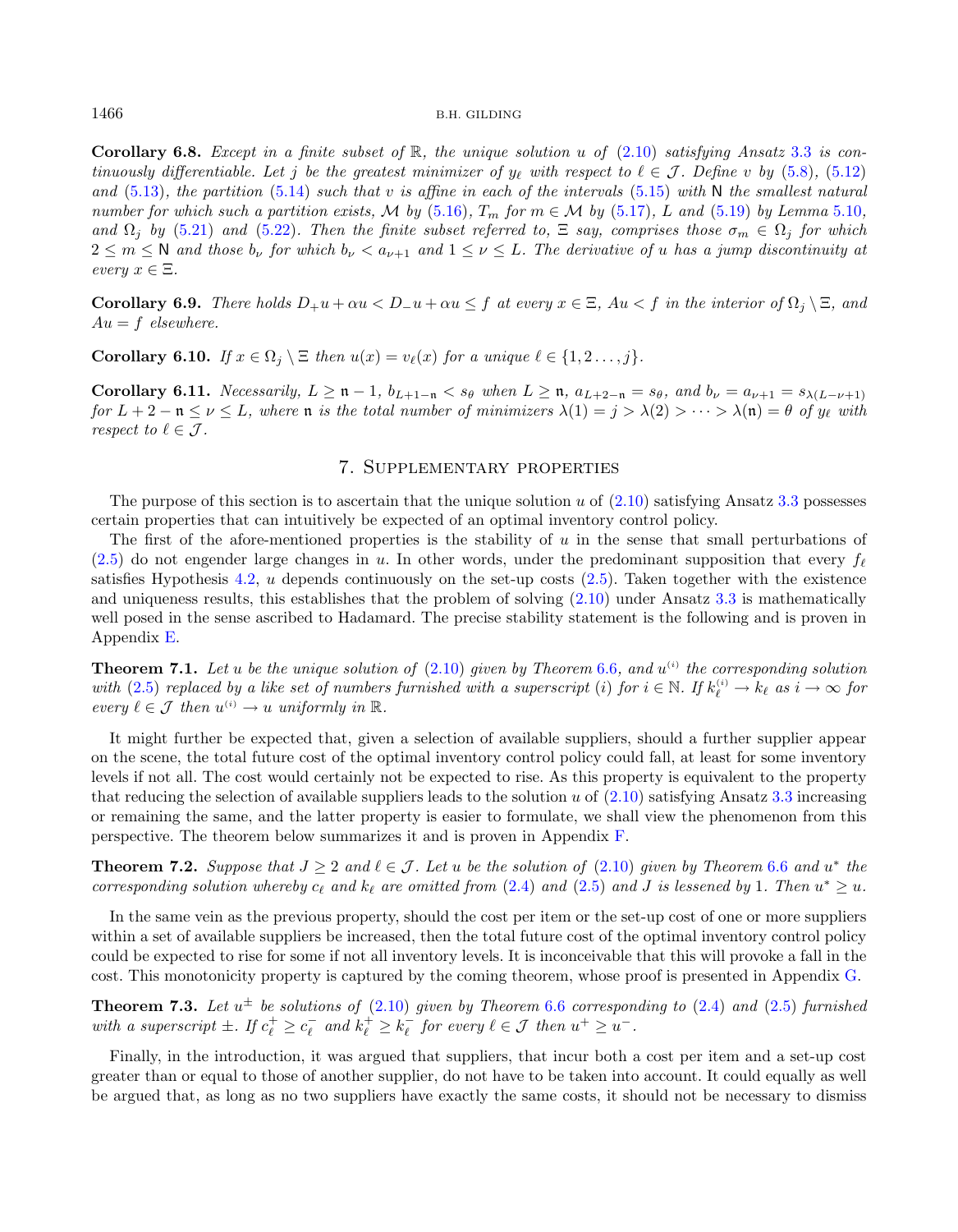such suppliers a priori. If the model were robust, then these suppliers would be excluded from an optimal policy as an outcome. A sift through the theory developed in the preceding sections, verifies that the latter is indeed the case. The theorem below abrogates the previously stated existence, uniqueness and stability results.

### Theorem 7.4. Suppose that

$$
c_1 \le c_2 \le \cdots \le c_J,
$$
  
\n
$$
k_1 \ge 0, \quad k_2 \ge 0, \quad \ldots, \quad k_J \ge 0,
$$
  
\n
$$
k_\ell > k_{\ell+1} \quad \text{if} \quad c_\ell = c_{\ell+1}
$$

for  $\ell \in \mathcal{J} \setminus \{J\}$ , and  $f_{\ell}$  satisfies Hypothesis [4.2](#page-6-0) for every  $\ell \in \mathcal{J}$ . Then [\(2.10\)](#page-4-1) has a stable unique solution satisfying Ansatz [3.3](#page-5-2). Moreover, it is the same as that with

$$
c_{(N)} < c_{(N-1)} < \cdots < c_{(1)} \quad \text{and} \quad k_{(N)} > k_{(N-1)} > \cdots > k_{(1)} \ge 0
$$

for some  $\{(1), (2), \ldots, (N)\} \subset \mathcal{J}$ .

### 8. Type

<span id="page-14-0"></span>In the prototypical circumstance that there is a single supplier, *i.e.*  $J = 1$ , with a set-up cost  $k_1 > 0$ , the stable unique solution u of  $(2.10)$  satisfying Ansatz [3.3](#page-5-2) corresponds to a standard  $(s, S)$  policy. The numbers s and S are  $s_1$  and  $S_1$  respectively. Confronted with an inventory level  $x \leq s$ , the policy is to place an order to bring the inventory level up to S. Faced with an inventory level  $x > s$ , the policy is not to intervene. When the set-up cost  $k_1 = 0$ , and therefore  $s_1 = S_1$ , Theorem [6.6](#page-12-2) delivers a degenerate  $(s, S)$  policy with  $S = s$ . If  $x < s$ then the policy is to order up to the level S. If  $x > s$  then one does not intervene. However, if  $x = s = S$ , then one maintains the inventory at this level. This is feasible as ordering incurs only the cost per item.

When there are several suppliers, *i.e.*  $J \geq 2$ , the exact type of the optimal policy propagated by *u* depends on three facets. Taking it as read that  $(2.4)$  and  $(2.5)$  apply, the foremost is the greatest minimizer j of  $y_{\ell}$  with respect to  $\ell \in \mathcal{J}$ . In layman's terms, this is the supplier for which the single-supplier  $(s, S)$  policy involves the least cost when there is a large stock in hand, or, if there is more than one such supplier, that one of these suppliers with the least set-up cost. Of all these suppliers, that is also the supplier for which the single-supplier policy has the least value of S and the greatest value of s. When  $j = 1$ , *i.e.* the supplier with the most favourable single-supplier  $(s, S)$  policy is also the supplier with the least cost per item overall, u corresponds to an  $(s, S)$ policy. This is indistinguishable from the  $(s, S)$  policy with supplier 1 as the sole available supplier. Otherwise, u does not represent an  $(s, S)$  policy.

When the pivotal supplier  $j$  is not the supplier with the least cost per item overall, then, in the second instance, the type of policy is determined by the numbers  $T_m$  for  $m \in \mathcal{M} \setminus \{1\}$ . These numbers are associated with an inventory level  $\sigma_m$ , which has the property that one would ostensibly order from one supplier if one had a slightly smaller backlog and from another if one had a slightly greater backlog. The nonnegativity of  $T_m$ is a way of testing that it is more economical to order from the second supplier than not to place an order at all. The number  $T_1 = 0$  irrespective of any other considerations.

If  $j \geq 2$ ,  $T_m \geq 0$  for every  $m \in \mathcal{M}$ , and  $k_j > 0$ , then u corresponds to a generalized  $(s, S)$  policy involving N suppliers and numbers [\(1.1\)](#page-1-0). In terms of the theory leading up to Theorem [6.6,](#page-12-2)  $N = N$ , supplier (1) is supplier  $j, s_{(1)} = s_j$ , and  $S_{(1)} = S_j$ . For  $2 \le n \le N$ , supplier  $(n)$  is supplier  $\ell$ , where  $\ell$  is that number in  $\{1, 2, \ldots, j\}$  for which  $v = v_{\ell}$  in  $I_n$ ,  $s_{(n)} = \sigma_n$  and  $S_{(n)} = S_{j,\ell}$ . Irrevocably, supplier  $(N)$  is supplier 1.

The strategy espoused by the generalized  $(s, S)$  policy is that if the inventory level x is such that  $x < s_{(N)}$ one orders from supplier (N) to bring the inventory level up to  $S_{(N)}$ . If  $s_{(n+1)} < x < s_{(n)}$  for  $2 \le n \le N$  or  $x = s_{(n)}$  for  $n = 1$ , one orders from supplier (*n*) to bring the inventory level up to  $S_{(n)}$ . If  $x > s_{(1)}$  one does not intervene. With regard to an inventory level  $x = s_{(n)}$  for  $2 \le n \le N$ , one may order from supplier  $(n)$  or supplier  $(n - 1)$  to bring the level of inventory up to the appropriate target level. Possibly there are further suppliers, otherwise excluded from the policy, with which one could place an order from this level.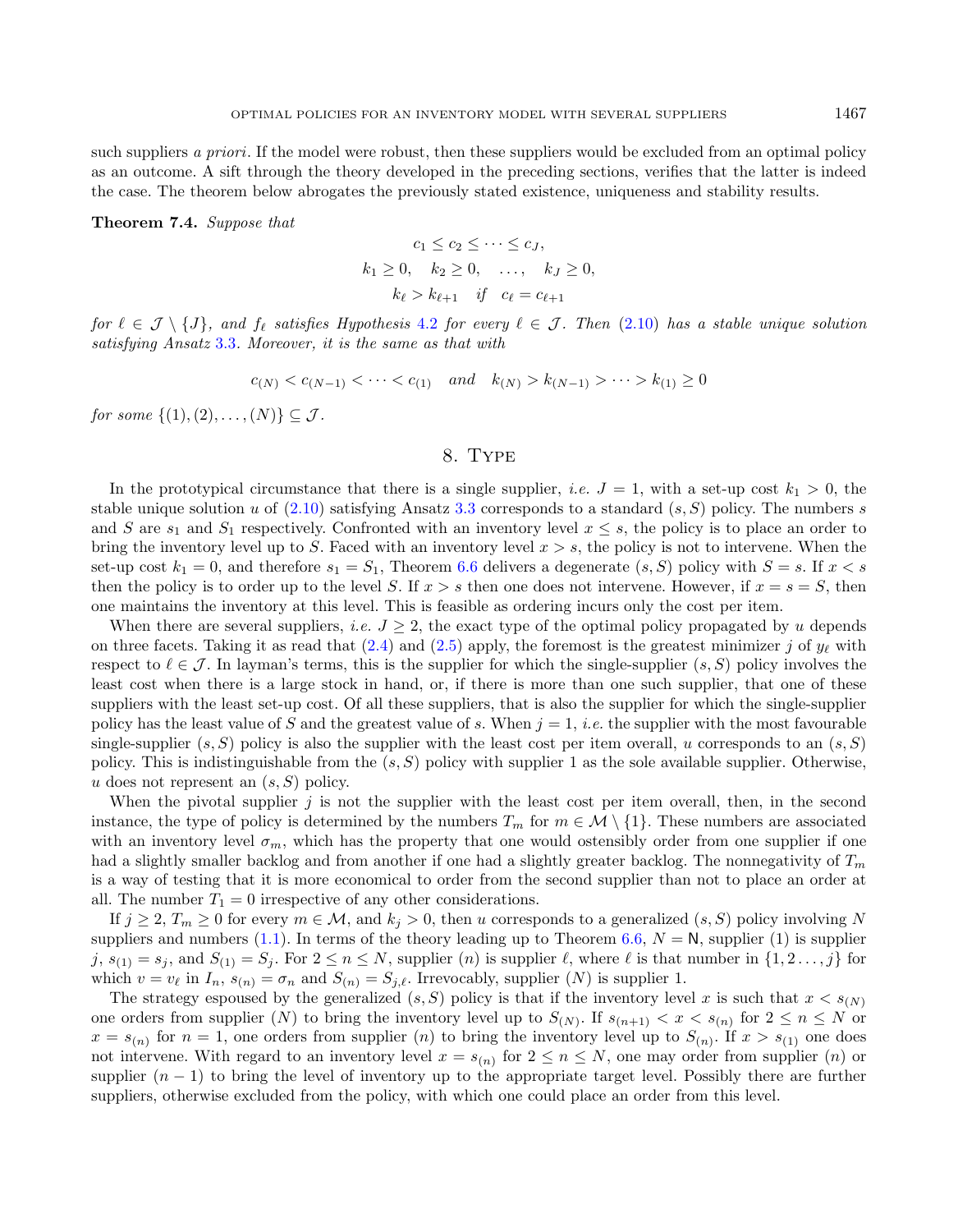When  $j \ge 2$ ,  $T_m \ge 0$  for every  $m \in \mathcal{M}$ , and  $k_j = 0$ , then u betokens a degenerate generalized  $(s, S)$  policy. It is degenerate in the sense that  $(1.1)$  is replaced by

<span id="page-15-1"></span>
$$
s_{(N)} < s_{(N-1)} < \dots < s_{(1)} = S_{(1)} < S_{(2)} < \dots < S_{(N)}.\tag{8.1}
$$

Except in one detail, the policy has the same characteristics as the generalized  $(s, S)$  policy just described. The difference is that when  $x = s_{(1)} = S_{(1)}$ , the policy is to maintain the inventory at this level.

Should there be more than one minimizer of  $y_{\ell}$  with respect to  $\ell \in \mathcal{J}$ , then necessarily  $T_m < 0$  for some  $m \in \mathcal{M}$ . Thus, without further ado, it can be stated that the solution u of [\(2.10\)](#page-4-1) satisfying Ansatz [3.3](#page-5-2) will not deliver a generalized  $(s, S)$  policy let alone an  $(s, S)$  policy.

Given that  $j \ge 2$ ,  $T_m < 0$  for some  $m \in \mathcal{M}$ , and  $k_j > 0$ , the function u given by Theorem [6.6](#page-12-2) represents a hyper-generalized  $(s, S)$  policy that is not a generalized  $(s, S)$  policy and certainly not an  $(s, S)$  policy. This involves numbers  $(1.1)$ – $(1.3)$ , with  $s_{(n+1)} < r_{(n)}$  for at least one  $n \in \{1, 2, ..., N-1\}$ . Supplier  $(1)$  is supplier  $j, s_{(1)} = s_j$ , and  $S_{(1)} = S_j$  as with a generalized  $(s, S)$  policy. The numbers  $s_{(n+1)}$  and  $r_{(n)}$  for  $1 \le n \le N-1$ are collectively the numbers  $a_{\nu}$  and  $b_{\nu}$  for  $1 \leq \nu \leq L$ , and those  $\sigma_m$  for  $2 \leq m \leq N$  within the set  $\Omega_i$  defined in Section [5.](#page-6-9) Supplier (n) for n from 2 to N can be identified in that order as the supplier  $\ell$  for which  $v(x) = v_{\ell}(x)$ for some  $x \in \Omega_j$  at which v is differentiable as x decreases from  $\sigma_1$ . Thereupon,  $S_{(n)} = S_{j,\ell}, s_{(n)}$  is the least upper bound of such x, and  $r_{(n)}$  for  $n \leq N-1$  is the greatest lower bound of these x. As with a generalized  $(s, S)$  policy, supplier  $(N)$  is unavoidably supplier 1.

The strategy embodied in a hyper-generalized  $(s, S)$  policy is as follows. If the inventory level x is such that  $x < s_{(N)}$  then one orders from supplier  $(N)$  to bring the inventory level up to  $S_{(N)}$ . If  $s_{(n+1)} < x < r_{(n)}$  for  $1 \leq n \leq N-1$  then one does not intervene. If  $r_{(n)} < x < s_{(n)}$  for  $1 \leq n \leq N-1$  one orders from supplier (*n*) to bring the inventory level up to  $S_{(n)}$ . Finally, if  $x > s_{(1)}$  one does not intervene. Regarding the watershed levels, if  $s_{(n)} < r_{(n-1)}$  for  $n = N$ ,  $r_{(n)} < s_{(n)} < r_{(n-1)}$  for  $2 \le n \le N-1$ , or  $r_{(n)} < s_{(n)}$  for  $n = 1$ , then at the inventory level  $x = s_{(n)}$  one should order from supplier (*n*) to bring the inventory level up to  $S_{(n)}$ . If  $s_{(n+1)} < r_{(n)} = s_{(n)} < r_{(n-1)}$  for  $2 \le n \le N-1$ , or  $s_{(n+1)} < r_{(n)} = s_{(n)}$  for  $n = 1$ , then at the inventory level  $x = r_{(n)} = s_{(n)}$  one may choose either to order from supplier (n) to bring the inventory level up to  $S_{(n)}$  or not to intervene. There are no other options. At an inventory level  $x = s_{(n)}$ , where  $s_{(n)} = r_{(n-1)} < s_{(n-1)}$  and  $n = N$ , or  $r_{(n)} < s_{(n)} = r_{(n-1)} < s_{(n-1)}$  and  $2 \le n \le N-1$ , one has the same ambiguity as with a generalized  $(s, S)$  policy. At an inventory level  $x = r_{(n)}$ , where  $s_{(n+1)} < r_{(n)} < s_{(n)}$  and  $1 \le n \le N-1$ , one may choose to order from supplier (*n*) to bring the inventory level up to  $S_{(n)}$  or not to intervene. There could also be suppliers otherwise excluded from the policy, with which one could place an order from this level.

When  $j \ge 2$ ,  $T_m < 0$  for some  $m \in \mathcal{M}$ , and  $k_j = 0$ , then [\(1.1\)](#page-1-0) is replaced by [\(8.1\)](#page-15-1). Except for  $x = s_{(1)}$ , the advocated strategy is the same as that of the hyper-generalized  $(s, S)$  policy just described. However, for  $x = s_{(1)}$  one should maintain the inventory level at x when  $s_{(1)} > r_{(1)}$ . For  $x = s_{(1)}$  when  $s_{(1)} = r_{(1)}$  one has the choice of either maintaining the inventory level at  $x$  or not intervening.

In a nutshell, the following has emerged.

#### **Theorem 8.1.** Relaxing  $(1.1)$  to

<span id="page-15-3"></span><span id="page-15-2"></span>
$$
s_{(N)} < s_{(N-1)} < \dots < s_{(1)} \le S_{(1)} < S_{(2)} < \dots < S_{(N)},\tag{8.2}
$$

and adopting the convention that hyper-generalized  $(s, S)$  policies include generalized  $(s, S)$  policies, and generalized  $(s, S)$  policies include  $(s, S)$  policies, the solution u of  $(2.10)$  given by Theorem [6.6](#page-12-2) represents a hypergeneralized  $(s, S)$  policy. With reference to the notation set out in Corollary [6.8](#page-12-3), it is a generalized  $(s, S)$  policy if and only if  $T_m \geq 0$  for every  $m \in \mathcal{M}$ , and an  $(s, S)$  policy if and only if  $j = 1$ . The weak inequality in  $(8.2)$ is strict if and only if  $k_i > 0$ .

#### 9. The case of two suppliers

<span id="page-15-0"></span>As much as Theorem [8.1](#page-15-3) establishes the necessary and sufficient conditions for the occurrence of a generalized  $(s, S)$  policy and an  $(s, S)$  policy, it provides little insight into the way in which this occurrence is regulated by the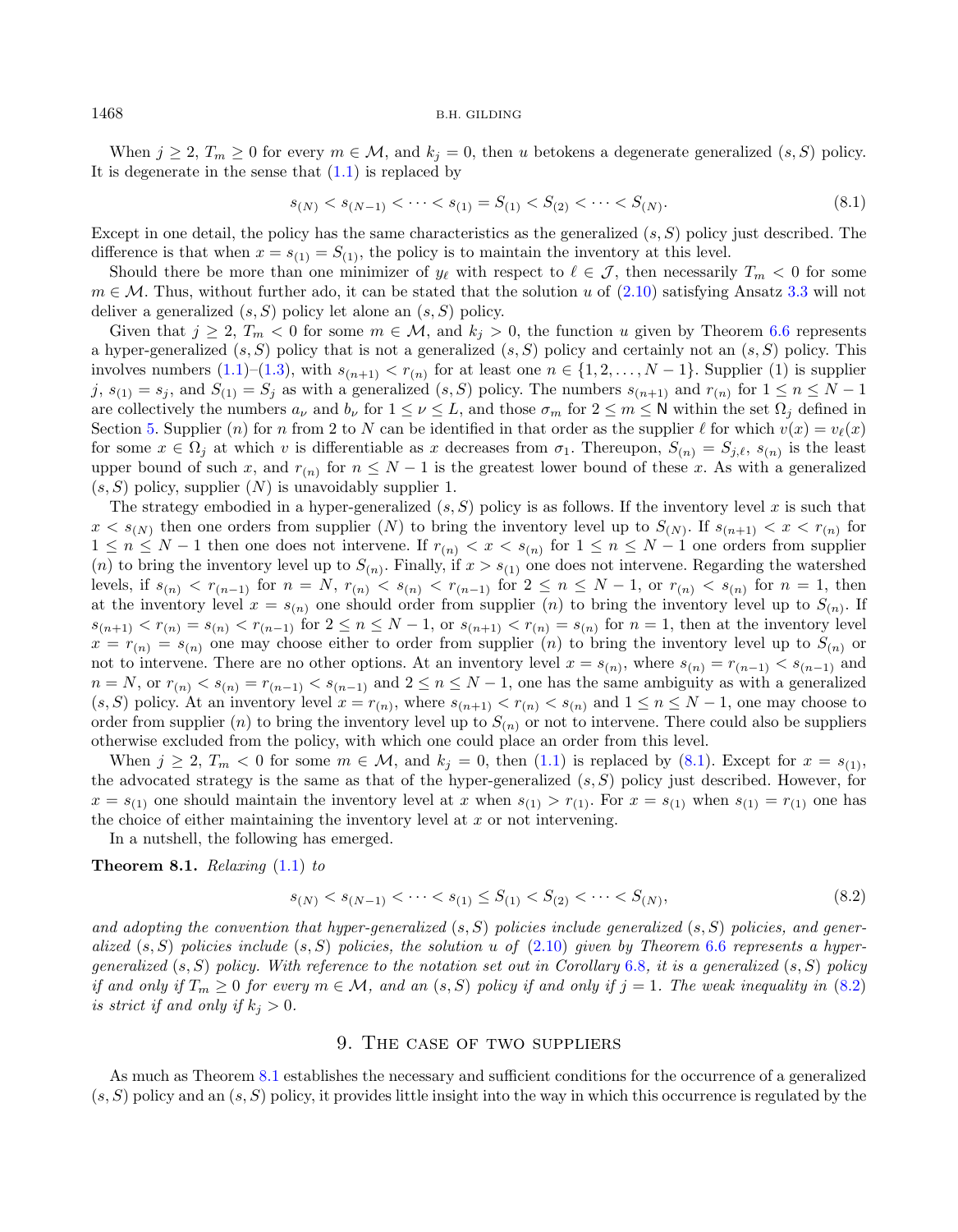<span id="page-16-3"></span><span id="page-16-0"></span>costs of the suppliers. The present section addresses this lacuna by examining the particular case of two suppliers in more detail. The next three theorems furnish a conspectus. Their proof can be found in Appendices [H](#page-34-0)[–J](#page-36-12) respectively.

**Theorem 9.1.** Suppose that  $J = 2$ , hypotheses [\(2.4\)](#page-4-4) and [\(2.5\)](#page-4-2) hold, and the functions  $f_1$  and  $f_2$  satisfy Hypothesis [4.2](#page-6-0). Then there are strictly increasing continuous functions  $K_*$  and  $K_{\dagger}$  with domain  $[0,\infty)$  such that

$$
K_*(k) > K_{\dagger}(k) > k \quad \text{for all} \quad k \ge 0 \tag{9.1}
$$

and the following holds. If  $k_1 < K_i(k_2)$  the solution of [\(2.10\)](#page-4-1) satisfying Ansatz [3.3](#page-5-2) corresponds to an  $(s, S)$  policy involving only supplier 1. If  $k_1 \ge K_*(k_2)$  it corresponds to a generalized  $(s, S)$  policy involving both suppliers. If  $K_1(k_2) \leq k_1 \leq K_*(k_2)$  it corresponds to a hyper-generalized  $(s, S)$  policy involving both suppliers that is not a generalized  $(s, S)$  policy.

<span id="page-16-1"></span>**Theorem 9.2.** Suppose that the hypotheses of Theorem [9.1](#page-16-0) are met by  $f_1^{\pm}$  with numbers  $c_1^{\pm}$ , delivering  $K_1^{\pm}$  and  $K^{\pm}_{*}$  respectively. If  $c_{1}^{+} > c_{1}^{-}$  then  $K_{\dagger}^{+} < K_{\dagger}^{-}$  and  $K_{*}^{+} < K_{*}^{-}$  on  $[0, \infty)$ .

<span id="page-16-2"></span>**Theorem 9.3.** Suppose that the hypotheses of Theorem [9.1](#page-16-0) are met by  $f_2^{\pm}$  with numbers  $c_2^{\pm}$ , delivering  $K_1^{\pm}$  and  $K^{\pm}_{*}$  respectively. If  $c_{2}^{+} > c_{2}^{-}$  then  $K_{\dagger}^{+} > K_{\dagger}^{-}$  and  $K_{*}^{+} > K_{*}^{-}$  on  $[0, \infty)$ .

**Remark 9.4.** When  $f$  takes on the classical expression  $(2.6)$  and  $(4.7)$  holds,

$$
K_{\dagger}(k_2) = (p - \alpha c_1) \left[ \ln \{ (p - \alpha c_1) / (p - \alpha c_2) \} - \alpha s_2 \right] / \alpha^2 - (q + \alpha c_1) \ln \{ [p + q - (p - \alpha c_2) e^{\alpha s_2}] / (q + \alpha c_1) \} / \alpha^2
$$

and

$$
K_{*}(k_{2}) = (p - \alpha c_{1})\{c_{2} - c_{1} - (p - \alpha c_{2})s_{2}\}/\{\alpha(p - \alpha c_{2})\}\
$$

$$
- (q + \alpha c_{1})\ln\{(p + q - (p - \alpha c_{2})e^{\alpha s_{2}}]/(q + \alpha c_{1})\}/\alpha^{2}
$$

where  $s_2$  is given by  $(5.6)$ .

Theorem [9.1](#page-16-0) establishes that in the case of two available suppliers ordered in terms of increasing cost per item, there are two critical levels for the set-up cost of the first supplier relative to that of the second. When the set-up cost of the first supplier is below the lesser critical level, the second supplier is excluded from the optimal policy. When the set-up cost of the first supplier is at this level or above, both suppliers are involved. When in addition the set-up cost of the first supplier is below the greater critical level, the optimal policy contains shortage levels, between ones where a manager would order from one supplier or the other, for which the policy is to let a backlog grow. When the set-up cost of the first supplier is at or above this greater critical level, the optimal policy entails ordering from one supplier or the other for all inventory levels below the greatest for which this is an option. This is perhaps counterintuitive. An explanation can be sought in looking at what happens to the greatest inventory level,  $s_{(1)}$ , from which an order may be placed, as the set-up cost of the first supplier increases. When the set-up cost of the first supplier cost is below the lesser critical level,  $s_{(1)}$  has the value of s in the  $(s, S)$  policy of that supplier. When the cost reaches the critical level, it jumps to the value of s in the single-supplier  $(s, S)$  policy of the other supplier. Thus, as it were, an interval of inventory levels for which the policy was not to intervene is instantly annihilated. What one observes in the optimal policy is a remnant of this interval in which it still pays not to intervene. Increasing the set-up cost of the first supplier further, traces of the interval disappear. Theorem [9.1](#page-16-0) also shows that as the set-up cost of the second supplier increases, the critical levels for the first supplier adjust. The lesser the set-up cost of the first supplier or the greater that of the second, the greater the likelihood that the second supplier is excluded from the policy. Theorems [9.2](#page-16-1) and [9.3](#page-16-2) confirm that the same applies with regard to the cost per item. These conclusions are as one would expect. Indeed, they have been drawn on the basis of a numerical experiment in [\[6\]](#page-36-6). When more than two suppliers are available, Example 4.29 of [\[6\]](#page-36-6) illustrates that the prediction of the interrelation between the costs of several suppliers becomes considerably more problematic.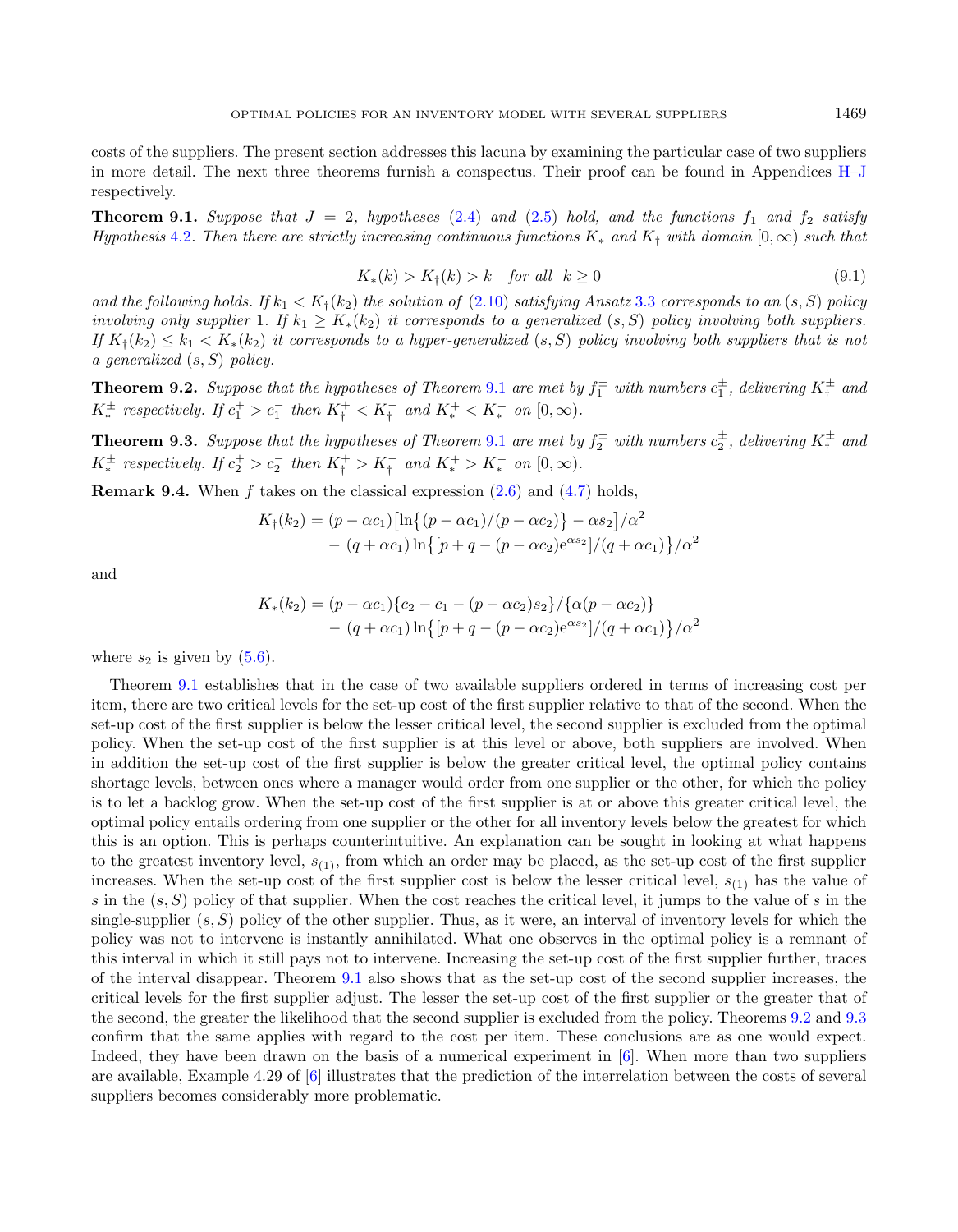### <span id="page-17-15"></span><span id="page-17-9"></span>10. COMPUTATION

The stable unique solution  $u$  of problem  $(2.10)$  satisfying Ansatz [3.3](#page-5-2) is characterized in sufficient detail in Section [5](#page-6-9) to inform how to compute it. The algorithm below summarizes the procedure. This is a polished version of Algorithm 4.27 of [\[6\]](#page-36-6) taking advantage of the new insights. The most noteworthy alteration is that the greatest minimizer of  $y_\ell$  with respect to  $\ell \in \mathcal{J}$  is replaced by the least. Since it has been shown that whichever minimizer is used, the end result is the same, this reduces the work when there is more than one. The worst-case complexity of the algorithm is  $O(J^2)$  with regard to the total number of steps that will be executed for a large number  $J$  of available suppliers.

<span id="page-17-14"></span><span id="page-17-10"></span>**Algorithm 10.1.** Step 1. For every  $\ell \in \mathcal{J}$ , find the unique solution of the simultaneous equations [\(5.1\)](#page-6-5). Step 2. Pick a convenient  $\zeta \in \mathbb{R}$ , and compute

$$
\Upsilon_{\ell} = c_{\ell} e^{\alpha \zeta} - \int_{s_{\ell}}^{\zeta} e^{\alpha \eta} df_{\ell}(\eta) \quad \text{ for } \ell \in \mathcal{J}.
$$

<span id="page-17-11"></span>Step 3. Define  $\Lambda = \{ \ell \in \mathcal{J} : \Upsilon_{\ell} \leq \Upsilon_i \text{ for every } i \in \mathcal{J} \}, j = \min \Lambda, \text{ and }$ 

<span id="page-17-16"></span>
$$
B_j = \{f_j(s_j) + c_j\}/\alpha.
$$
 (10.1)

<span id="page-17-2"></span>Step 4. If  $j = 1$ , set  $N = 1$ ,  $\sigma_N = s_j$  and  $L = 0$ . Then proceed to Step [8.](#page-17-1) Otherwise, continue to Step [5.](#page-17-2) Step 5. For  $\ell = 1, 2, \ldots, j - 1$ , determine  $S_{j,\ell} > S_j$  from equation [\(5.9\)](#page-8-2), and set

<span id="page-17-17"></span>
$$
B_{\ell} = k_{\ell} + \{f_{\ell}(S_{j,\ell}) + c_{\ell}\}/\alpha.
$$
\n(10.2)

<span id="page-17-12"></span><span id="page-17-4"></span>Step 6. Let  $\sigma_1 = s_i$ ,  $\kappa(1) = j$  and  $m = 2$ .

- (a) Define  $\mathcal{K} = \{1, 2, \ldots, \kappa(m-1) 1\}.$
- (b) For every  $\ell \in \mathcal{K}$ , compute  $\sigma_m^{(\ell)} = (B_{\kappa(m-1)} B_{\ell})/(c_{\kappa(m-1)} c_{\ell}).$
- <span id="page-17-8"></span>(c) Define  $\sigma_m = \max \{ \sigma_m^{(\ell)} : \ell \in \mathcal{K} \}$  and  $\kappa(m) = \min \{ \ell \in \mathcal{K} : \sigma_m^{(\ell)} = \sigma_m \}.$
- (d) Let  $T_m = f_{\kappa(m)}(\sigma_m) + c_{\kappa(m)} \alpha B_{\kappa(m)}$ .
- (e) If  $\kappa(m) = 1$ , set  $N = m$  and proceed to Step [7.](#page-17-3) Otherwise, increase m by 1, and return to Step [6\(a\).](#page-17-4)
- <span id="page-17-7"></span><span id="page-17-5"></span><span id="page-17-3"></span>Step 7. Let  $n = N$  and  $\nu = 0$ .
	- (a) Define  $\mathcal{N} = \{2, 3, ..., n\}.$
	- (b) If  $T_m \ge 0$  for every  $m \in \mathcal{N}$ , set  $L = \nu$ , and proceed to Step [8.](#page-17-1) Otherwise, increase  $\nu$  by 1, and continue to Step  $7(c)$ .
	- (c) Define  $\mu(\nu) = \max\{m \in \mathcal{N} : T_m < 0\}$  and  $\ell = \kappa(\mu(\nu)).$
	- (d) Determine  $a_{\nu} < \sigma_{\mu(\nu)}$  from the equation

<span id="page-17-6"></span>
$$
f_{\ell}(a_{\nu}) = \alpha B_{\ell} - c_{\ell}.\tag{10.3}
$$

(e) Set

$$
Y_{\nu}(x) = e^{-\alpha x} \left\{ (B_{\ell} - c_{\ell} a_{\nu}) e^{\alpha a_{\nu}} + \int_{a_{\nu}}^{x} e^{\alpha \eta} f(\eta) d\eta \right\}.
$$
 (10.4)

(f) Working through the sequence  $\mu(\nu)-1, \mu(\nu)-2, \ldots, 1$  in that order, let n be first such number encountered for which the equation

$$
Y_{\nu}(x) = B_{\kappa(\mathsf{n})} - c_{\kappa(\mathsf{n})}x \tag{10.5}
$$

has a solution in  $(\sigma_{n+1}, \sigma_n]$ .

- <span id="page-17-13"></span>(g) Let  $b_{\nu}$  be the least solution of [\(10.5\)](#page-17-6) in  $(\sigma_{n+1}, \sigma_n]$ .
- (h) If  $n = 1$ , set  $L = \nu$ , and proceed to Step [8.](#page-17-1) Otherwise, return to Step [7\(a\).](#page-17-7)
- <span id="page-17-1"></span>Step 8. Output  $u(x) = Y_{\nu}(x)$  for  $a_{\nu} < x < b_{\nu}$  and  $1 \leq \nu \leq L$ . For all other  $x < s_j$ ,  $u(x) = B_1 - c_1 x$  if  $x \leq \sigma_N$ , and  $u(x) = B_{\kappa(m)} - c_{\kappa(m)}x$  if  $\sigma_{m+1} < x \le \sigma_m$  and  $1 \le m \le N-1$ . For  $x \ge s_j$ ,  $u(x)$  is given by the right-hand side of  $(10.4)$  with  $\ell = j$  and  $a_{\nu} = s_j$ . **End.**

<span id="page-17-0"></span>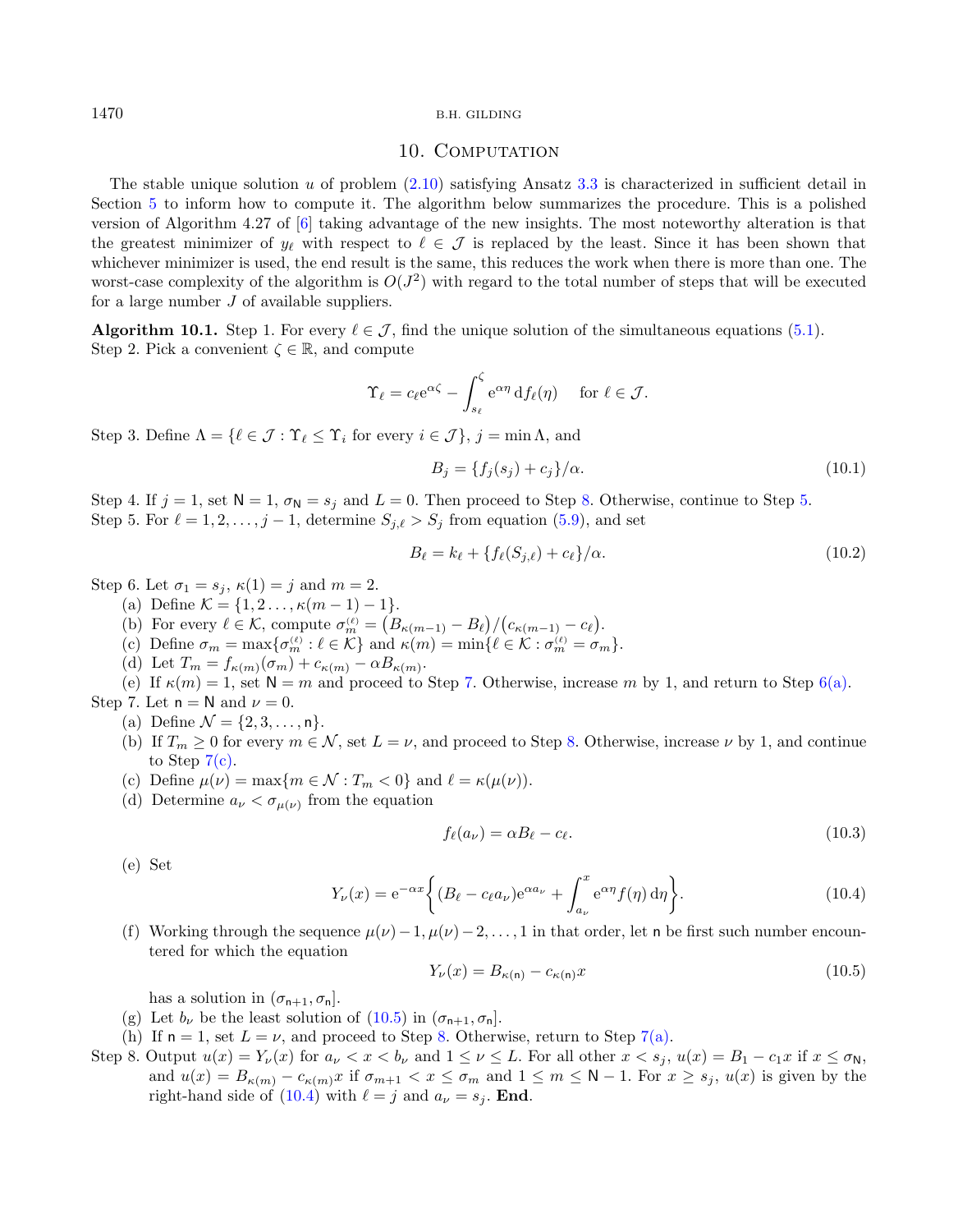<span id="page-18-7"></span>A few words regarding Algorithm [10.1](#page-17-9) may be helpful. In Step [2,](#page-17-10)  $\Lambda$  is the set of minimizers of  $y_{\ell}$  with respect to  $\ell \in \mathcal{J}$  because, by  $(5.3)$ ,  $\Upsilon_{\ell} = e^{\alpha \zeta} (\alpha y_{\ell} - f)(\zeta)$  for  $\ell \in \mathcal{J}$ . Hence,  $j = \min \Lambda$  identifies j as the least minimizer of  $\{y_\ell : \ell \in \mathcal{J}\}\.$  The number  $B_\ell$  defined for  $\ell = j$  in Step [3](#page-17-11) and for  $\ell = 1, 2, \ldots, j-1$  in Step [5](#page-17-2) is introduced to succinctly express [\(5.13\)](#page-8-5) as  $v_{\ell}(x) = B_{\ell} - c_{\ell}x$ . Step [6](#page-17-12) extracts the partition [\(5.14\)](#page-8-6) with the property that v defined by  $(5.12)$  is affine in each of the intervals  $(5.15)$  and N is the smallest number for which such a partition exists. The function  $\kappa : \mathcal{M} = \{1, 2, \ldots, N\} \to \{1, 2, \ldots, j\}$  is a device for recording that  $\ell$  for which  $v = v_{\ell}$  in  $I_m$ . Step [7](#page-17-3) determines the number L, the numbers [\(5.19\)](#page-9-6), and the functions [\(5.20\)](#page-9-7) signalled in Lemma [5.10.](#page-9-2) The function  $\mu: \{1, 2, \ldots, L\} \to M$  uncovered in this step keeps a tab of that m for which  $a_{\nu} \in I_m$ . In general, equation [\(10.5\)](#page-17-6) has a unique solution, a pair of solutions, or no solution in an interval  $(\sigma_{n+1}, \sigma_n]$ . So 'least' in

**Remark 10.2.** Regarding Algorithm [10.1](#page-17-9) when f is given by [\(2.6\)](#page-4-6) and [\(4.7\)](#page-6-1) holds,  $s_\ell$  can be computed at Step [1](#page-17-14) via [\(5.6\)](#page-7-4), whereupon  $S_i$  can be found at Step [5](#page-17-2) via [\(5.5\)](#page-7-5). In Step [2,](#page-17-10) it is convenient to take  $\zeta = 0$ , leading to

<span id="page-18-10"></span><span id="page-18-8"></span>
$$
\Upsilon_{\ell} = \{p - (p - \alpha c_{\ell})e^{\alpha s_{\ell}}\}/\alpha.
$$
\n(10.6)

The expression [\(10.1\)](#page-17-15) simplifies to

$$
B_j = \{c_j - (p - \alpha c_j)s_j\}/\alpha,\tag{10.7}
$$

and  $(10.2)$  to

<span id="page-18-5"></span>
$$
B_{\ell} = k_{\ell} + \left\{ (q + \alpha c_{\ell}) S_{j,\ell} + c_{\ell} \right\} / \alpha.
$$
\n(10.8)

Where needed, one can also explicitly solve [\(10.3\)](#page-17-17) as

<span id="page-18-9"></span>Step  $7(g)$  should be understood as 'unique' or 'lesser'.

<span id="page-18-6"></span>
$$
a_{\nu} = (c_{\ell} - \alpha B_{\ell})/(p - \alpha c_{\ell}).
$$
\n(10.9)

The thrust of Algorithm [10.1](#page-17-9) is the calculation of the solution  $u$  of  $(2.10)$  satisfying Ansatz [3.3.](#page-5-2) The corresponding hyper-generalized  $(s, S)$  policy, and its identification as a generalized  $(s, S)$  policy or an  $(s, S)$  policy, is distilled from this. The following sequel, employing the data acquired, outlines the procedure. The worst-case complexity of the algorithm with regard to the total number of computational steps for a large number  $J$  of available suppliers is  $O(J)$ .

Algorithm 10.3. Step 1. Count the number  $\mathfrak n$  of elements of  $\Lambda$ .

Step 2. If  $n = 1$  proceed to Step [4.](#page-18-0) Otherwise continue to Step [3.](#page-18-1)

<span id="page-18-1"></span>Step 3. Sort the elements of  $\Lambda$  into the order  $\lambda(1) > \lambda(2) > \cdots > \lambda(n-1) > j$ , and, for n from 1 to  $n-1$ , define supplier (*n*) to be supplier  $\lambda(n)$ ,  $r_{(n)} = s_{(n)} = s_{\lambda(n)}$ , and  $S_{(n)} = S_{\lambda(n)}$ .

<span id="page-18-0"></span>Step 4. Set  $n = \mathfrak{n}, s_{(n)} = s_j$  and  $S_{(n)} = S_j$ .

- Step 5. If  $N = 1$  proceed to Step [7.](#page-18-2) Otherwise, continue to Step [6.](#page-18-3)
- <span id="page-18-4"></span><span id="page-18-3"></span>Step 6. Let  $m = 1$  and  $\nu = L$ .
	- (a) If  $\nu \ge 1$  and  $b_{\nu} \ge \sigma_{m+1}$ , define  $r_{(n-1)} = b_{\nu}$  and  $s_{(n)} = a_{\nu}$ . Set  $m = \mu(\nu)$ . Then decrease  $\nu$  by 1. Otherwise, increase m by 1, and define  $r_{(n-1)} = s_{(n)} = \sigma_m$ .
	- (b) If  $m = N$  proceed to Step [7.](#page-18-2) Otherwise, increase n by 1, define supplier (n) to be supplier  $\kappa(m)$  and  $S_{(n)} = S_{j,\kappa(m)}$ . Then return to Step [6\(a\).](#page-18-4)
- <span id="page-18-2"></span>Step 7. Set  $N = n$ . The output is a hyper-generalized  $(s, S)$  policy with numbers  $(8.2)$ ,  $(1.2)$  and  $(1.3)$ . This is a generalized  $(s, S)$  policy, *i.e.* such that  $r_{(n)} = s_{(n+1)}$  for every  $1 \le n \le N-1$ , if and only if  $\mathfrak{n} + L = 1$ . It is an  $(s, S)$  policy if and only if  $N = 1$ . End.

Application of Algorithms [10.1](#page-17-9) and [10.3](#page-18-5) demonstrates that an  $(s, S)$  policy, a generalized  $(s, S)$  policy that is not an  $(s, S)$  policy, and a hyper-generalized  $(s, S)$  policy that is not a generalized  $(s, S)$  policy may each occur when there are two suppliers available and one incurs no set-up cost. Each of the following three examples concerns one of these mutually exclusive alternatives. Where transcendental equations have been encountered, they have been solved using readily available propriety software.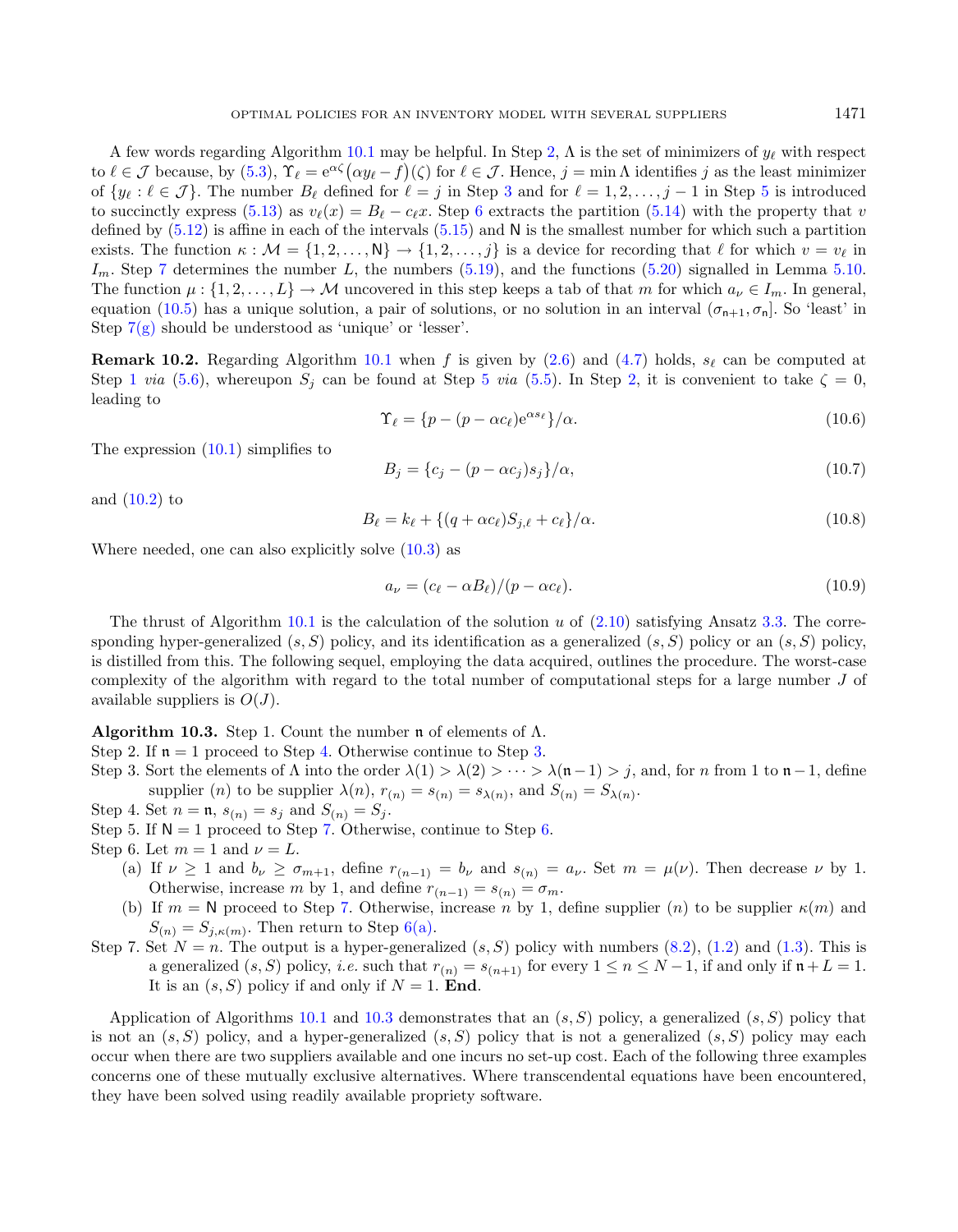<span id="page-19-2"></span>

Figure 1. Cost function for Examples [10.4](#page-18-6)[–10.6.](#page-19-0) That for Example [10.4](#page-18-6) is the lowermost curve, for Example [10.5](#page-19-1) the uppermost curve, and for Example [10.6](#page-19-0) the intermediate curve.

**Example 10.4.** Let f be given by [\(2.6\)](#page-4-6) with  $p = q = 4$ ,  $\alpha = 1$ ,  $J = 2$ ,  $c_1 = k_1 = 1$ ,  $c_2 = 3$ , and  $k_2 = 0$ . So [\(4.7\)](#page-6-1) is satisfied. Following Algorithm [10.1,](#page-17-9) solution of [\(5.6\)](#page-7-4) yields  $s_1 \approx -0.814$ , while it can be verified that  $s_2 = 0$ . Formula [\(10.6\)](#page-18-7) subsequently gives  $\Upsilon_1 \approx 2.670$  and  $\Upsilon_2 = 3$ . Therefore  $\Lambda = \{1\}$ ,  $j = 1$ ,  $\sigma_1 = s_1$ ,  $\mathsf{N} = 1$ and  $L = 0$ . Formula [\(5.5\)](#page-7-5) leads to  $S_1 \approx 0.288$ . Proceeding to Algorithm [10.3,](#page-18-5)  $N = 1$ . Therefore the solution of [\(2.10\)](#page-4-1) satisfying Ansatz [3.3](#page-5-2) corresponds to an  $(s, S)$  policy involving only supplier 1 with  $s_{(1)} = s_1 < S_{(1)} = S_1$ .

<span id="page-19-1"></span>**Example 10.5.** Substitution of  $k_1 = 5$  in Example [10.4](#page-18-6) gives similarly  $s_1 \approx -2.392$  and  $\Upsilon_1 \approx 3.726$ , while the values of  $s_2$  and  $\Upsilon_2$  remain the same. This means that  $\Lambda = \{2\}$ ,  $j = 2$ , and  $\sigma_1 = s_2$ . By [\(10.7\)](#page-18-8)  $B_2 = 3$ , by [\(5.5\)](#page-7-5)  $S_2 = 0$ , by [\(5.11\)](#page-8-8)  $S_{2,1} \approx 0.336$  $S_{2,1} \approx 0.336$ , and, by [\(10.8\)](#page-18-9)  $B_1 \approx 7.682$ . Step 6 of Algorithm [10.1](#page-17-9) delivers  $\kappa(1) = 2$ .  $\sigma_2 = (B_2 - B_1)/(c_2 - c_1) \approx -2.341$ ,  $\kappa(2) = 1$ ,  $T_2 = f_1(\sigma_2) + c_1 - \alpha B_1 \approx 0.341$ , and  $\mathsf{N} = 2$ . Thereafter, Step [7](#page-17-3) gives  $L = 0$ . Proceeding to Algorithm [10.3,](#page-18-5)  $\mathfrak{n} + L = 1$  and  $N = 2$ . The outcome is a generalized  $(s, S)$  policy involving both suppliers with  $s_{(2)} = \sigma_2 < s_{(1)} = S_{(1)} = s_2 = S_2 < S_{(2)} = S_{2,1}$ , supplier (1) is supplier 2, and supplier (2) is supplier 1.

<span id="page-19-0"></span>**Example 10.6.** Substitution of  $k_1 = 2$  in Example [10.4](#page-18-6) leads to  $s_1 \approx -1.263$  and  $\Upsilon_1 \approx 3.152$ , while the values of  $s_2$  and  $\Upsilon_2$  are unchanged. This results in  $\Lambda = \{2\}$ . Subsequently j,  $\sigma_1 = s_2$ ,  $B_2$ ,  $S_2$  and  $S_{2,1}$  are as calculated in Example [10.5.](#page-19-1) However [\(10.8\)](#page-18-9) gives  $B_1 \approx 4.682$  $B_1 \approx 4.682$  $B_1 \approx 4.682$ . Step 6 of Algorithm [10.1](#page-17-9) then delivers  $\kappa(1) = 2$ ,  $\sigma_2 = (B_2 - B_1)/(c_2 - c_1) \approx -0.841$ ,  $\kappa(2) = 1$ ,  $T_2 = f_1(\sigma_2) + c_1 - \alpha B_1 \approx -1.159$ , and  $\mathsf{N} = 2$ . Thereafter, Step [7](#page-17-3) leads to  $\mu(1) = 2$ , formula [\(10.9\)](#page-18-10) with  $\ell = \kappa(2) = 1$  gives  $a_1 \approx -1.227$ , formula [\(10.4\)](#page-17-8) with  $\ell = 1$  gives  $Y_1(x) \approx -0.879e^{-x} + 4 - 4x$ ,  $b_1 \approx -0.597$ , and  $L = 1$ . Proceeding to Algorithm [10.3,](#page-18-5)  $\mathfrak{n} + L = 1$  and  $N = 2$ . The outcome is a hyper-generalized  $(s, S)$  policy that is not a generalized  $(s, S)$  policy involving both suppliers with  $s_{(2)} = a_1 < r_{(1)} = b_1 < s_{(1)} = S_{(1)} = s_2 = S_2 < S_{(2)} = S_{2,1}$ , supplier (1) is supplier 2, and vice versa.

Figure [1](#page-19-2) displays the cost function  $u$  given by Examples [10.4–](#page-18-6)[10.6.](#page-19-0) The lowermost curve is that for Exam-ple [10.4](#page-18-6) and corresponds to an  $(s, S)$  policy, the uppermost curve is that for Example [10.5](#page-19-1) corresponding to a generalized  $(s, S)$  policy, while the intermediate curve is that for Example [10.6](#page-19-0) corresponding to a hypergeneralized  $(s, S)$  policy that is not a generalized  $(s, S)$  policy. Note the discontinuity in the derivative of u appearing in the uppermost curve at  $x \approx -2.341$ , and in the intermediate curve at  $x \approx -0.597$ , reflecting the existence and uniqueness theory of Sections [5](#page-6-9) and [6.](#page-11-5) All three examples have two available suppliers with the same cost per item incurred using supplier 1, the same cost per item incurred using supplier 2, and the same set-up cost incurred using supplier 2. The distinction is in the set-up cost  $k_1$  incurred using supplier 1. From top to bottom, the curves in Figure [1](#page-19-2) are those for progressively decreasing  $k_1$ , as anticipated by Theorem [7.3.](#page-13-1)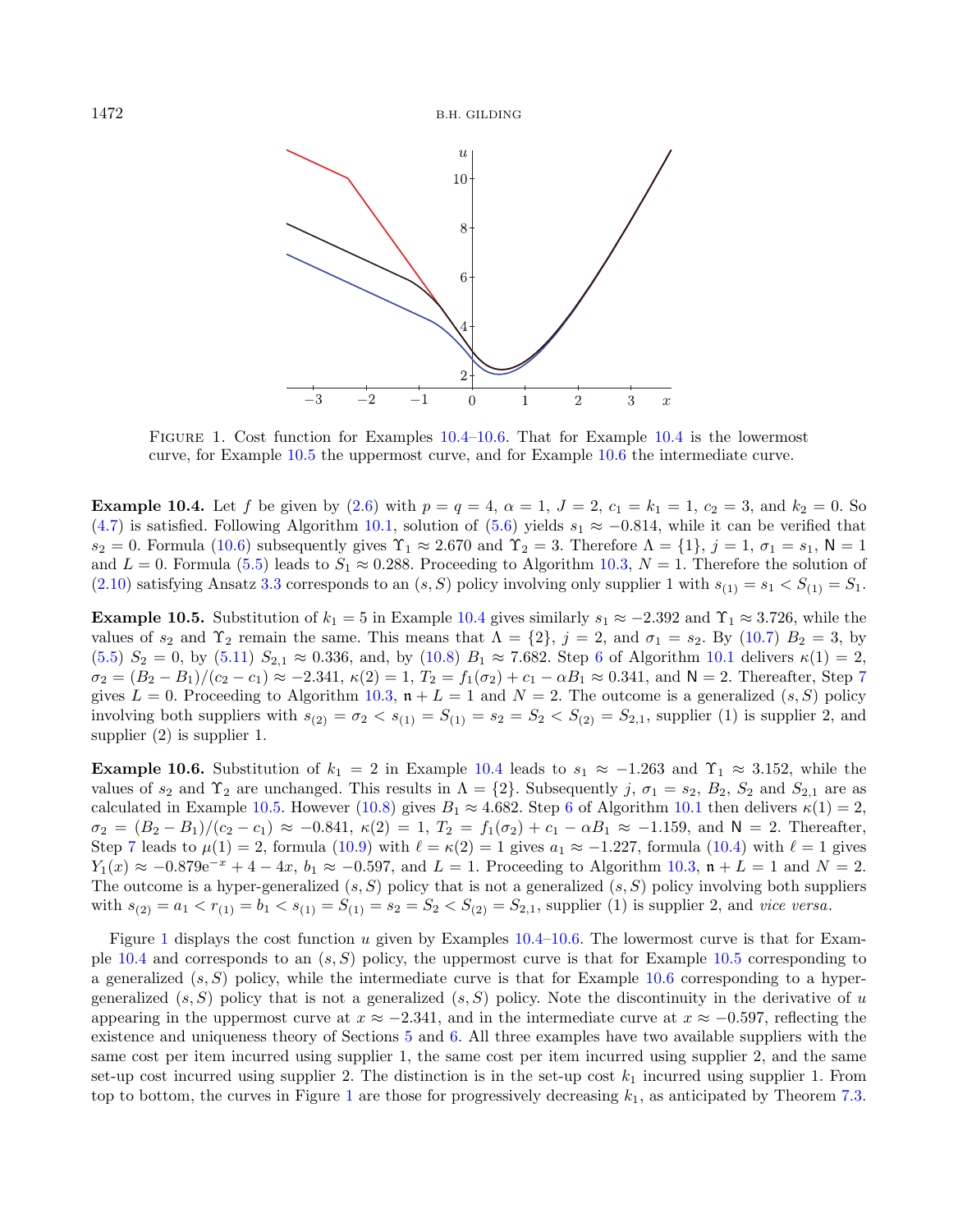<span id="page-20-1"></span><span id="page-20-0"></span>

FIGURE 2. Cost function for Examples [10.7](#page-20-0) and [10.8.](#page-21-1) That for Example 10.7 is the lower curve.

Examples where both suppliers have a positive set-up cost, complementary to Examples [10.4–](#page-18-6)[10.6,](#page-19-0) have been presented in [\[6\]](#page-36-6). The occurrence of each type of policy is in line with Theorem [9.1.](#page-16-0) We refer to Example 4.29 of [\[6\]](#page-36-6) for an illustration of how the occurrence of the different types of policy becomes more opaque when more than a couple of suppliers are available.

In the development of the theory of hyper-generalized  $(s, S)$  policies in the preceding sections, marginal possibilities arise. The objective of the coming examples is to show that, however unlikely it is that these may appear in practice, they cannot be dismissed.

**Example 10.7.** Let f be given by [\(2.6\)](#page-4-6) with  $p = q = 9$ ,  $\alpha = 1$ ,  $J = 8$ ,  $c_{\ell} = \ell$  for  $\ell \in \{1, 4, 5, \ldots, 8\}$ ,  $k_1 = 12$ ,  $k_4 = 6$ , and  $k_8 = 0$ . Noting that [\(5.6\)](#page-7-4) gives  $s_8 = 0$ , define  $s_\ell = s_8 - \ln\{(p - \alpha c_8)/(p - \alpha c_\ell)\}/\alpha$  and  $k_\ell$  via (5.6) for  $\ell \in \{5, 6, 7\}$ . This yields  $k_5 \approx 2.827$ ,  $k_6 \approx 1.418$ , and  $k_7 \approx 0.416$ . Next, define  $S_5$  by  $(5.5)$ ,  $S_{5,1}$  by  $(5.11)$ .  $B_5$  by [\(10.7\)](#page-18-8),  $B_1$  by [\(10.8\)](#page-18-9) with  $S_{j,\ell} = S_{5,1}$ ,  $a_1$  by [\(10.9\)](#page-18-10) with  $\ell = 1$ , and  $Y_1$  by [\(10.4\)](#page-17-8) with  $\ell = 1$ . It can be discerned that  $Y_1(x) = B_5 - c_5 x$  has a unique solution,  $b_3$  say, in  $(a_1, s_5)$ . Subsequently, set  $a_2 = (2a_1 + b_3)/3$ and  $a_3 = (a_1 + 2b_3)/3$ . Then for  $\ell \in \{2,3\}$ , take  $c_{\ell} = Y'_1(a_{\ell}), B_{\ell} = Y_1(a_{\ell}) + c_{\ell}a_{\ell}, S_{5,\ell}$  from  $(5.11)$ , and  $k_{\ell}$  from [\(10.8\)](#page-18-9). This yields  $c_2 \approx 1.785$ ,  $c_3 \approx 2.493$ ,  $k_2 \approx 9.955$  and  $k_3 \approx 8.234$ . Herewith we have a full complement of numbers [\(2.4\)](#page-4-4) and [\(2.5\)](#page-4-2). By design,  $\Upsilon_5 = \Upsilon_6 = \Upsilon_7 = \Upsilon_8$ , and by computation using [\(5.6\)](#page-7-4) and [\(10.6\)](#page-18-7),  $\Upsilon_\ell > \Upsilon_8$ for  $\ell \in \{1, 2, 3, 4\}$  $\ell \in \{1, 2, 3, 4\}$  $\ell \in \{1, 2, 3, 4\}$ . Thus Step 3 of Algorithm [10.1](#page-17-9) gives  $\Lambda = \{5, 6, 7, 8\}$  $\Lambda = \{5, 6, 7, 8\}$  $\Lambda = \{5, 6, 7, 8\}$  and  $j = 5$ . Step 6 subsequently delivers  $\kappa(1) = 5, \, \kappa(2) = 3, \, T_2 < 0, \, \kappa(3) = 2, \, T_3 < 0, \, \kappa(4) = 1, \, T_4 < 0, \, \text{and } N = 4. \text{ By contrivance, Step 7 yields}$  $\kappa(1) = 5, \, \kappa(2) = 3, \, T_2 < 0, \, \kappa(3) = 2, \, T_3 < 0, \, \kappa(4) = 1, \, T_4 < 0, \, \text{and } N = 4. \text{ By contrivance, Step 7 yields}$  $\kappa(1) = 5, \, \kappa(2) = 3, \, T_2 < 0, \, \kappa(3) = 2, \, T_3 < 0, \, \kappa(4) = 1, \, T_4 < 0, \, \text{and } N = 4. \text{ By contrivance, Step 7 yields}$  $\mu(1) = 4$ ,  $a_1$  as previously stated,  $b_1 = a_2$ ,  $\mu(2) = 3$ ,  $b_2 = a_3$ ,  $\mu(3) = 2$ ,  $b_3$  as previously mentioned, and  $L = 3$ . Algorithm [10.3](#page-18-5) then leads to  $N = 7$  and  $\mathfrak{n} + L = 7$ . The output is a hyper-generalized  $(s, S)$  policy involving seven suppliers, suppliers  $(1)$ – $(7)$  being 8, 7, 6, 5, 3, 2 and 1 in the original ordering, for which  $(8.1)$  with  $N = 7$ holds. Furthermore,  $s_{(5)} < r_{(4)} < s_{(4)}$ , and,  $r_{(n)} = s_{(n)}$  for  $n \in \{1, 2, 3, 5, 6\}$ , in agreement with  $(1.2)$  and  $(1.3)$ . The cost function is illustrated in Figure [2.](#page-20-1)

The remarkable feature of Example [10.7](#page-20-0) is that in terms of the statement of Lemma [5.10](#page-9-2) there are  $\nu \in$  $\{1, 2, \ldots, L\}$  for which  $b_{\nu} = a_{\nu+1}$ . For the final hyper-generalized  $(s, S)$  policy this means that there are  $n \in \mathbb{Z}$  $\{1, 2, \ldots, N-1\}$  for which  $r_{(n)} = s_{(n)}$ . In Example [10.7,](#page-20-0) this occurs for  $n \in \{1, 2, 3, 5, 6\}$ . The set  $\Omega_j$ , where j is the greatest minimizer of  $y_{\ell}$  with respect to  $\ell \in \mathcal{J}$ , is

$$
\Omega_j = \left(-\infty, s_{(7)}\right] \cup \left\{s_{(6)}, s_{(5)}\right\} \cup \left[r_{(4)}, s_{(4)}\right] \cup \left\{s_{(3)}, s_{(2)}, s_{(1)}\right\}.
$$

The mechanism that leads to the occurrence of  $r_{(n)} = s_{(n)}$  for  $n \in \{1, 2, 3\}$  is the non-uniqueness of a minimizer of  $y_\ell$  with respect to  $\ell \in \mathcal{J}$ . In contrast, the occurrence for  $n \in \{5, 6\}$  is attributable to functions [\(5.20\)](#page-9-7), besides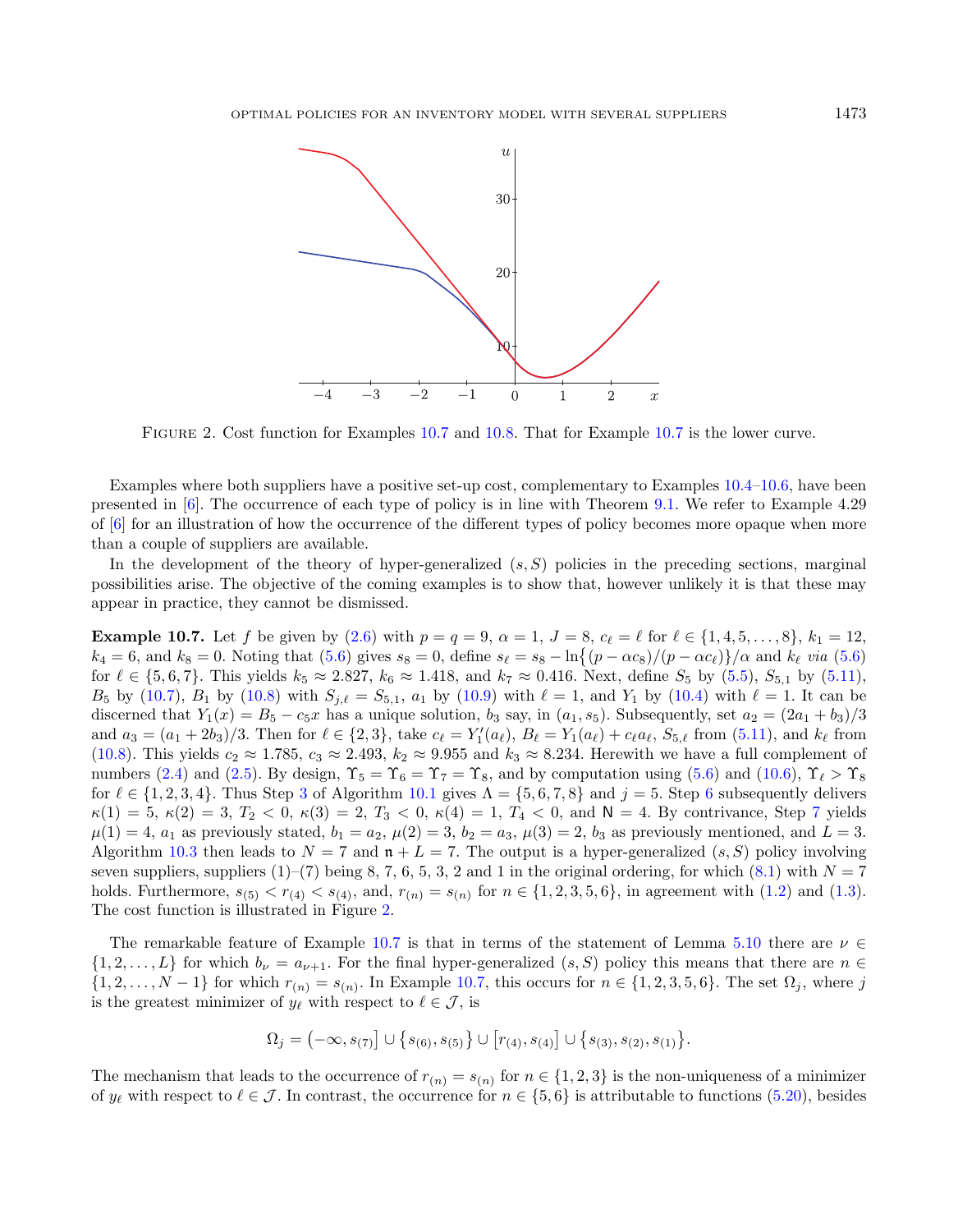<span id="page-21-1"></span>having the default properties  $Y_{\nu} < v$  in  $(a_{\nu}, b_{\nu})$  and  $Y_{\nu} = v$  at  $b_{\nu}$ , being such that  $v$  is differentiable and  $Y_{\nu}' = v'$ at  $b_{\nu}$ .

An isolated element  $s_{(n)}$  for a supplier (*n*) with a positive set-up cost has implications for the dynamic situation in which, as advocated by the policy, a manager with a greater initial inventory level is not intervening. When the level reaches  $s_{(n)}$ , the manager has the option of ordering up to the level  $S_{(n)}$  or not intervening. However, this freedom of choice is momentary. Should the moment be missed, the optimal strategy returns to that of allowing the backlog to grow. Related considerations apply to the inventory level  $s_{(1)}$  in Example [10.7.](#page-20-0) As supplier (1) incurs no set-up cost, at the inventory level  $s_{(1)}$ , a manager momentarily has the choice of not intervening or maintaining the inventory at the level  $s_{(1)} = S_{(1)}$ . Failing the latter, the strategy reverts to not intervening.

Supplementary to Example [10.7,](#page-20-0) consider the following.

**Example 10.8.** Let f be given by [\(2.6\)](#page-4-6) with  $p = q = 9$ ,  $\alpha = 1$ ,  $J = 8$ ,  $c_{\ell} = \ell$  for  $\ell \in \{1, 2, 5, 6, 7, 8\}$ ,  $k_1 = 26$ ,  $k_2 = 23$ ,  $k_5 = 10$  and  $k_8 = 0$ . Next, let  $s_5$  and  $s_8$  be the respective solutions of [\(5.6\)](#page-7-4). Note that  $s_8 = 0$ , whereupon  $(5.5)$  gives  $S_8 = 0$ . Define  $S_{8,\ell}$  for  $\ell \in \{1, 5, 6, 7\}$  by  $(5.11)$ ,  $B_8$  by  $(10.7)$ ,  $B_1$  by  $(10.8)$  with  $S_{j,\ell} = S_{8,1}$ , and  $B_5$ by [\(10.8\)](#page-18-9) with  $S_{j,\ell} = S_{8,5}$ . Subsequently define  $B_{\ell} = B_8 - (B_8 - B_5)(c_8 - c_{\ell})/(c_8 - c_5)$ , and  $k_{\ell}$  via (10.8) with  $S_{i,\ell} = S_{8,\ell}$  for  $\ell \in \{6,7\}$ . This yields  $k_6 \approx 6.601$  and  $k_7 \approx 3.269$ . Next, define  $a_1$  by [\(10.9\)](#page-18-10) with  $\ell = 1$ , and  $Y_1$ by [\(10.4\)](#page-17-8) with  $\ell = 1$ . It can be ascertained that the equation  $Y_1(x) = B_5 - c_5 x$  has a unique solution,  $b_1$  say, in  $(a_1, s_5)$ . Thereafter, set  $c_3 = \{c_5 - 2y_1'(b_1)\}/3$  and  $c_4 = \{2c_5 - y_1'(b_1)\}/3$ . Then for  $\ell \in \{3, 4\}$ , take  $S_{8,\ell}$  from  $(5.11), B_{\ell} = Y_1(b_1) + c_{\ell}b_1$  $(5.11), B_{\ell} = Y_1(b_1) + c_{\ell}b_1$ , and  $k_{\ell}$  from [\(10.8\)](#page-18-9). This yields  $c_3 \approx 4.166$ ,  $c_4 \approx 4.583$ ,  $k_3 \approx 13.098$  and  $k_4 \approx 11.543$ . Herewith we have completed [\(2.4\)](#page-4-4) and [\(2.5\)](#page-4-2). Computation using [\(5.6\)](#page-7-4) and [\(10.6\)](#page-18-7) verifies that  $\Upsilon_{\ell} > \Upsilon_8$  for  $\ell \in \{1, 2, ..., 7\}$ . Thus in Algorithm [10.1,](#page-17-9)  $\Lambda = \{8\}$  and  $j = 8$ . Step [6](#page-17-12) then delivers  $\kappa(1) = 8$ ,  $\kappa(2) = 5$ ,  $T_2 > 0$ ,  $\kappa(3) = 3, T_3 > 0, \kappa(4) = 1, T_4 < 0$ , and  $N = 4$ . Thereafter, Step [7](#page-17-3) leads to  $\mu(1) = 4, a_1$  and  $b_1$  as stated, and  $L = 1$ . Finally, Algorithm [10.3](#page-18-5) delivers  $N = 3$  and  $\mathfrak{n} + L = 2$ . The output is a hyper-generalized  $(s, S)$  policy involving three suppliers for which  $(8.1)$  holds. Suppliers  $(1)$ – $(3)$  are respectively 8, 5, and 1 according to the original ranking. With regard to [\(1.2\)](#page-1-1) and [\(1.3\)](#page-2-0),  $s_{(3)} < r_{(2)} < s_{(2)} = r_{(1)} < s_{(1)}$ .

The extraordinary aspect of Example [10.8](#page-21-1) is the options entertained for the levels  $s_{(2)}$  and  $r_{(2)}$ . Referring back to Lemma [5.10,](#page-9-2)  $s_{(2)} = \sigma_2$  lies in the interior of the interval  $[b_1, \sigma_1]$  throughout which  $u = v$ . On the other hand,  $r_{(2)} = b_1$  separates an interval  $(a_1, b_1)$  in which  $u < v$  from a proper interval  $[b_1, \sigma_2]$  in which  $u = v$ . By the way in which [\(2.4\)](#page-4-4) and [\(2.5\)](#page-4-2) have been rigged,  $u = v_5 = v_6 = v_7 = v_8$  at  $\sigma_2$ , and,  $u = v_3 = v_4 = v_5$ at  $b_1$ . This means that at the inventory level  $s_{(2)} = r_{(1)}$ , an inventory manager not only has the option of ordering from supplier (1) – originally 8 – to the level  $S_{(1)} = S_8$  or from supplier (2) – originally 5 – to the level  $S_{(2)} = S_{8,5}$ , but also to the level  $S_{8,\ell}$  from supplier  $\ell$  for  $\ell \in \{6,7\}$ , albeit that suppliers 6 and 7 are otherwise excluded from the policy. Likewise, at the inventory level  $r_{(2)}$ , an inventory manager not only has the option of ordering from supplier (2) to the level  $S_{(2)}$  or not intervening, but also that of ordering to the level  $S_{8,\ell}$  from supplier  $\ell$  for  $\ell \in \{3,4\}$ , albeit that suppliers 3 and 4 are otherwise excluded from the policy. The aforesaid notwithstanding, there is no way in which an order would be placed with supplier 2, inasmuch  $u \le v = \min\{v_1, v_3, v_5, v_8\} = \min\{v_1, v_3, v_4, \ldots, v_8\} < v_2$  in  $(-\infty, s_{(1)})$ . The cost function given by Example [10.8](#page-21-1) is shown in Figure [2.](#page-20-1)

Incidentally, Examples [10.7](#page-20-0) and [10.8](#page-21-1) show that the sets  $\{\sigma_m : m \in \mathcal{M}\}\$ and  $\{b_\nu : 1 \leq \nu \leq L\}$ , introduced in Section [5,](#page-6-9) can contain a common element. Reverted to the convention throughout Section [6](#page-11-5) that  $j$  is the greatest minimizer of  $y_{\ell}$  with respect to  $\ell \in \mathcal{J}$ , Example [10.7](#page-20-0) has  $j = 8$ ,  $\mathsf{N} = \max \mathcal{M} = 7$ ,  $L = 6$  and  $b_6 = \sigma_1$ . In agreement with Corollary [6.8,](#page-12-3) u and v are differentiable and  $u' = v'$  at  $b_6 = \sigma_1$ . In Example [10.8,](#page-21-1) N = 4,  $L = 1$ , and  $b_1 = \sigma_3$ . There holds  $D_{-}u > D_{-}v > D_{+}v = D_{+}u$  at  $b_1 = \sigma_3$ , likewise agreeing with Corollary [6.8.](#page-12-3)

#### 11. Relation to antecedent results

<span id="page-21-0"></span>As mentioned in the introduction, the corresponding problem with a stochastic demand and two suppliers, one of which incurs a negligible set-up cost, has been investigated heretofore by Fox et al. [\[11\]](#page-36-7). Related problems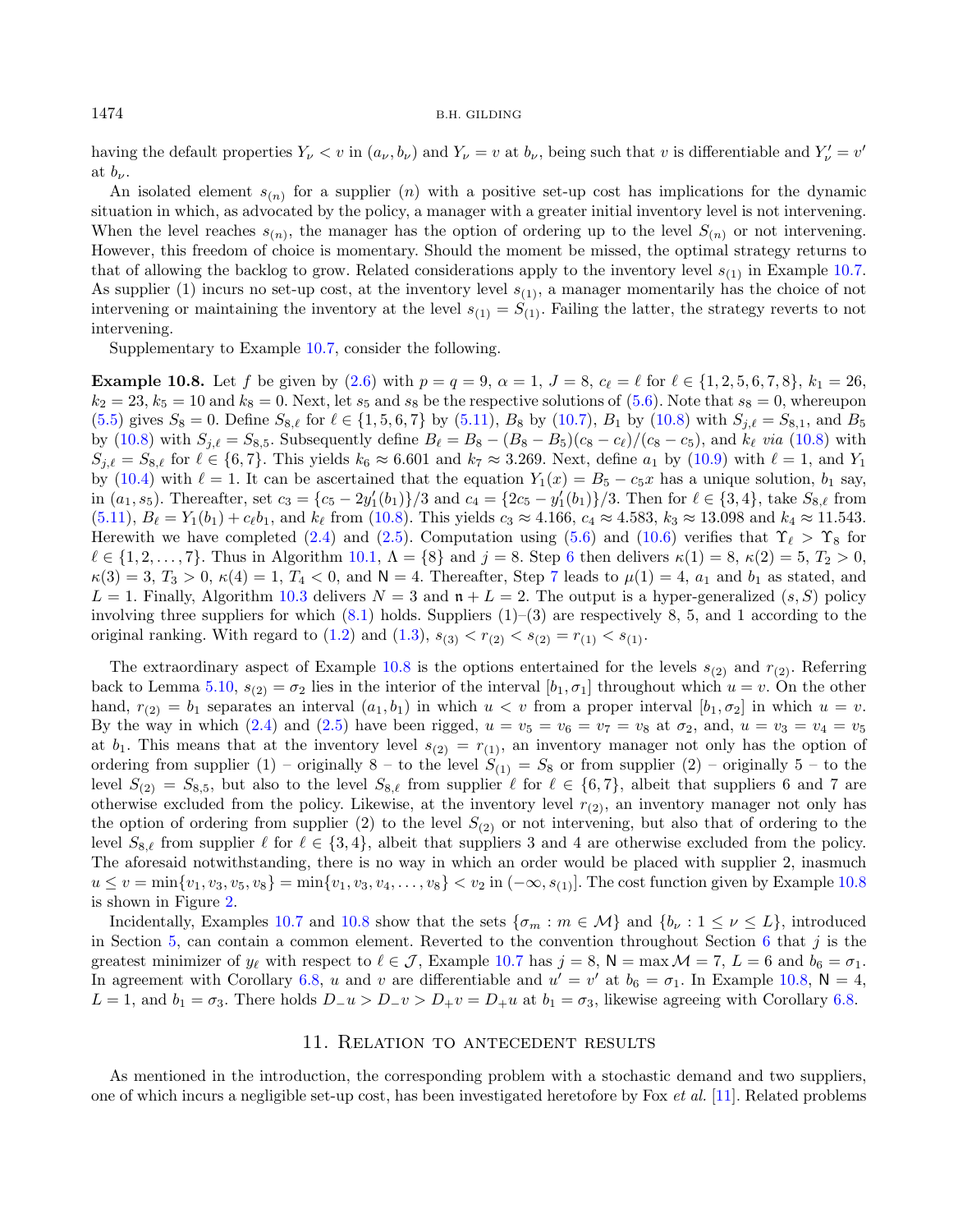<span id="page-22-1"></span><span id="page-22-0"></span>have been studied more recently by Benjaafar *et al.* [\[4\]](#page-36-8) and Helal *et al.* [\[15\]](#page-37-15). This section explores the connection between the conclusions of  $[4, 11, 15]$  $[4, 11, 15]$  $[4, 11, 15]$  $[4, 11, 15]$  $[4, 11, 15]$  and Theorems [6.6](#page-12-2) and [9.1.](#page-16-0)

Apart from the demand being deterministic and not stochastic, the most striking difference between the present investigation and its predecessors  $[4, 11, 15]$  $[4, 11, 15]$  $[4, 11, 15]$  $[4, 11, 15]$  $[4, 11, 15]$  is the formulation of the problem as a QVI. The approach in each of the earlier papers is more pragmatic, and can be embedded in the deterministic continuous-time continuous-state setting as follows.

**Ansatz 11.1.** The function sought is a continuous real function u such that  $u \leq Mu$  in R. The set  $\Omega$  of  $x \in \mathbb{R}$ for which [\(3.1\)](#page-5-5) holds is an interval with a finite least upper bound s. Furthermore, u is differentiable and  $Au = f$ in  $[s, \infty)$ . Finally, given any function v with these properties,  $u \leq v$  in R.

The merit of Ansatz [11.1](#page-22-0) is reflected in the next theorem.

**Theorem 11.2.** Suppose that  $J \geq 2$ , hypotheses [\(2.4\)](#page-4-4) and [\(2.5\)](#page-4-2) hold, and  $f_{\ell}$  satisfies Hypothesis [4.2](#page-6-0) for every  $\ell \in \mathcal{J}$ . Then there is a unique function satisfying Ansatz [11.1](#page-22-0), which corresponds to an  $(s, S)$  policy involving only supplier 1, or to a generalized  $(s, S)$  policy involving  $N \geq 2$  suppliers with levels  $(8.2)$  whereby supplier (N) is supplier 1. When  $k_J = 0$  and  $N = J$ , property [\(8.2\)](#page-15-2) narrows to [\(8.1\)](#page-15-1).

*Proof.* The proof of Theorem [4.1](#page-5-3) is independent of the inequality  $Au \leq f$  in [\(2.10\)](#page-4-1). So it carries through. Barring that of Lemma [5.11,](#page-10-0) so too does the proof of every lemma in Section [5.](#page-6-9) As a result, it can be concluded that a function v satisfies Ansatz [11.1](#page-22-0) only if  $v = y_i$  in  $[s_i, \infty)$  and  $v = v$  in  $(-\infty, s_i)$ , where j is a minimizer of  $\{y_{\ell} : \ell \in \mathcal{J}\}\$ , and v is defined by [\(5.8\)](#page-8-7), [\(5.12\)](#page-8-4) and [\(5.13\)](#page-8-5). Furthermore, if  $k_J = 0$ , J is a minimizer of  $\{y_{\ell} : \ell \in \mathcal{J}\}\$ , and there is at least one other such minimizer, then j is the second greatest minimizer of  $\{y_\ell : \ell \in \mathcal{J}\}\)$ . Otherwise, it is the greatest. Appealing to the arguments used to prove Theorem [6.6,](#page-12-2) it can be verified that  $\nu$  meets the requirements of Ansatz [11.1](#page-22-0) with  $s = s_j$ . The considerations leading from Theorem [6.6](#page-12-2) to Theorem [8.1,](#page-15-3) lead to the deductions regarding v representing an  $(s, S)$  or a generalized  $(s, S)$  policy.

Theorem [11.2](#page-22-1) corroborates the conclusions reached for the model with a stochastic demand by Fox et al. [\[11\]](#page-36-7). When  $J = 2$  and  $k_2 = 0$ , a function satisfying Ansatz [11.1](#page-22-0) corresponds to an  $(s, S)$  policy involving only supplier 1, or a mixed-ordering policy involving both suppliers with levels  $s_{(2)} < s_{(1)} = S_{(1)} < S_{(2)}$ , whereby supplier (1) is the supplier with no set-up cost and supplier (2) is the supplier with a positive set-up cost. This should come as no surprise to those supporting the view that stochastic models are a generalization of deterministic ones, or, alternatively, that deterministic models are special or limiting cases of stochastic ones.

The above naturally raises the question of the equivalence of the function given by Theorem [11.2](#page-22-1) and that given by Theorem [6.6.](#page-12-2) The next theorem provides the answer.

**Theorem 11.3.** Under the conditions of Theorem [11.2](#page-22-1), let u be the solution of  $(2.10)$  satisfying Ansatz [3.3](#page-5-2), and v be the function satisfying Ansatz [11.1](#page-22-0). Furthermore, if  $k<sub>J</sub> = 0$ , J is a minimizer of  $y<sub>\ell</sub>$  with respect to  $\ell \in \mathcal{J}$ , and there is at least one other such minimizer, let j be the second greatest minimizer. Otherwise, let j be the greatest. Denote the number subsequently given by Lemma [5.10](#page-9-2) by  $L$ . Then

<span id="page-22-2"></span>
$$
u = v \quad \text{if} \quad L = 0, \quad \text{and} \quad u \prec v \quad \text{if} \quad L \ge 1,
$$

where  $u \prec v$  means that  $u \leq v$  everywhere in  $\mathbb R$  and  $u < v$  in a nonempty open subset of  $\mathbb R$ .

*Proof.* In proving Theorem [11.2](#page-22-1) it has been established that  $v = y_j$  in  $[s_j, \infty)$  and  $v = v$  in  $(-\infty, s_j)$ , where v is defined by [\(5.8\)](#page-8-7), [\(5.12\)](#page-8-4) and [\(5.13\)](#page-8-5). By Lemmas [5.10](#page-9-2) and [5.11,](#page-10-0)  $u = y_i$  in  $[s_i, \infty)$  and  $u \le v$  in  $(-\infty, s_i)$  with equality throughout if and only if  $L = 0$ .

The phenomenon that the function  $v$  found in Theorem [11.2](#page-22-1) need not be the solution  $u$  of [\(2.10\)](#page-4-1) provided by Theorem  $6.6$  has two sides. Notwithstanding that the number  $s$  in Ansätze [3.3](#page-5-2) and [11.1](#page-22-0) fulfils a common role, one side is that v does not satisfy the inequality  $Av \leq f$  throughout  $(-\infty, s]$ . The reverse is that u is not such that  $u = v$ , where v is defined by [\(5.8\)](#page-8-7), [\(5.12\)](#page-8-4) and [\(5.13\)](#page-8-5), throughout ( $-\infty$ , s). What is clear though,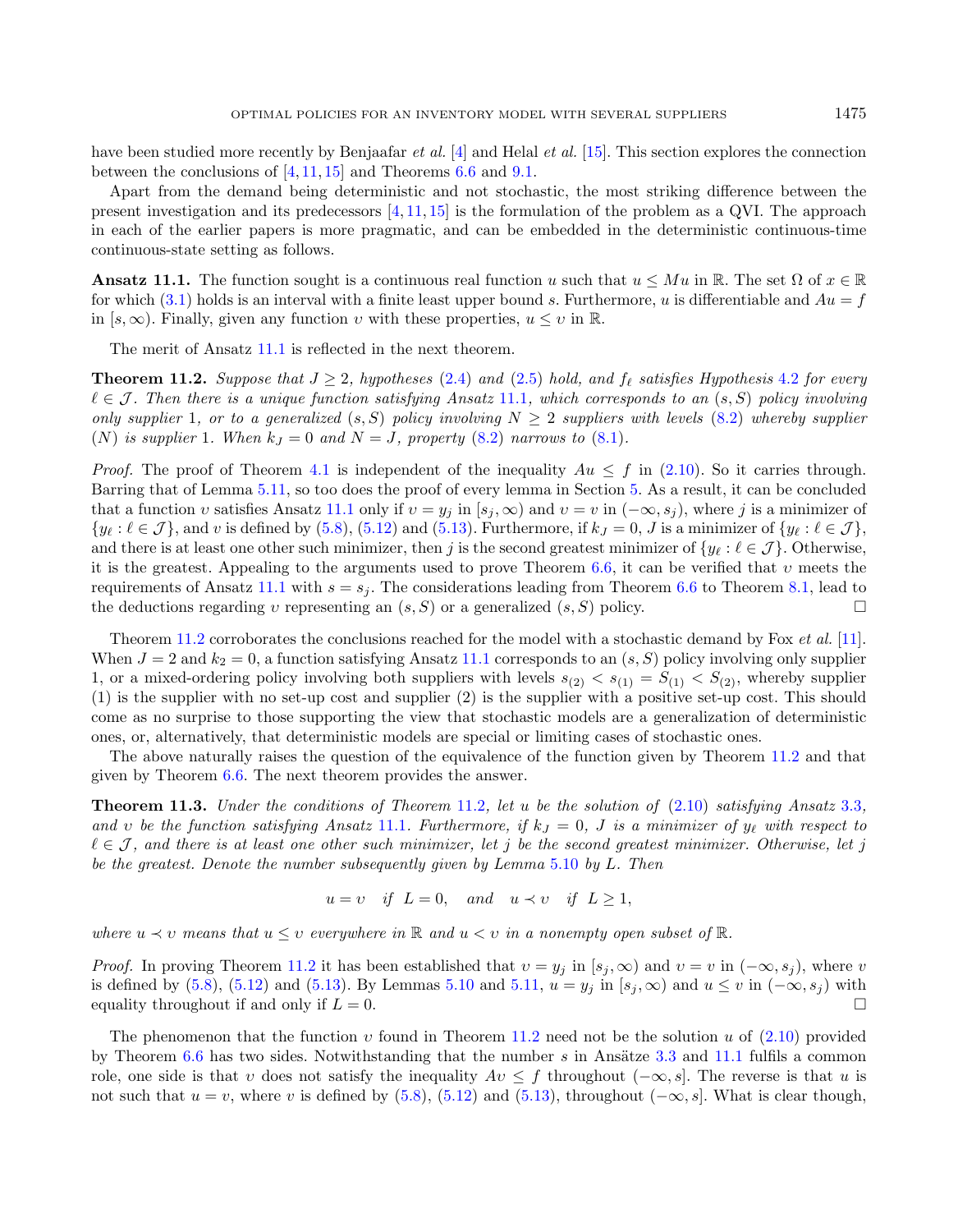whether one prefers the QVI or the more perfunctory approach, is that when u and v do not coincide,  $u \prec v$ and *u* corresponds to a hyper-generalized  $(s, S)$  policy that is not a generalized  $(s, S)$  policy. So, under this circumstance, the intuitional generalized  $(s, S)$  policy is not the optimal inventory control policy, and, a hypergeneralized  $(s, S)$  policy that is not a generalized  $(s, S)$  policy is. We speculate that the same is true for the stochastic model.

For the problem with a stochastic demand, several suppliers, one of which may incur a negligible set-up cost, periodic review, and a finite planning horizon, Benjaafar et al. [\[4\]](#page-36-8) concluded that for each period, except for a bounded interval of inventory levels, a generalized  $(s, s)$  policy is optimal. A hyper-generalized  $(s, S)$  policy would account for the exceptional interval of inventory levels.

The results of Helal *et al.* [\[15\]](#page-37-15) for the discrete-time problem with a stochastic demand, two available suppliers, one of which may incur a negligible set-up cost, and an infinite planning horizon have a similar character to those of [\[4\]](#page-36-8). They affirm conditions under which an  $(s, S)$  policy involving only the supplier with the greater set-up cost is optimal, and, when the demand distribution is exponential, antithetical conditions under which a generalized  $(s, S)$  policy involving both suppliers is optimal. Beyond technicalities of proof, an explanation of why these two sets of conditions are not complementary is that there are circumstances under which the optimal policy is a hyper-generalized  $(s, S)$  policy. Noteworthy is that the conditions under which an  $(s, S)$  policy involving only the supplier with the greater set-up cost is shown to be optimal include the relative closeness of  $k_1$  and  $k_2$ , which is a defining feature of Theorem  $9.1$ .

A subsidiary result of Benjaafar *et al.* [\[4\]](#page-36-8) is that if  $k_j$  is large enough then a generalized  $(s, S)$  policy is optimal. However, this result relies on a rather strong convexity assumption that does not apply to the model considered in the present paper. Indeed, Theorem [9.1](#page-16-0) precludes the analogous result for the problem dealt with in the present paper.

In [\[4\]](#page-36-8), it is further reported that extensive numerical experiments with normal, log-normal, gamma, and Poisson distributions, and thirty thousand experiments with randomly generated distributions all found that a generalized  $(s, S)$  policy is optimal. Moreover, even for the examples demonstrating that a generalized  $(s, S)$ policy is not optimal for a bounded interval of inventory levels, a generalized  $(s, S)$  policy becomes optimal when the planning horizon is large enough. This has accordingly suggested that a generalized  $(s, S)$  policy is optimal for the problem with an infinite planning horizon. A rerun with an infinite planning horizon of all the previously reported experiments has found exclusively that a generalized  $(s, s)$  policy is optimal. We conjecture, as with the analysis of Fox et al., that this comes about because this is what is sought. Theorems [6.6,](#page-12-2) [11.2](#page-22-1) and [11.3](#page-22-2) are indicative. Under those circumstances where there is a hyper-generalized  $(s, S)$  policy that is not a generalized  $(s, S)$  policy, this policy will turn out to be optimal.

### 12. CONCLUSION

<span id="page-23-0"></span>The present paper continues the study of a deterministic continuous-time continuous-state inventory model with several suppliers in  $[5, 6]$  $[5, 6]$  $[5, 6]$ . In  $[5]$ , the decision problem was formulated as a QVI, and a solution was postulated in the form of an ansatz corresponding to a generalized  $(s, S)$  policy. Under the premise that every supplier incurs a significant set-up cost, it was shown that there is at most one solution satisfying the ansatz, and the necessary and sufficient conditions for the existence of such a solution were established. In [\[6\]](#page-36-6) the scope of the ansatz was widened to admit correspondence with a refinement of a generalized  $(s, S)$  policy, labelled a hyper-generalized  $(s, S)$  policy. Retaining the premise that every supplier has a positive set-up cost, this led to the successful proof of the unconditional existence and uniqueness of a solution of the QVI. In the present paper, a further adaptation of the ansatz has led to the extension to the situation that a supplier may incur a negligible set-up cost. Moreover, it has been shown that the solution is stable and depends monotonically on the number of potential suppliers and the costs of each suppliers. The case of two suppliers has been scrutinized in some detail, and intuitive ideas, touched upon in the antecedent papers, about the way in which the solution is influenced by the costs of the suppliers have been substantiated.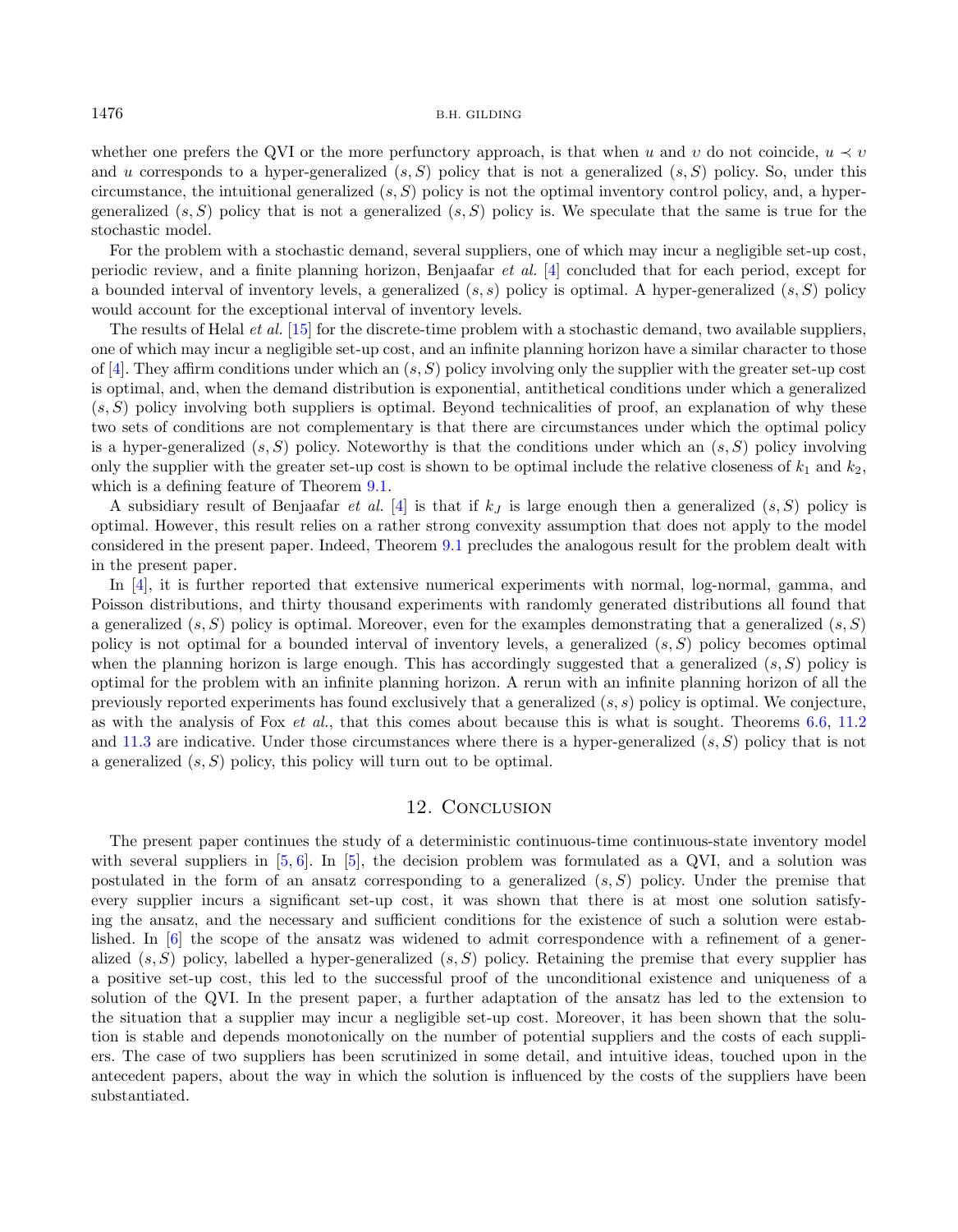A stochastic demand is arguably more realistic than a deterministic one. Nevertheless, some similarity between the optimal inventory control policy for the studied problem with a deterministic demand and related problems with a stochastic demand is to be expected. The stochastic problem with two suppliers has been investigated previously by Fox et al. [\[11\]](#page-36-7), who concluded that the optimal policy is of one of two types. The analogous approach to the deterministic problem leads to the same conclusion. However, approaching the problem through the QVI and admitting the possibility of a hyper-generalized  $(s, S)$  policy, it transpires that in those situations where the latter occurs, this supersedes the surrogate policy. Comparable models with several suppliers, one of which may incur a negligible set-up cost, have been more recently studied by Benjaafar *et al.* [\[4\]](#page-36-8) and Helal *et al.* [\[15\]](#page-37-15). The conclusion of the former that, except for a bounded interval of inventory levels, a generalized  $(s, s)$ policy is optimal, and of the latter that under some conditions an  $(s, s)$  policy is optimal and under others which are not complementary a generalized  $(s, s)$  policy is optimal, indicates that a hyper-generalized  $(s, S)$  policy is appropriate in these situations too. The inference is that a hyper-generalized  $(s, S)$  policy has a role to play in both of these problems with a stochastic demand and other more elaborate models with a more sophisticated demand.

Avenues for future research include the adaptation of the model to account for lost sales when demand is not met, the extension to suppliers having a limit to the quantity of stock that they can deliver, the extension to set-up costs being an increasing piecewise-constant function of the quantity supplied, and taking supplierdependent lead-times into consideration. Moving to comparable stochastic continuous-time continuous-state inventory models with several suppliers, that with an exponential demand distribution holds promise, as do models with a diffusion demand [\[16,](#page-37-18)[32,](#page-37-25)[37\]](#page-37-27), and their counterparts with a jump-diffusion demand [\[7,](#page-36-11)[21\]](#page-37-24). Further possibilities are provided by the corresponding discrete-time models and discrete-demand models with an infinite planning horizon and with a finite planning horizon, complementing the analysis in [\[4,](#page-36-8) [15\]](#page-37-15).

### APPENDIX A. NOTATION

### <span id="page-24-0"></span>Roman capitals

- Differential operator
- $B_{\ell}$  Base value of the affine function  $v_{\ell}$ <br>Constant
- Constant
- $D_{+}$  Right derivative of the function that follows
- <sup>−</sup> Left derivative of the function that follows
- $F_{\ell}$  Function mapping  $s_{\ell}$  to  $k_{\ell}$ <br>
G Function governing rate of
- Function governing rate of change of inventory level with inventory level as input
- Arbitrary real number
- $I_m$  Interval demarcated by partition with index m
- $J$  Number of available suppliers
- $\mathcal{J}$  Set of available suppliers
- $K_*$  Minimum set-up cost for which the optimal policy is of generalized  $(s, S)$  type
- $K_{\dagger}$  Maximum set-up cost for which the optimal policy is of  $(s, S)$  type  $\mathcal{K}$  Subset of  $\mathcal{J}$  used temporarily in computational algorithm
- Subset of  $\mathcal J$  used temporarily in computational algorithm
- $L$  Number of disjoint intervals constituting the set  $S$
- M Minimization operator
- $M_i$  Minimization operator when supplier *i* is the sole supplier
- M Set of indices of elements of partition
- $N$  Number of suppliers involved in optimal policy
- $\mathcal{N}$  Set of indices of intervals used temporarily in computational algorithm
- N Number of elements in partition
- Asymptotic order
- R Set of real numbers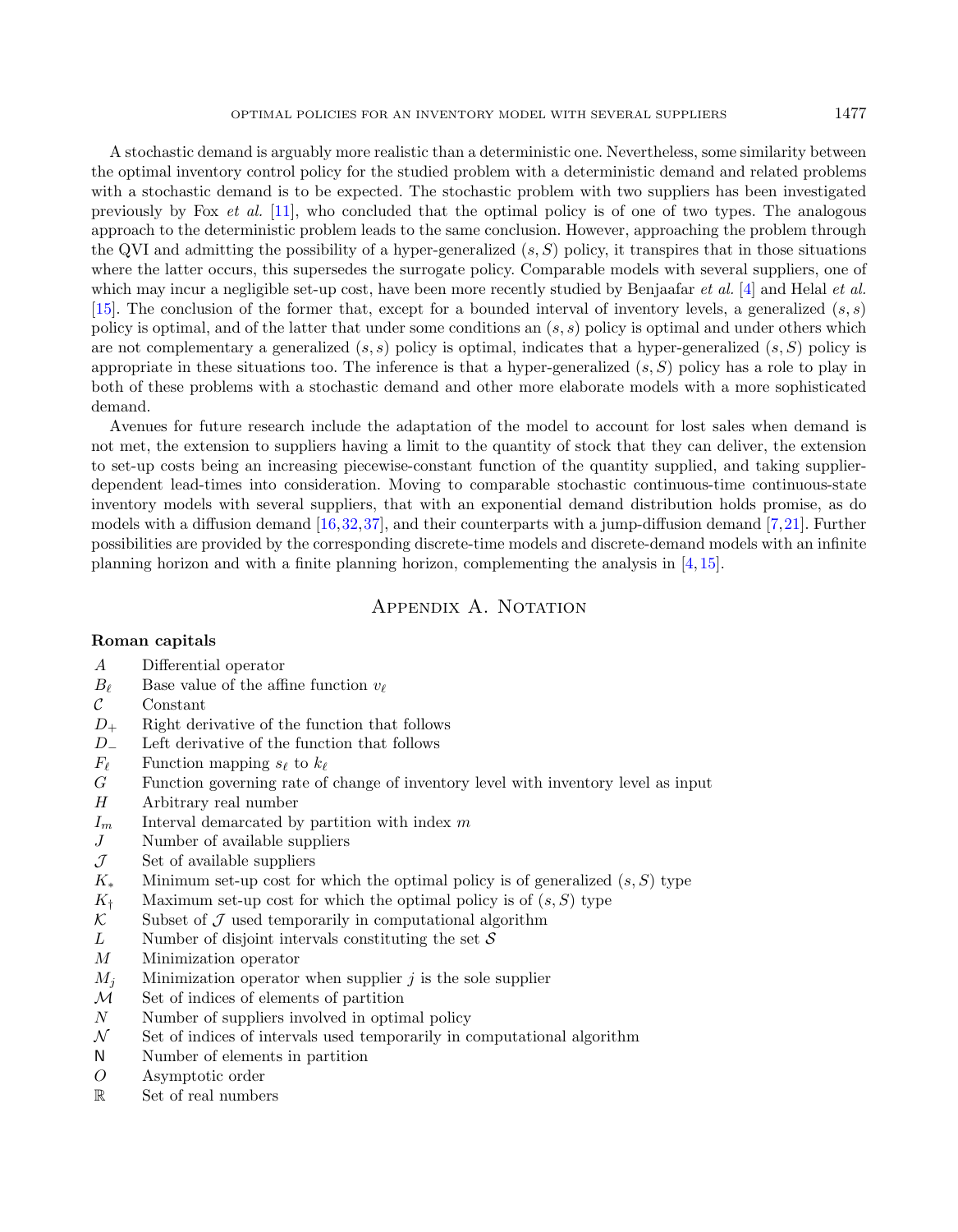- 
- Stock level  $S$  when supplier  $j$  is the sole supplier
- Argument at which the derivative of  $y_i$  takes the value  $-c_{\ell}$
- Stock level in optimal policy to which inventory is replenished using supplier  $(n)$
- $\begin{array}{ll} S & \text{Stock level to which inventory should be replenished} \\ S_j & \text{Stock level } S \text{ when supplier } j \text{ is the sole supplier} \\ S_{j,\ell} & \text{Argument at which the derivative of } y_j \text{ takes the val} \\ S_{(n)} & \text{Stock level in optimal policy to which inventory is re} \\ \mathcal{S} & \text{Set of extraordinary inventory levels from which invoke} \\ S_j & \text{Set } \mathcal{S} \text{ when supplier } j \text{ is the key supplier} \\ T_m & \text{Test real number for the interval } I_m \\ U & \text{Necessary form of the unknown function } u \end{array}$ Set of extraordinary inventory levels from which inventory is not replenished
- Set  $S$  when supplier  $j$  is the key supplier
- Test real number for the interval  ${\cal I}_m$
- *U* Necessary form of the unknown function  $u$ <br>*U<sub>j</sub>* Function *U* when supplier *j* is the key supp<br>*V* Upper bound for the difference of two func
- Function  $U$  when supplier  $j$  is the key supplier
- Upper bound for the difference of two functions
- $X$  Absolute minimum<br> $Y_{\nu}$  Solution of different
- Solution of differential equation in subinterval  $\nu$  of the set  $\mathcal S$

### Lower case Roman alphabet

| $\boldsymbol{a}$    | Left endpoint of interval                                                                       |
|---------------------|-------------------------------------------------------------------------------------------------|
| $a_{\nu}$           | Left endpoint of subinterval of the set $S$ with index $\nu$                                    |
| $\boldsymbol{b}$    | Right endpoint of interval                                                                      |
| $b_{\nu}$           | Right endpoint of subinterval of the set $S$ with index $\nu$                                   |
| $c_j$               | Cost per item incurred using supplier $j$                                                       |
| d                   | Differential with respect to the variable that follows                                          |
| е                   | Base of the natural logarithms                                                                  |
| $\boldsymbol{f}$    | Function defining running cost with inventory level as input                                    |
| $f_{\ell}$          | Auxiliary function related to f associated with supplier $\ell$                                 |
| $g_0, g_1, g_\beta$ | Parameters in expression for the function $G$                                                   |
| $\dot{\imath}$      | Dummy index                                                                                     |
| $\dot{\jmath}$      | Sections $2-4$ and Appendix D: index for available suppliers                                    |
|                     | Section 5 and Appendix E: candidate key supplier in optimal policy                              |
|                     | Sections $6-11$ and Appendix F: key supplier in optimal policy                                  |
| $k_j$               | Set-up cost incurred using supplier $j$                                                         |
| $k_*, k_{\dagger}$  | Critical set-up costs                                                                           |
| $\ell$              | Index of available supplier                                                                     |
| $_{m}$              | Index of element of partition                                                                   |
| $\, n$              | Index of supplier involved in optimal policy                                                    |
| n                   | Counter used temporarily in computational algorithm                                             |
| n                   | Number of minimizers                                                                            |
| p, q                | Parameters in expression for the function $f$                                                   |
| $r_{(n)}$           | Least stock level in optimal policy from which inventory is replenished using supplier $(n)$    |
| $\boldsymbol{s}$    | Stock level from which inventory should be replenished                                          |
| $s_j$               | Stock level s when supplier $j$ is the sole supplier                                            |
| $s_{(n)}$           | Greatest stock level in optimal policy from which inventory is replenished using supplier $(n)$ |
| $\,t$               | Time                                                                                            |
| $\boldsymbol{u}$    | Section 2: future cost over infinite time horizon                                               |
|                     | Sections $3-5$ and Appendices B-D: unknown in QVI                                               |
|                     | Sections $6-11$ and Appendices E-G: solution of QVI                                             |
| $u_{\ell}$          | Auxiliary function related to u associated with supplier $\ell$                                 |
| $\boldsymbol{v}$    | Piecewise-linear function coinciding with u in the set $\Omega$                                 |
| $v_{\ell}$          | Affine function associated with supplier $\ell$ leading to the construction of $v$              |
| $\boldsymbol{w}$    | Dummy left endpoint of interval                                                                 |
| $\boldsymbol{x}$    | Inventory level                                                                                 |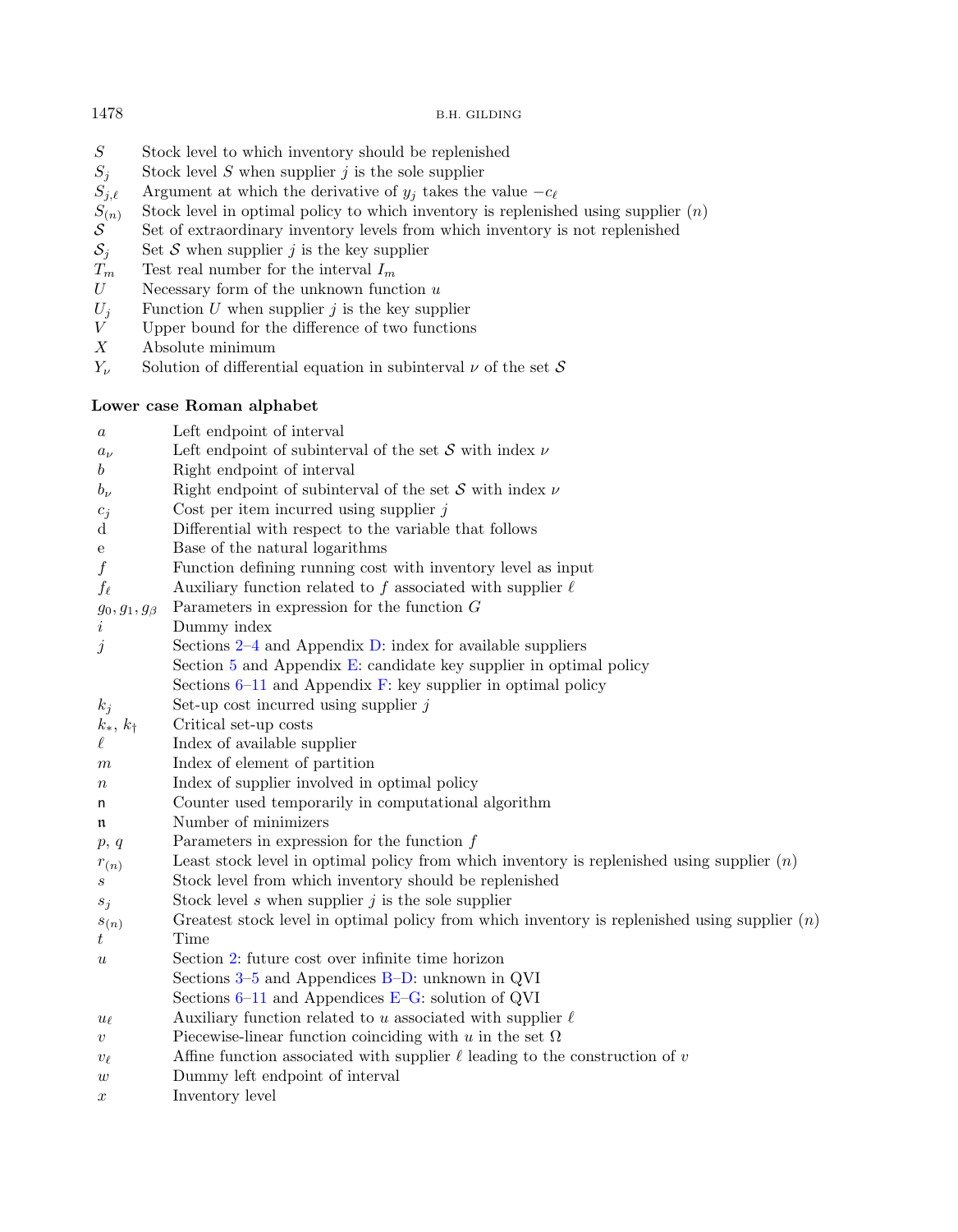- y Solution of ordinary differential equation
- $y_j$  Solution y when supplier j is the sole supplier
- Dummy right endpoint of interval

### Greek capitals

- Λ Set of minimizers
- $\Xi$  Set of inventory levels at which solution of QVI is not differentiable  $\Sigma$
- $Σ$  Sum<br>  $\Upsilon_{\ell}$  Real
- $\Upsilon_{\ell}$  Real number identifying  $y_{\ell}$ <br>  $\Omega$  Set of inventory levels from
- Ω Set of inventory levels from which inventory is replenished
- $\Omega_i$  Set of inventory levels related to  $\Omega$  when supplier *j* is the key supplier

### Lower case Greek alphabet

- $\alpha$  Discount rate
- $\beta$  Exponent in expression for the function G
- $\gamma_{\ell}$  Idiosyncratic argument of the function  $f_{\ell}$
- $\varepsilon$  Error estimate
- $\zeta$  Reference inventory level
- $\eta$  Dummy variable
- $\theta$  Section [5:](#page-6-9) alternative candidate key supplier in optimal policy Section [6:](#page-11-5) least alternative key supplier in optimal policy
- $\iota$  Imaginary supplier
- $\kappa$  Function mapping index *m* to index  $\ell$  via the criterion  $v = v_{\ell}$  in  $I_m$
- $\lambda$  Ordering of minimizers
- $\mu$  Function mapping index  $\nu$  to index m via the criterion  $a_{\nu} \in I_m$
- $\nu$  Index of open intervals constituting the set S
- $\xi$  Dummy variable
- $ρ$  Maximum of subset of Ω
- $\rho_{\ell}$  Maximum of subset of  $\Omega$  with index  $\ell$
- $\sigma_m$  Element of partition with index m
- $v$  Alternative to solution  $u$  when the optimization problem is not formulated as a QVI
- $\varphi_{\ell}$  Function mapping  $s_{\ell}$  to  $S_{\ell}$
- $ω_j$  Subset of Ω with index j

### **Superscripts**

- ′ Derivative with respect to variable other than time
- $(i)$  Member of a sequence with index i
- \* Replica
- ± Comparable entities
- · Derivative with respect to time
- <span id="page-26-0"></span>∼ Transformed

### <span id="page-26-1"></span>Appendix B. Proof of Theorem [3.2](#page-5-1)

The proof of Theorem [3.2](#page-5-1) is facilitated by the lemma below.

**Lemma B.1.** Let  $\ell \in \mathcal{J}$  and  $u$  be any real function such that  $M_{\ell}u$  is well defined and  $u \leq M_{\ell}u$  in  $\mathbb{R}$ . Set

<span id="page-26-2"></span>
$$
u_{\ell}(x) = u(x) + c_{\ell}x \quad \text{for} \ \ x \in \mathbb{R}.\tag{B.1}
$$

Then  $u_{\ell}$  is nondecreasing in  $\mathbb R$  when  $k_{\ell} = 0$ .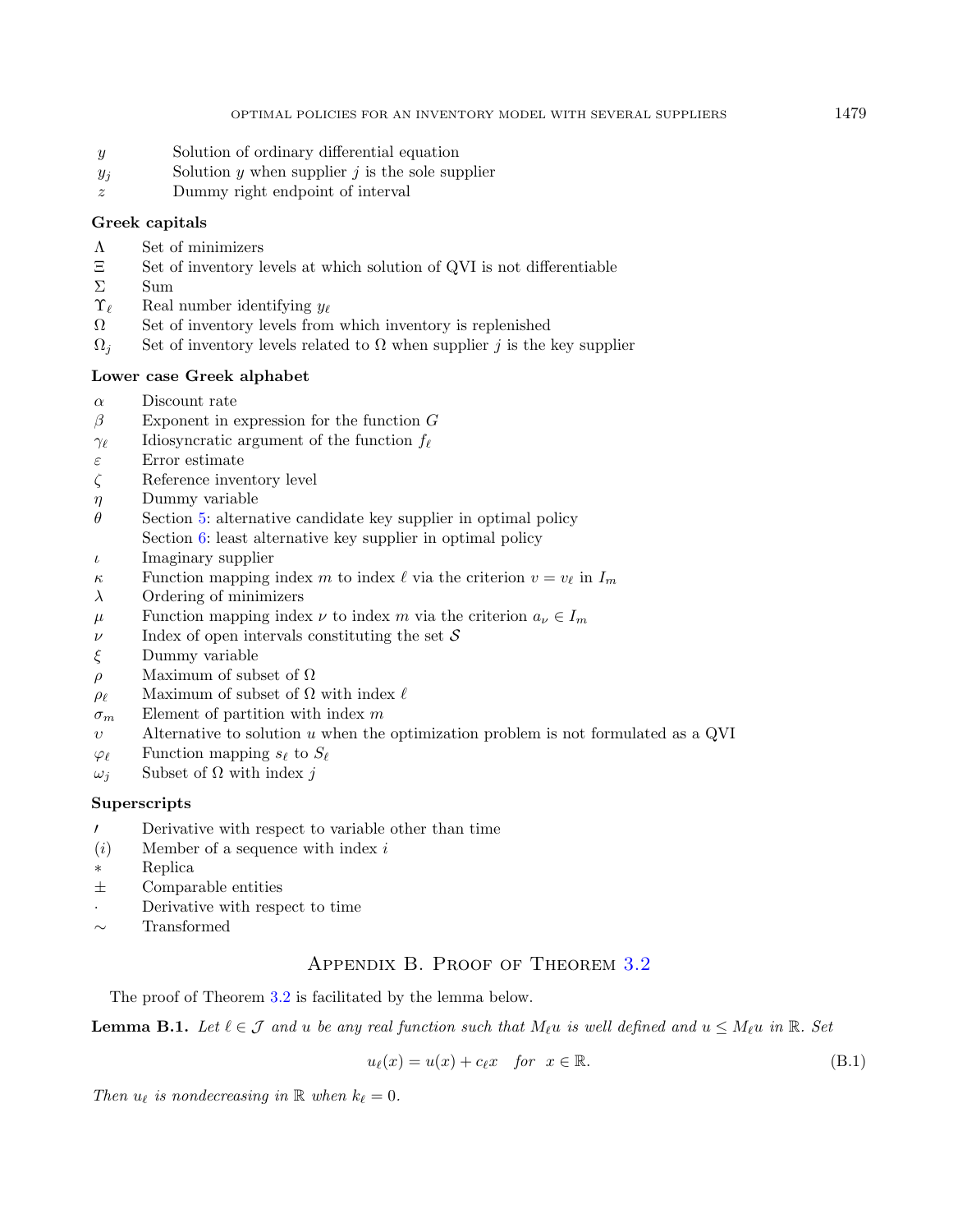*Proof.* By the hypotheses of the lemma, and  $(2.8)$ ,

<span id="page-27-3"></span><span id="page-27-2"></span><span id="page-27-1"></span>
$$
u_{\ell}(x) \le (M_{\ell}u)(x) + c_{\ell}x = k_{\ell} + \min\{u_{\ell}(\eta) : \eta \ge x\}
$$
\n(B.2)

for all  $x \in \mathbb{R}$ . This inequality immediately provides the result.

Suppose now that  $k_I = 0$  and u is a real function with the property that Mu is well defined in R. If  $u \leq Mu$ in R, then [\(2.9\)](#page-4-8) and Lemma [B.1](#page-26-1) imply that  $u<sub>J</sub>$  is nondecreasing on R. Consequently, inequality [\(B.2\)](#page-27-2) for  $\ell = J$ reduces to  $(M_J u)(x) + c_J x = u_J(x)$ . So,  $u \leq M u \leq M_J u = u$  in R. This proves the 'only if' component of Theorem [3.2.](#page-5-1) The 'if' component is a tautology.

### Appendix C. Proof of Theorem [3.4](#page-5-6)

<span id="page-27-0"></span>The following three lemmas aid the proof of the theorem.

**Lemma C.1.** Let  $\ell \in \mathcal{J}$  be such that  $k_{\ell} > 0$ ,  $u$  be any real function such that  $M_{\ell}u$  is well defined and  $u \leq M_{\ell}u$ in  $\mathbb{R}$ , and  $x \in \mathbb{R}$  be arbitrary. Then  $u(x) = (M_{\ell}u)(x)$  if and only if

$$
u(x) = k_{\ell} + u(x + \xi) + c_{\ell}\xi \quad \text{for some} \quad \xi > 0. \tag{C.1}
$$

*Proof.* Suppose first that  $u(x) = (M_\ell u)(x)$ . Then, by  $(2.8)$ ,  $u(x) = k_\ell + u(x+\xi) + c_\ell \xi$  for some  $\xi \ge 0$ . However, as  $k_{\ell} > 0$ , said  $\xi$  must be positive. Thus, property [\(C.1\)](#page-27-3) holds. Suppose, on the other hand, that  $u(x) < (M_{\ell}u)(x)$ . Then, by  $(2.8), u(x) < k_{\ell} + u(x + \xi) + c_{\ell} \xi$  $(2.8), u(x) < k_{\ell} + u(x + \xi) + c_{\ell} \xi$  for all  $\xi \ge 0$ . This implies that  $u(x) < k_{\ell} + u(x + \xi) + c_{\ell} \xi$  for all  $\xi > 0$ . Therewith, property [\(C.1\)](#page-27-3) is negated.

<span id="page-27-4"></span>**Lemma C.2.** Suppose that  $k_j > 0$ . Let u be any real function such that Mu is well defined and  $u \leq Mu$  in  $\mathbb{R}$ , and  $x \in \mathbb{R}$  be arbitrary. Then [\(3.1\)](#page-5-5) holds if and only if  $u(x) = (Mu)(x)$ .

*Proof.* Combine Lemma [C.1](#page-27-1) with  $(2.9)$ .

<span id="page-27-5"></span>**Lemma C.3.** Suppose that u is a continuous real function such that Mu is well defined in  $\mathbb{R}$ . Then for every  $\ell \in \mathcal{J}$  the set of  $x \in \mathbb{R}$  for which  $u(x) = (M_{\ell}u)(x)$  is closed. Moreover, the set of  $x \in \mathbb{R}$  for which  $u(x) =$  $(Mu)(x)$  is closed.

*Proof.* Suffice to note that the continuity of u in R implies that of  $M_{\ell}u$  for every  $\ell \in \mathcal{J}$ .

To complete the proof of Theorem [3.4,](#page-5-6) suppose first that  $u$  is a solution of  $(2.10)$  satisfying Ansatz [3.1,](#page-4-3) and  $k_J > 0$ . Under these conditions, Lemma [C.2](#page-27-4) implies that the set  $\Omega$  in Ansatz [3.3](#page-5-2) is equal to  $(-\infty, s] \setminus \mathcal{S}$ . Since  $(-\infty, s]$  is unbounded and closed, while S is the finite union of bounded open intervals,  $\Omega$  is not empty and  $s \in \Omega$ . Consequently, inasmuch  $s \in \Omega$  and  $\Omega \subseteq (-\infty, s]$ , s must be the least upper bound of  $\Omega$ . Ansatz [3.1](#page-4-3) states furthermore that u is differentiable and  $Au = f$  in  $S \cup (s, \infty)$ . By Lemma 4.7 of [\[6\]](#page-36-6), u is differentiable at any point not in  $S \cup (s,\infty)$  that is the left endpoint of an open subinterval of  $S \cup (s,\infty)$ . The continuity of u and f subsequently implies that  $Au = f$  at such a point. Thus, u is differentiable and  $Au = f$  at the left endpoint of any subinterval of  $S \cup [s, \infty)$ . Herewith, u satisfies Ansatz [3.3.](#page-5-2)

Suppose conversely that u is a solution of  $(2.10)$  satisfying Ansatz [3.3,](#page-5-2) and  $k<sub>I</sub> > 0$ . In this event, Lemma [C.2](#page-27-4) implies that  $u = Mu$  in  $\Omega \subseteq (-\infty, s] \setminus \mathcal{S}$ , and  $u < Mu$  in  $\mathbb{R} \setminus \Omega \subseteq \mathcal{S} \cup [s, \infty)$ . By Lemma [C.3,](#page-27-5)  $\Omega$  is closed. Hence,  $s \in \Omega$ . Therefore,  $u = Mu$  in  $(-\infty, s] \setminus \mathcal{S}$ , and  $u < Mu$  in  $\mathcal{S} \cup (s, \infty)$ . Finally, since u is differentiable and  $Au = f$ at the left endpoint of any subinterval of  $S \cup (s, \infty)$ , and  $S \cup (s, \infty)$  is open, necessarily u is differentiable and  $Au = f$  in  $S \cup (s, \infty)$ . Hence, u satisfies Ansatz [3.1.](#page-4-3)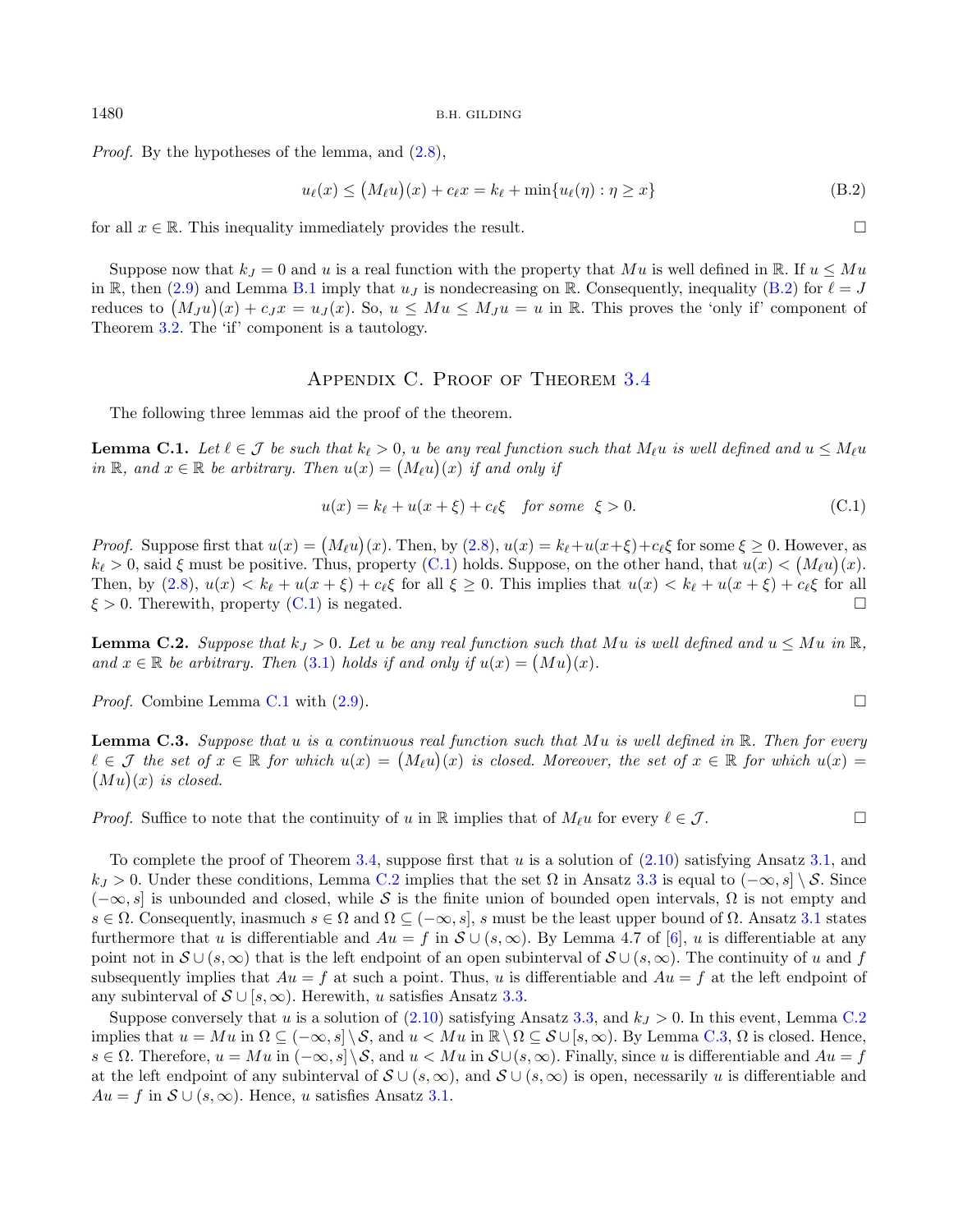### <span id="page-28-2"></span><span id="page-28-1"></span>Appendix D. Proof of Theorem [4.1](#page-5-3)

<span id="page-28-0"></span>The proof is divided into a sequence of lemmas, in which, without further mention,  $u$  is a given solution of [\(2.10\)](#page-4-1) satisfying Ansatz [3.3.](#page-5-2)

**Lemma D.1.** Let  $x \in \mathbb{R}$  and  $\ell \in \mathcal{J}$  be such that [\(C.1\)](#page-27-3) holds. Then  $u_{\ell}$  defined by [\(B.1\)](#page-26-2) has an absolute minimum in  $[x, \infty)$  at an  $X > x$  for which

$$
u_{\ell}(x) = u_{\ell}(X) + k_{\ell}.
$$
\n(D.1)

Furthermore,  $u_{\ell} \leq u_{\ell}(x)$  in  $(-\infty, X]$ .

*Proof.* If  $k_{\ell} > 0$  the result is given by Lemma 4.3 of [\[5\]](#page-36-5) and Lemma [C.1](#page-27-1) above. On the other hand, if  $k_{\ell} = 0$ then  $(C.1)$  is equivalent to  $u_{\ell}(x) = u_{\ell}(X)$  for some  $X > x$ . On top of this, Lemma [B.1](#page-26-1) says that  $u_{\ell} \leq u_{\ell}(X)$  in  $(-\infty, X]$ .

<span id="page-28-3"></span>**Lemma D.2.** Let  $\ell \in \mathcal{J}$  and  $a < b$ . Suppose that  $(C.1)$  holds for all  $x \in (a, b)$ . Then  $(C.1)$  holds for  $x = a$ . Furthermore,  $u_{\ell}$  is constant in [a, b].

*Proof.* When  $k_{\ell} = 0$ , the continuity of u and the monotonicity of  $u_{\ell}$  given by Lemma [B.1](#page-26-1) deliver the conclusion. When  $k_{\ell} > 0$ , Lemma [C.1](#page-27-1) says that  $u = M_{\ell}u$  in  $(a, b)$ . Whereupon, Lemma [C.3](#page-27-5) implies that  $u = M_{\ell}u$  in [a, b]. So, by Lemma [C.1,](#page-27-1) property [\(C.1\)](#page-27-3) holds for  $x = a$ . With regard to the remaining assertion of the lemma, let x be the greatest number in [a, b] with the property that  $u_{\ell}$  is constant in [a, x]. If  $x < b$ , then by Lemma [D.1,](#page-28-1) there is an  $X > x$  such that  $u_{\ell}$  has an absolute minimum in  $[x, \infty)$  at X. Furthermore, property [\(D.1\)](#page-28-2) holds. Hence, for all  $z \in [x, X] \cap [x, b]$ , one has  $u_{\ell}(z) = u(z) + c_{\ell}z = (M_{\ell}u)(z) + c_{\ell}z = k_{\ell} + \min\{u_{\ell}(\eta) : \eta \ge z\} = k_{\ell} + u_{\ell}(X) = u_{\ell}(x)$ . Herewith, one arrives at a contradiction of the definition of x. Thus,  $x = b$ .

<span id="page-28-4"></span>**Lemma D.3.** For  $i \in \mathcal{J}$  define

 $\omega_j = \{x \in \Omega : (\text{C.1}) \text{ holds for some } \ell \in \{1, 2, \ldots, j\}\}.$ 

Suppose that  $j \in \mathcal{J} \setminus \{1\}$ , and  $[a, b) \subset \omega_j$  for some  $a < b$ . Then either  $[a, b] \subset \omega_{j-1}$ , there is  $a \rho \in [a, b)$  such that  $[a, b) \cap \omega_{j-1} = [a, \rho], \text{ or } [a, b) \cap \omega_{j-1} = \emptyset.$ 

*Proof.* Whether  $k_j > 0$  or not,  $k_{j-1} > 0$ . So, by Lemmas [C.1](#page-27-1) and [C.3,](#page-27-5)  $\omega_{j-1}$  is closed. Therefore,  $(a, b) \setminus \omega_{j-1}$ is open. Consequently, either  $(a, b) \subset \omega_{i-1}$ , or,  $(a, b) \setminus \omega_{i-1}$  contains a nonempty open interval  $(w, z)$  with the property that [\(C.1\)](#page-27-3) with  $\ell = j$  holds for all  $x \in (w, z)$ . In the latter event, by Lemma [D.2,](#page-28-3)  $u_j$  is constant in  $[w, z]$ . Suppose now that  $z \in \omega_{j-1}$ . This means that there is an  $\ell \in \{1, 2, \ldots, j-1\}$  such that  $(C.1)$  with  $x = z$  holds. Hence, by Lemma [C.1,](#page-27-1)  $(M_{\ell}u)(z) = u(z)$ . Meanwhile, from the constancy of  $u_j$  it follows that  $u'_{\ell} = c_{\ell} - c_j < 0$  in  $(w, z)$ . Therefore,

$$
(M_{\ell}u)(w) = k_{\ell} - c_{\ell}w + \min\{u_{\ell}(\eta) : \eta \ge w\} = k_{\ell} - c_{\ell}w + \min\{u_{\ell}(\eta) : \eta \ge z\}
$$
  
= 
$$
(M_{\ell}u)(z) + c_{\ell}(z-w) = u(z) + c_{\ell}(z-w).
$$

Thus, evoking the constancy of  $u_i$ ,

$$
(M_{\ell}u)(w) = u(w) - (c_j - c_{\ell})(z - w) < u(w).
$$

This contradicts the second component of [\(2.10\)](#page-4-1). We are therefore forced to conclude that either  $(a, b) \subset \omega_{j-1}$ ,  $(a, b) \cap \omega_{i-1} = (a, \rho]$  for some  $\rho \in (a, b)$ , or,  $(a, b) \cap \omega_{i-1} = \emptyset$ . Recalling the closure of  $\omega_{i-1}$  leads to the alternatives stated.

<span id="page-28-5"></span>**Lemma D.4.** Let  $a < b$  be such that  $[a, b) \subset \Omega$ . Then u is piecewise linear and concave in  $[a, b]$ . Furthermore, denoting the right and left derivative of u by  $D_+u$  and  $D_-u$  respectively, for all  $x \in [a, b)$  there holds  $(D_+u)(x) =$  $-c_{\ell}$  where  $\ell$  is the greatest number in J for which [\(C.1\)](#page-27-3) holds, and, for all  $x \in (a, b)$  there holds  $(D_{-}u)(x) = -c_{\ell}$ where  $\ell$  is the least number in  $\mathcal J$  for which  $(C.1)$  holds.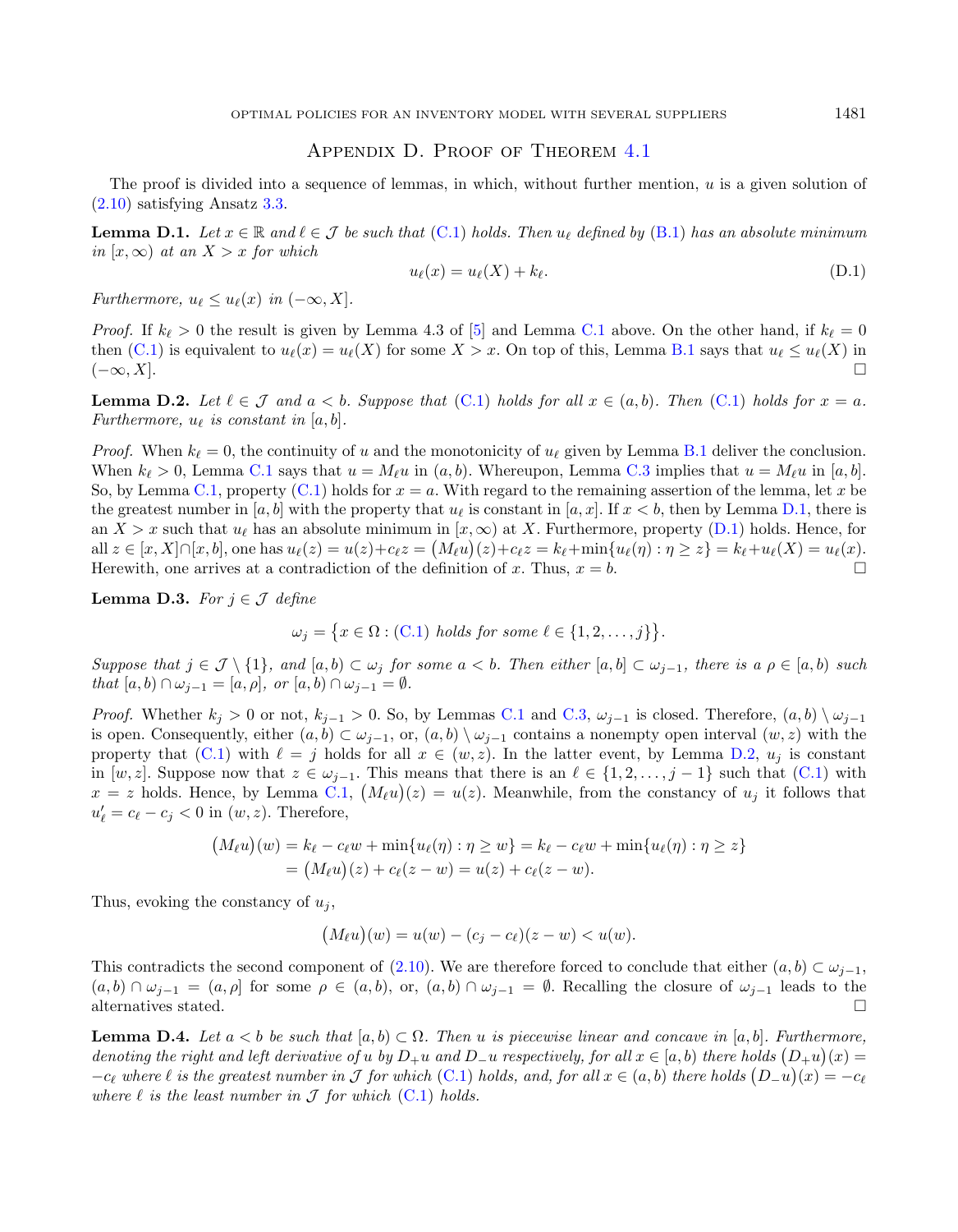*Proof.* According to Lemmas [D.2](#page-28-3) and [D.3,](#page-28-4) there is a sequence  $\rho_0 = a \leq \rho_1 \leq \rho_2 \leq \cdots \leq \rho_J = b$  such that [\(C.1\)](#page-27-3) holds for  $x \in [a, b)$  and  $\ell \in \mathcal{J}$  if  $\rho_{\ell-1} \leq x < \rho_{\ell}$  and only if  $\rho_{\ell-1} \leq x \leq \rho_{\ell}$ . Hence, if  $x \in [\rho_{\ell-1}, \rho_{\ell})$  for some  $\ell \in \mathcal{J}$ , then  $\ell$  is the largest number in  $\mathcal{J}$  for which [\(C.1\)](#page-27-3) holds, and Lemma [D.2](#page-28-3) implies that  $(D_{+}u)(x) = -c_{\ell}$ . Similarly, if  $x \in (\rho_{\ell-1}, \rho_\ell] \cap (a, b)$  then  $\ell$  is the smallest number in  $\mathcal J$  for which  $(C.1)$  holds, and  $(D_{-}u)(x) = -c_{\ell}$ . The piecewise linearity and concavity of u in  $[a, b]$  are a consequence.

<span id="page-29-1"></span>**Lemma D.5.** Suppose that  $x \in \overline{\Omega}$  and  $(x, z) \subset \mathcal{S} \cup (s, \infty)$  for some  $z > x$ . Then u is the restriction to  $[x, z)$  of a solution y of [\(4.1\)](#page-5-4) satisfying  $y'(x) = -c_{\ell}$  and  $y(x) = (M_{\ell}u)(x)$  for some  $\ell \in \mathcal{J}$ .

*Proof.* Because u satisfies  $Au = f$  in  $(x, z)$ , it is a solution of [\(4.1\)](#page-5-4) there. Furthermore, as f is continuous in R, this solution can be extended to one, y say, in R. The continuity of u and y in R gives  $u = y$  in [x, z]. Moreover, as Ansatz [3.3](#page-5-2) states that u is differentiable in  $[x, z)$ ,  $u'(x) = y'(x)$ . To proceed, we distinguish between the cases  $x \in \overline{\Omega} \setminus \Omega$  and  $x \in \Omega$ . Given that S is the finite union of open intervals,  $x \in \overline{\Omega} \setminus \Omega$  is realized only if  $[w, x) \subset \Omega$  for some  $w < x$ . However, by Lemmas [C.1,](#page-27-1) [C.3](#page-27-5) and [D.4,](#page-28-5) such necessitates  $u'(x) = -c_j$  and  $k_j = 0$ . Theorem [3.2](#page-5-1) gives  $u(x) = (M_J u)(x)$ . Turning to the case  $x \in \Omega$ , let  $\ell \in \mathcal{J}$  be such that  $(C.1)$  holds. Then, by Lemma [D.1,](#page-28-1) there is an  $X > x$  such that x is a maximum of  $u_\ell$  in  $(-\infty, X]$ . Therefore, by the Fermat Theorem,  $u'_{\ell}(x) = 0$ . In other words,  $u'(x) = -c_{\ell}$ . Theorem [3.2](#page-5-1) and Lemma [C.1](#page-27-1) give  $u(x) = (M_{\ell}u)(x)$  for  $k_{\ell} = 0$  and  $k_{\ell} > 0$  respectively.

We are now in a position to prove Theorem [4.1](#page-5-3) adapting the proof of Theorem 4.2 of [\[6\]](#page-36-6). By Lemma [D.5,](#page-29-1) equation [\(4.1\)](#page-5-4) has a solution y such that  $u = y$  in  $[s, \infty)$  and  $y'(s) = -c_j$  for some  $j \in \mathcal{J}$ . Supplementarily, Lemma [D.5](#page-29-1) tells us that [\(4.4\)](#page-6-10) holds. Recalling [\(B.2\)](#page-27-2) and Lemma [C.1,](#page-27-1) property (4.4) testifies that  $u_i$  has a minimum in  $[s, \infty)$ , at S say, for which  $u_j(s) = u_j(S) + k_j$ . Now, if  $S = s$ , necessarily  $k_j = 0$ , and [\(4.2\)](#page-6-2) and [\(4.3\)](#page-6-3) become tautologies. Alternatively, if  $S > s$ , then, inasmuch  $u_j$  is differentiable at S, the Fermat Theorem implies  $u'_{j}(S) = 0$ . Hence, conditions [\(4.2\)](#page-6-2) and [\(4.3\)](#page-6-3) hold in this case too. Irrespectively, Ansatz [3.3](#page-5-2) and Lemma [D.4](#page-28-5) imply that the only points in  $(-\infty, s)$  where u might not be differentiable are the right endpoints of the connected components of S and those points in the interior of  $\Omega$  that are the endpoint of an interval in which u is affine. Moreover, there are finitely many such points. Subsequently, retracing the proof of Lemma 4.9 of [\[5\]](#page-36-5), it can be shown that  $y \le u$  in  $(-\infty, s]$ . It remains to verify that  $u \le v$  in  $(-\infty, s)$ , and  $u < v$  in S. To this end, let  $x < s$ and  $\ell \in \mathcal{J}$ . Then

<span id="page-29-5"></span><span id="page-29-2"></span>
$$
u(x) \le (M_{\ell}u)(x) = k_{\ell} - c_{\ell}x + \min\{u_{\ell}(\eta) : \eta \ge x\} \le k_{\ell} - c_{\ell}x + \min\{u_{\ell}(\eta) : \eta \ge s\}
$$
  
=  $(M_{\ell}u)(s) + c_{\ell}(s - x).$  (D.2)

<span id="page-29-3"></span>Hence,  $u(x) \le v(x)$ . Suppose additionally that  $x \in S$ . Then, by Lemma [C.1,](#page-27-1) the first inequality in [\(D.2\)](#page-29-2) is strict if  $k_{\ell} > 0$ . Thus,  $u(x) = v(x)$  only if  $k_J = 0$  and  $u(x) = (M_J u)(s) + c_J(s - x)$ . By Theorem [3.2,](#page-5-1) this is equivalent to  $u(x) = u(s) + c<sub>J</sub>(s - x)$ , which gives [\(3.1\)](#page-5-5) with  $\ell = J$  and  $\xi = s - x$ . Therefore, we have arrived at a contradiction of  $x \in \mathcal{S}$ . We can only conclude that when  $x \in \mathcal{S}$  necessarily  $u(x) < v(x)$ .

<span id="page-29-4"></span><span id="page-29-0"></span>Lemmas  $D.1-D.4$  $D.1-D.4$  supersede Lemmas 4.3–4.6 of [\[5\]](#page-36-5).

### Appendix E. Proof of Theorem [7.1](#page-13-2)

The proof proceeds in stages, each represented by a lemma. Unless otherwise stated, the notation is taken from Sections [4](#page-5-0) and [5.](#page-6-9)

**Lemma E.1.** Let  $u^{\pm}$  be solutions of [\(2.10\)](#page-4-1) satisfying Ansatz [3.3](#page-5-2). Taking a generic solution u where j is a  $minimizer~j~of~\{y_\ell : \ell \in \mathcal{J}\}$  as reference, denote by  $S^\pm$  and  $v^\pm$  counterparts to  $S_j$  and  $v.$  Suppose that  $S^+ \geq S^$ and

$$
v^{+}(x) \ge v^{-}(x) \quad \text{for all} \quad x \le S^{-}.
$$
\n(E.1)

Then

$$
u^+(x) \ge u^-(x) \quad \text{for all} \quad x \le S^-.
$$
 (E.2)

Moreover, if  $(E.1)$  is strict, so too is  $(E.2)$ .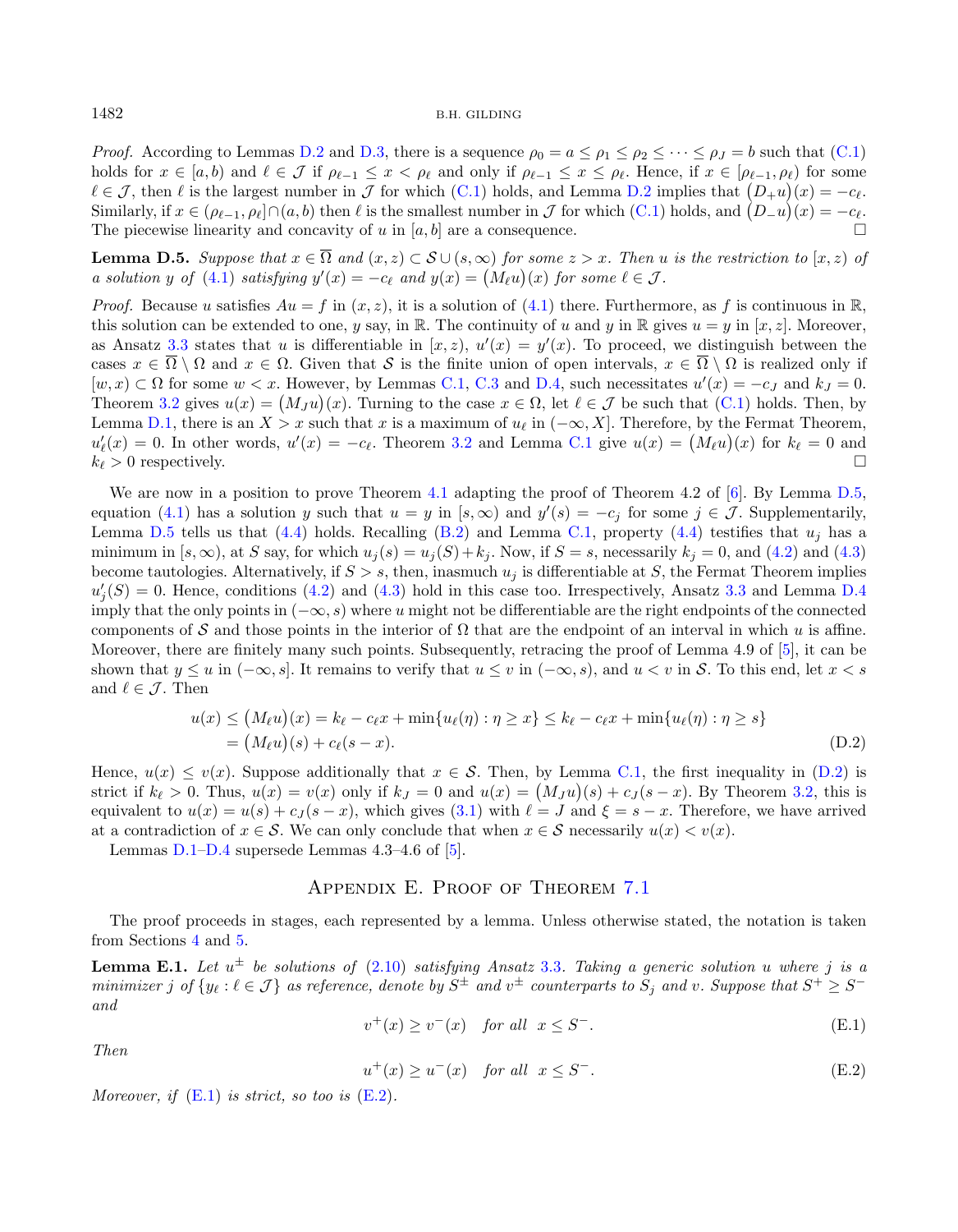<span id="page-30-1"></span>*Proof.* If  $u^+ = v^+$  at  $x \leq S^-$ , inequality [\(E.1\)](#page-29-3) states that  $u^+(x) \geq v^-(x)$ . Whereupon, as  $v^- \geq u^-$  in  $(-\infty, S^-]$ by Theorem [4.1](#page-5-3) and Lemma [5.8,](#page-9-1) inequality [\(E.2\)](#page-29-4) follows. On the other hand if  $u^+ < v^+$  at such an x, there is an  $a < x$  such that  $u^+(a) = v^+(a)$  and  $u^+ < v^+$  in  $(a, x]$ . Furthermore, by the theory of Sections [5](#page-6-9) and [6,](#page-11-5)  $d\{e^{\alpha\eta}(u^+ - u^-)(\eta)\}/d\eta = e^{\alpha\eta}(Au^+ - Au^-)(\eta) = e^{\alpha\eta}(f - Au^-)(\eta) \ge 0$  at any  $\eta \in (a, x)$  at which  $u^-$  is differentiable. Hence, integrating piecewise from a to  $x, e^{\alpha x}(u^+ - u^-)(x) \ge e^{\alpha a}(u^+ - u^-)(a) = e^{\alpha a}(v^+ - u^-)(a) \ge$  $e^{\alpha a}(v^+ - v^-)(a) \ge 0$ . Thus [\(E.2\)](#page-29-4) holds in this case too. Retracing the proof for each case, it can be verified that strictness in  $(E.1)$  gives strictness in  $(E.2)$ .

<span id="page-30-7"></span>**Lemma E.2.** Let  $u^{\pm}$ ,  $S^{\pm}$  and  $v^{\pm}$  be as in Lemma [E.1](#page-29-5). If  $S^+ \geq S^-$  and there is a number  $V \geq 0$  such that

<span id="page-30-0"></span>
$$
(v^+ - v^-)(x) \le V \quad \text{for all} \ \ x \le S^-, \tag{E.3}
$$

then

<span id="page-30-3"></span><span id="page-30-2"></span>
$$
(u^+ - u^-)(x) \le V \quad \text{for all} \quad x \le S^-.
$$
 (E.4)

*Proof.* The proof is analogous to that of Lemma [E.1.](#page-29-5) If  $u^- = v^-$  at  $x \leq S^-$ , inequality [\(E.3\)](#page-30-0) says that  $(v^+ - u^-)(x) \leq V$ . Whereupon, because  $u^+ \leq v^+$  in  $(-\infty, S^+]$ , inequality [\(E.4\)](#page-30-1) holds. On the other hand, if  $u^{-} < v^{-}$  at  $x \leq S^{-}$ , there is an  $a < x$  such that  $u^{-}(a) = v^{-}(a)$  and  $u^{-} < v^{-}$  in  $(a, x]$ . Furthermore,  $d\{e^{\alpha\eta}(u^+ - u^-)(\eta)\}/d\eta = e^{\alpha\eta}(Au^+ - Au^-)(\eta) = e^{\alpha\eta}(Au^+ - f)(\eta) \leq 0$  at any  $\eta \in (a, x)$  at which  $u^+$ is differentiable. Hence, integrating piecewise,  $e^{\alpha x}(u^+ - u^-)(x) \le e^{\alpha a}(u^+ - u^-)(a) = e^{\alpha a}(u^+ - v^-)(a) \le$  $e^{\alpha a}(v^+ - v^-)(a) \le e^{\alpha a}V$ . Inasmuch  $\alpha > 0$ ,  $a < x$  and  $V \ge 0$ , inequality [\(E.4\)](#page-30-1) follows in this case too.

<span id="page-30-8"></span>**Lemma E.3.** Let j be a minimizer of  $\{y_\ell : \ell \in \mathcal{J}\}\$ . Suppose that  $(2.5)$  holds with  $k_j$  replaced by  $k_j^- < k_j$ . Denote the corresponding solution of  $(2.10)$  satisfying Ansatz [3.3](#page-5-2) by  $u^-$ , and that of  $(4.1)$  satisfying  $(4.2)$  and [\(4.3\)](#page-6-3) with  $k_j$  replaced by  $k_j^-$  for some  $S \geq s$  by y. Then

<span id="page-30-5"></span>
$$
0 < u - u^{-} \leq k_j - k_j^{-} + (y_j - y)(\gamma_j) \quad \text{in } \mathbb{R}.\tag{E.5}
$$

*Proof.* Let  $s_j^-$  and  $S_j^-$  be the values of s and  $S \geq s$  for which y satisfies [\(4.2\)](#page-6-2) and [\(4.3\)](#page-6-3) with  $k_j$  replaced by  $k_j^-$ . By Lemmas [5.1](#page-6-4) and [5.3,](#page-7-2)

<span id="page-30-4"></span>
$$
s_j < s_j^- \le \gamma_j \le S_j^- < S_j, \qquad y < y_j \quad \text{and} \quad y' > y_j' \tag{E.6}
$$

in R. Hence, j is a minimizer of  $\{y_{\ell} : \ell \in \mathcal{J}\}\$  with  $y_j$  replaced by y. Consequently, by the theory developed in Sections [4](#page-5-0) and [5,](#page-6-9)  $u = y_j$  in  $[s_j, \infty)$ , and  $u^- = y$  in  $[s_j^-,\infty)$ . Thus,  $0 < u - u^- = y_j - y$  in  $[s_j^-,\infty)$ . Inasmuch [\(E.6\)](#page-30-2) tells us that  $y_j - y$  is strictly decreasing in R, statement [\(E.5\)](#page-30-3) in  $[\gamma_j, \infty)$  follows. To confirm (E.5) in  $(-\infty, \gamma_j)$ , let  $S_{j,\ell}^-$  denote the number defined by [\(5.8\)](#page-8-7) with y and  $s_j^-$  in lieu of  $y_j$  and  $s_j$  for  $1 \leq \ell \leq j$ ,  $v_\ell^-$  the corresponding function [\(5.13\)](#page-8-5) with  $k_j^-$  in lieu of  $k_j$  when  $\ell = j$ , and  $v^-$  the ensuing function [\(5.12\)](#page-8-4). For  $\ell < j$ , formula [\(5.13\)](#page-8-5) gives

<span id="page-30-6"></span>
$$
v_{\ell} - v_{\ell}^- = y_j(S_{j,\ell}) - y(S_{j,\ell}^-) + c_{\ell}(S_{j,\ell} - S_{j,\ell}^-)
$$
\n(E.7)

in R. However, by  $(5.8)$ ,  $y'_j \geq -c_\ell$  in  $[S_{j,\ell},\infty)$ . Consequently, by  $(E.6)$ ,  $y' > -c_\ell$  in  $[S_{j,\ell},\infty)$ . Hence, by  $(5.8)$ ,  $S_{j,\ell}^- < S_{j,\ell}$  and  $y'_j < -c_\ell < y'$  in  $(S_{j,\ell}^-, S_{j,\ell})$ . So,

$$
y_j(S_{j,\ell}) - y_j(S_{j,\ell}^-) < -c_\ell \left( S_{j,\ell} - S_{j,\ell}^- \right) < y(S_{j,\ell}) - y(S_{j,\ell}^-). \tag{E.8}
$$

Substituting [\(E.8\)](#page-30-4) in [\(E.7\)](#page-30-5) yields  $(y_j - y)(S_{j,\ell}) < v_\ell - v_\ell^- < (y_j - y)(S_{j,\ell}^-)$ . Recalling that  $y_j - y$  is positive and strictly decreasing in R, this leads to

$$
0 < v_{\ell} - v_{\ell}^- < (y_j - y)(\gamma_j) \quad \text{for every } 1 \le \ell < j. \tag{E.9}
$$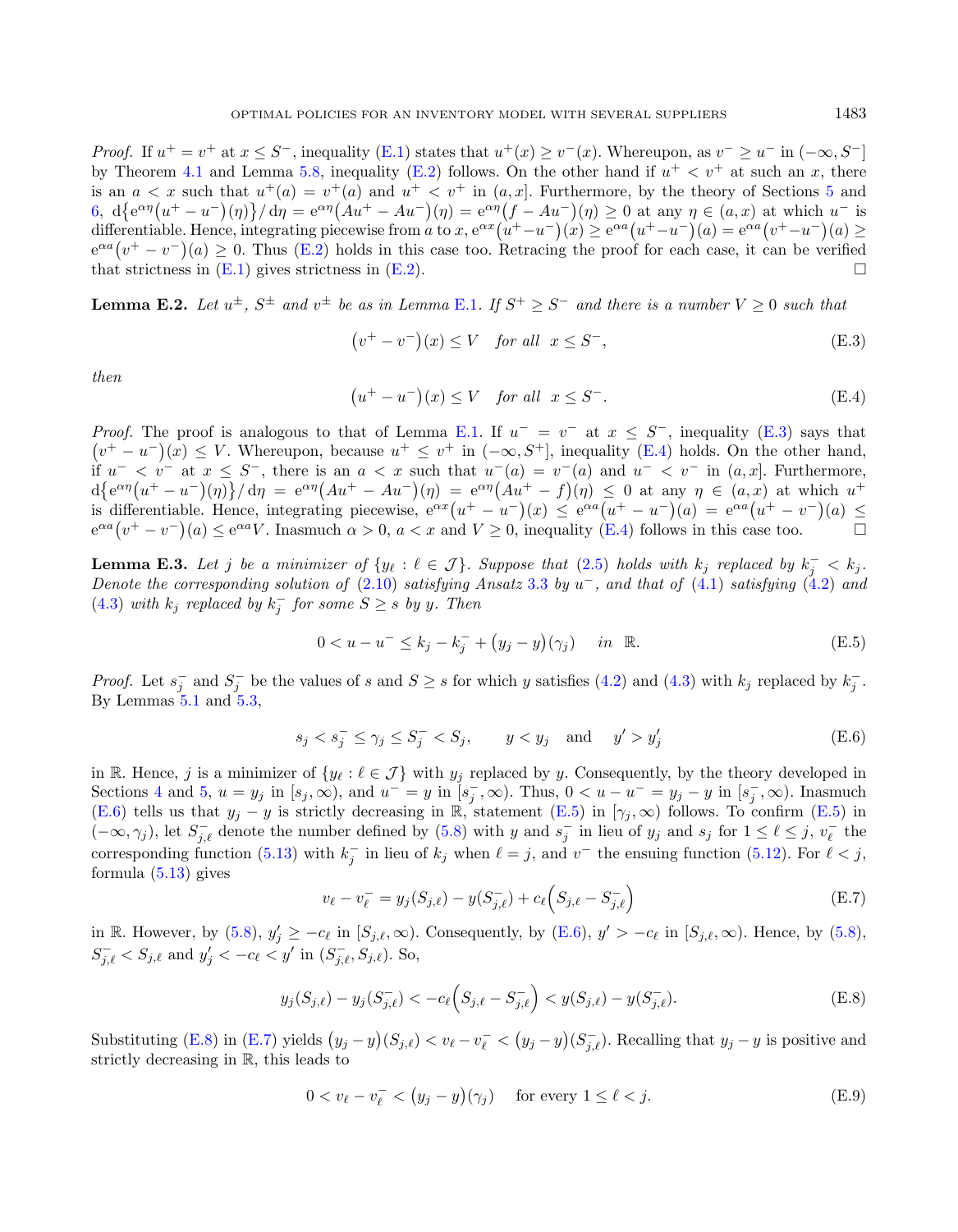By the same argument,

<span id="page-31-1"></span>
$$
0 < v_j - v_j^- < k_j - k_j^- + (y_j - y)(\gamma_j). \tag{E.10}
$$

Combining [\(E.9\)](#page-30-6) and [\(E.10\)](#page-31-0) delivers  $0 < v - v^- < k_j - k_j^- + (y_j - y)(\gamma_j)$  in R. Therefore, by Lemmas [E.1](#page-29-5) and [E.2,](#page-30-7) statement [\(E.5\)](#page-30-3) holds in  $(-\infty, \gamma_i]$ .

<span id="page-31-3"></span>**Lemma E.4.** Let j be a minimizer of  $\{y_\ell : \ell \in \mathcal{J}\}\$ . Suppose that  $(2.5)$  holds with  $k_\ell$  replaced by  $k_\ell^+ > k_\ell$  for some  $\ell \in \mathcal{J} \setminus \{j\}$ . Denote the corresponding solution of  $(2.10)$  satisfying Ansatz [3.3](#page-5-2) by  $u^+$ . Then

<span id="page-31-2"></span>
$$
0 \le u^+ - u \le k_\ell^+ - k_\ell \quad \text{in } \mathbb{R}.\tag{E.11}
$$

*Proof.* Let  $y_{\ell}^+$  be the solution of [\(4.1\)](#page-5-4) satisfying [\(4.2\)](#page-6-2) and [\(4.3\)](#page-6-3) with  $c_j = c_{\ell}$  and  $k_j = k_{\ell}^+$  for some  $S \geq s$ . By Lemma [5.1,](#page-6-4)  $y_{\ell}^+ > y_{\ell}$ . Hence, j is a minimizer of  $\{y_i : i \in \mathcal{J}\}\$  with  $y_{\ell}$  replaced by  $y_{\ell}^+$ . Consequently, according to the theory of Sections [4](#page-5-0) and [5,](#page-6-9)  $u^+ = u$  in R when  $\ell > j$ . This gives [\(E.11\)](#page-31-1) immediately. Otherwise,  $u^+ = u = y_j$  in  $[s_j, \infty)$ , and the function  $v^+$ , fulfilling the role for  $u^+$  that v does for u, differs from v solely in that  $v_{\ell}$  is replaced by  $v_{\ell} + k_{\ell}^+ - k_{\ell}$ . Thus,  $u^+ = u$  in  $[s_j, \infty)$  and  $0 \le v^+ - v \le k_{\ell}^+ - k_{\ell}$  in R. Application of Lemmas [E.1](#page-29-5) and [E.2](#page-30-7) results in [\(E.11\)](#page-31-1).

<span id="page-31-4"></span>**Lemma E.5.** Suppose that [\(2.5\)](#page-4-2) holds with  $k_{\ell}$  replaced by  $k_{\ell}^{\pm}$  for some  $\ell \in \mathcal{J}$ . Denote the corresponding solutions of [\(2.10\)](#page-4-1) given by Theorem [6.6](#page-12-2) by  $u^{\pm}$ , and the solution of [\(4.1\)](#page-5-4) satisfying [\(4.2\)](#page-6-2) and [\(4.3\)](#page-6-3) with  $c_j = c_{\ell}$ and  $k_j = k_\ell^{\pm}$  for some  $S \geq s$  by  $y_\ell^{\pm}$ . If  $k_\ell^+ > k_\ell^-$  then

$$
0 \le u^+ - u^- \le k_\ell^+ - k_\ell^- + \left(y_\ell^+ - y_\ell^-\right)(\gamma_\ell) \quad \text{in } \mathbb{R}.
$$
 (E.12)

*Proof.* Let j be a minimizer of  $y_i$  with respect to  $i \in \mathcal{J} \setminus \{\ell\}$ . By Lemma [5.1,](#page-6-4)  $y_{\ell}^+ > y_{\ell}^-$ . Hence, if  $y_{\ell}^+ \leq y_j$ ,  $\ell$ is a minimizer of  $\{y_i : i \in \mathcal{J}\}\$  with  $y_\ell$  replaced by  $y_\ell^{\pm}$ . Consequently, by Lemma [E.3,](#page-30-8) statement [\(E.12\)](#page-31-2) holds. Conversely, if  $y_{\ell}^{-} \geq y_j$ , j is a minimizer of  $\{y_i : i \in \mathcal{J}\}\$  with  $y_{\ell}$  replaced by  $y_{\ell}^{\pm}$ . Hence, by Lemma [E.4,](#page-31-3) statement [\(E.12\)](#page-31-2) holds in this case too. Finally, if  $y_- < y_j < y_+$  then, by Lemma [5.1,](#page-6-4) there is a  $k_{\ell} \in (k_{\ell}^-, k_{\ell}^+)$  such that  $y_{\ell} = y_i$ . Let u be the corresponding solution of [\(2.10\)](#page-4-1) satisfying Ansatz [3.3.](#page-5-2) By contrivance,  $\ell$  is a minimizer of  $\{y_i : i \in \mathcal{J}\}\$ , and of  $\{y_i : i \in \mathcal{J}\}\$  with  $y_{\ell}$  replaced by  $y_{\ell}^-$ , while j is a minimizer of  $\{y_i : i \in \mathcal{J}\}\$ , and of  $\{y_i : i \in \mathcal{J}\}\$ with  $y_{\ell}$  replaced by  $y_{\ell}^{+}$ . Thus, by Lemma [E.3,](#page-30-8) statement [\(E.5\)](#page-30-3) with  $j = \ell$  holds, and, by Lemma [E.4,](#page-31-3) statement [\(E.11\)](#page-31-1) holds. Adding these statements yields [\(E.12\)](#page-31-2) with  $y_{\ell}$  in lieu of  $y_{\ell}^+$ . Because  $y_{\ell} < y_{\ell}^+$ , this gives (E.12) as stated.  $\Box$ 

<span id="page-31-5"></span>**Lemma E.6.** Building on Lemma [E.5](#page-31-4), suppose that  $(2.5)$  holds with  $k_{\ell}$  replaced by  $k_{\ell}^{\pm}$  for every  $\ell \in \mathcal{J}$ , and  $k_{\ell}^{+} \geq k_{\ell}^{-}$  for every  $\ell \in \mathcal{J}$ . Then

$$
0 \le u^+ - u^- \le \sum_{\ell \in \mathcal{J}} \{ k^+_{\ell} - k^-_{\ell} + (y^+_{\ell} - y^-_{\ell})(\gamma_{\ell}) \} \quad in \ \ \mathbb{R}.
$$

*Proof.* Starting with  $(k_1^-, k_2^-, \ldots, k_J^-)$  and replacing  $k_{\ell}^-$  with  $k_{\ell}^+$  when  $k_{\ell}^+ > k_{\ell}^+$  in order of increasing  $\ell$  creates a sequence of *J*-tuples preserving the inequalities in  $(2.5)$  and ending with  $(k_1^+, k_2^+, \ldots, k_J^+)$ . Synchronous successive application of Lemma [E.5](#page-31-4) yields the result.

<span id="page-31-6"></span>Lemma E.7. Under the introductory assumptions of Theorem [7.1](#page-13-2),

$$
|u^{(i)}-u|\leq \varepsilon^{(i)}=\sum_{\ell\in\mathcal{J}}\left|k^{(i)}_\ell-k_\ell+\big(y^{(i)}_\ell-y_\ell\big)(\gamma_\ell)\right|\quad\text{ in }\;\mathbb{R}.
$$

Proof. Define  $k_{\ell}^{+} = \max\left\{k_{\ell}, k_{\ell}^{(i)}\right\}$  and  $k_{\ell}^{-} = \min\left\{k_{\ell}, k_{\ell}^{(i)}\right\}$  for  $\ell \in \mathcal{J}$ , apply Lemma [E.6,](#page-31-5) and note that  $y_{\ell}^{\pm} = y_{\ell}$ when  $k_{\ell}^{\pm} = k_{\ell}$ , while  $y_{\ell}^{\pm} = y_{\ell}^{(i)}$  when  $k_{\ell}^{\pm} = k_{\ell}^{(i)}$ . This gives  $u^{+} - u^{-} \leq \varepsilon^{(i)}$ . However, Lemma [E.6](#page-31-5) further implies that  $u^{-} \leq u \leq u^{+}$  and  $u^{-} \leq u^{(i)} \leq u^{+}$ . So  $|u^{(i)} - u| \leq u^{+} - u^{-}$ .

Theorem [7.1](#page-13-2) follows from Lemmas [5.1](#page-6-4) and [E.7.](#page-31-6)

<span id="page-31-0"></span>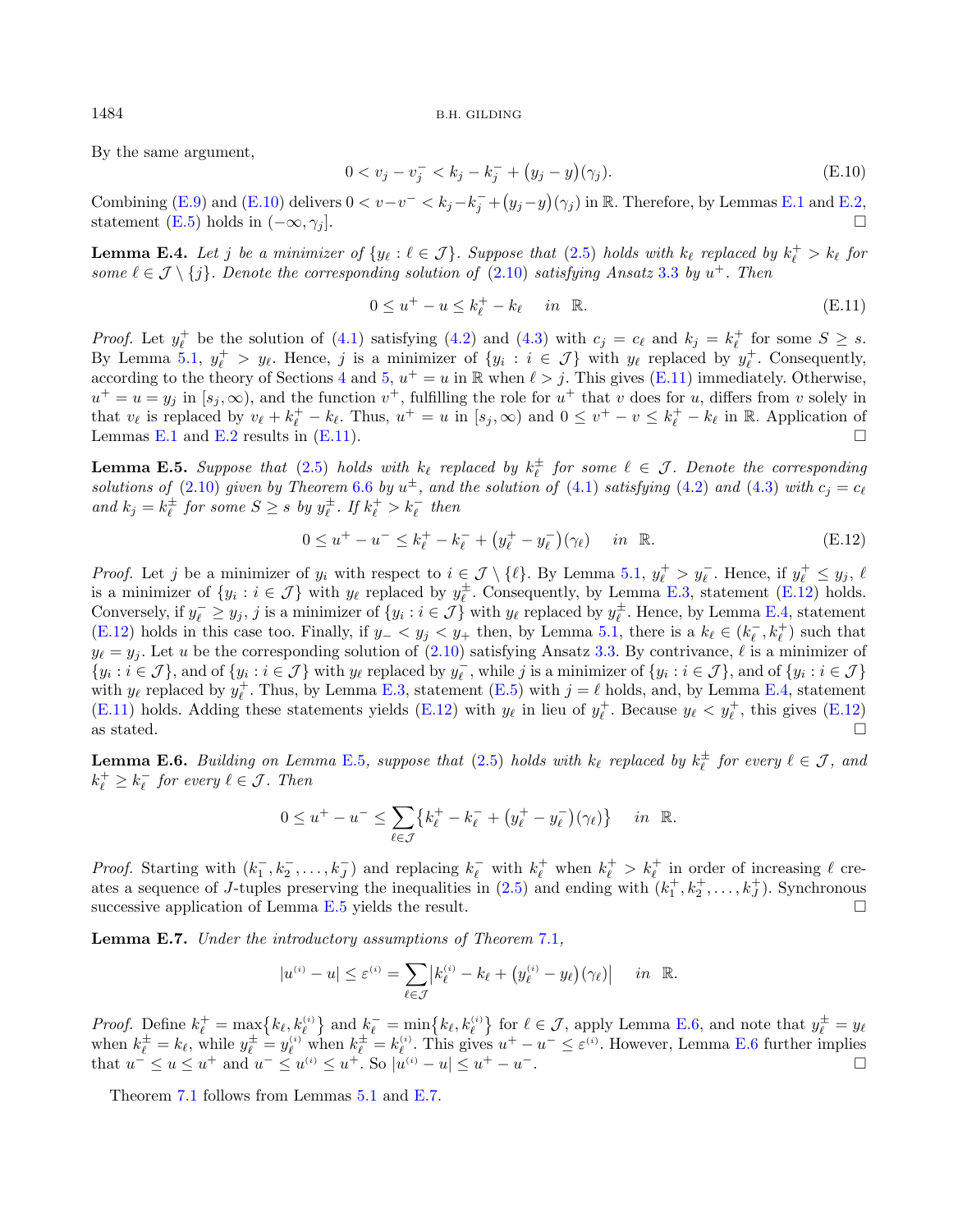### <span id="page-32-6"></span><span id="page-32-1"></span>Appendix F. Proof of Theorem [7.2](#page-13-3)

<span id="page-32-0"></span>The proof of Theorem [7.2](#page-13-3) is facilitated by the next result comparing solutions of  $(4.1)$ – $(4.3)$  assuming  $(2.4)$ and not  $(2.5)$ .

**Lemma F.1.** Suppose that  $\ell \geq 2$ . Let  $y_{\ell-1}$  be the solution of [\(4.1\)](#page-5-4) satisfying [\(4.2\)](#page-6-2) and [\(4.3\)](#page-6-3) with  $c_j = c_{\ell-1}$ and  $k_j = k_{\ell-1}$  for some  $S \geq s$ , and y the corresponding solution with  $c_j = c_{\ell}$  and  $k_j = k_{\ell-1}$ . Then  $y > y_{\ell-1}$ .

<span id="page-32-2"></span>*Proof.* Let  $\varphi_{\ell}$  and  $F_{\ell}$  be the functions appearing in the proof of Lemma [5.1,](#page-6-4) and  $s^*$  the unique solution of  $F_{\ell}(s^*) = k_{\ell-1} \text{ in } (-\infty, \gamma_{\ell}].$  By  $(5.1),$  $(5.1),$ 

$$
\int_s^{\varphi_\ell(s)} e^{\alpha \eta} df_\ell(\eta) = 0
$$

and

$$
F_{\ell}(s) = \frac{f_{\ell}(s) - f_{\ell}(\varphi_{\ell}(s))}{\alpha} = \int_s^{\varphi_{\ell}(s)} \frac{e^{\alpha(\eta - H)} - 1}{\alpha} df_{\ell}(\eta)
$$

for all  $s \leq \gamma_{\ell}$  and H. It follows that

<span id="page-32-5"></span><span id="page-32-3"></span>
$$
\int_{\varphi_{\ell}(s)}^{\varphi_{\ell-1}(s)} e^{\alpha \eta} df_{\ell}(\eta) = \int_s^{\varphi_{\ell-1}(s)} e^{\alpha \eta} d(f_{\ell} - f_{\ell-1})(\eta)
$$
(F.1)

and

$$
F_{\ell}(s) - F_{\ell-1}(s) = -\int_s^{\varphi_{\ell}(s)} \frac{1 - e^{\alpha(\eta - H)}}{\alpha} d(f_{\ell} - f_{\ell-1})(\eta) - \int_{\varphi_{\ell}(s)}^{\varphi_{\ell-1}(s)} \frac{e^{\alpha(\eta - H)} - 1}{\alpha} df_{\ell-1}(\eta)
$$
(F.2)

for all such s and H. Since  $f_{\ell}$  satisfies Hypothesis [4.2,](#page-6-0) while  $\varphi_{\ell}(s) \geq \gamma_{\ell}$  and  $\varphi_{\ell-1}(s) \geq \gamma_{\ell-1} \geq \gamma_{\ell}$  for  $s \leq \gamma_{\ell}$ , formula [\(F.1\)](#page-32-1) gives  $\varphi_{\ell} \leq \varphi_{\ell-1}$  in  $(-\infty, \gamma_{\ell}]$ . Whereupon, inasmuch  $f_{\ell-1}$  also satisfies Hypothesis [4.2,](#page-6-0) taking  $H = \varphi_{\ell}(s)$  in [\(F.2\)](#page-32-2) we deduce that  $F_{\ell}(s) \leq F_{\ell-1}(s)$  for all  $s \leq \gamma_{\ell}$  for which  $\varphi_{\ell}(s) < \gamma_{\ell-1}$ , and taking  $H = \gamma_{\ell-1}$ that  $F_{\ell}(s) \leq F_{\ell-1}(s)$  for all  $s \leq \gamma_{\ell}$  for which  $\varphi_{\ell}(s) \geq \gamma_{\ell-1}$ . So,  $F_{\ell} \leq F_{\ell-1}$  in  $(-\infty, \gamma_{\ell}]$  unconditionally. In particular, this implies that  $F_{\ell-1}(s_{\ell-1}) = k_{\ell-1} = F_{\ell}(s^*) \leq F_{\ell-1}(s^*)$ . In view of the strict monotonicity of  $F_{\ell-1}$ , this necessitates  $s^* \leq s_{\ell-1}$ . Subsequently, by  $(5.3)$ ,

<span id="page-32-4"></span>
$$
\alpha e^{\alpha x} (y - y_{\ell-1})(x) = (c_{\ell} - c_{\ell-1}) e^{\alpha s^*} - \int_{s^*}^{s_{\ell-1}} e^{\alpha \eta} df_{\ell-1}(\eta)
$$
(F.3)

for all  $x \in \mathbb{R}$ . Because  $c_{\ell} > c_{\ell-1}$  and  $s^* \leq s_{\ell-1} \leq \gamma_{\ell-1}$ , formula  $(F.3)$  yields  $y > y_{\ell-1}$  in  $\mathbb{R}$ .

With the above behind us, we may pick up the thread from Sections [5](#page-6-9) and [6.](#page-11-5)

**Lemma F.2.** Suppose that  $J \geq 2$ . Then  $y_1 > y_2$  when  $k_1$  is sufficiently large compared to  $k_2$ .

*Proof.* By  $(5.3)$  and in analogy to  $(F.3)$ ,

$$
\alpha e^{\alpha x} (y_1 - y_2)(x) = (c_1 - c_2)e^{\alpha s_1} - \int_{s_1}^{s_2} e^{\alpha \eta} df_2(\eta)
$$
 (F.4)

for all  $x \in \mathbb{R}$ . By Lemma [5.1,](#page-6-4)  $s_2 \leq \gamma_2$  and  $s_1 \to -\infty$  as  $k_1 \to \infty$ . By Hypothesis [4.2,](#page-6-0)  $f_2$  is strictly decreasing in  $(-\infty, \gamma_2]$ . Thus in the limit  $k_1 \to \infty$ , the right-hand side of  $(F.4)$ , which does not depend on x, is either a positive real number or  $+\infty$ .

<span id="page-32-7"></span>**Lemma F.3.** Under the assumptions of Theorem [7.2](#page-13-3),  $u \le u^*$  when  $\ell = 1$  and  $k_1$  is large.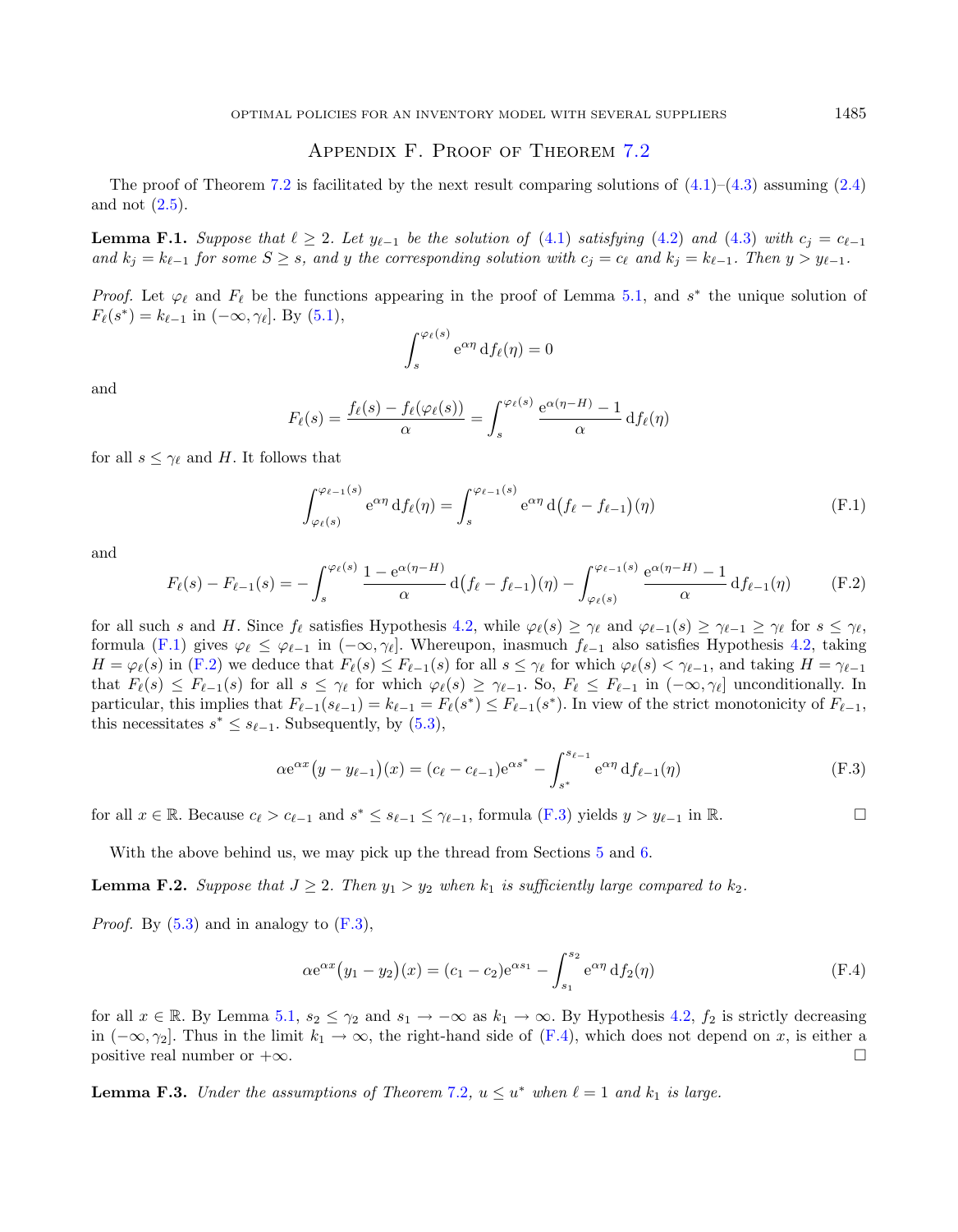*Proof.* Let j be the greatest minimizer of  $y_i$  with respect to  $i \in \mathcal{J}^* = \mathcal{J} \setminus \{1\}$ , and  $v^*$  the counterpart of v for  $u^*$ . By Lemma [F.2,](#page-32-5) j is the greatest minimizer of  $\{y_i : i \in \mathcal{J}\}\)$  for large  $k_1$ . Hence, for such  $k_1, u = u^* = y_j$  in  $[s_j, \infty)$ . Consequently,  $v = \min\{v_i : i \in \mathcal{J}\}\leq \min\{v_i : i \in \mathcal{J}^*\} = v^*$  in R. Whence, by Lemma [E.1,](#page-29-5)  $u \leq u^*$  in  $(-\infty, S_j]$ . Thus,  $u \leq u^*$  everywhere.

<span id="page-33-1"></span>**Lemma F.4.** Under the assumptions of Theorem [7.2](#page-13-3),  $u = u^*$  when  $\ell \geq 2$  and  $k_{\ell}$  is close to  $k_{\ell-1}$ .

*Proof.* By Lemmas [5.1](#page-6-4) and [F.1,](#page-32-6)  $y_{\ell} > y_{\ell-1}$  when  $k_{\ell} > k_{\ell+1}$  is sufficiently close to  $k_{\ell-1}$  for  $\ell < J$ , and when  $k_{\ell} \geq 0$  is sufficiently close to  $k_{\ell-1}$  for  $\ell = J$ . For such  $k_{\ell}$  it follows that the greatest minimizer j of  $\{y_i : i \in J\}$ is the greatest minimizer of  $\{y_i : i \in \mathcal{J}^*\}\$  where  $\mathcal{J}^* = \mathcal{J} \setminus \{\ell\}$ . According to the theory in Section [5,](#page-6-9) this necessitates  $u = u^*$  throughout  $\mathbb R$  when  $j < \ell$ , and,  $u = u^* = y_j$  in  $[s_j, \infty)$  when  $j > \ell$ . In the latter event, since [\(5.8\)](#page-8-7) implies that  $y'_{j} < -c_{\ell-1}$  in  $(S_{j,\ell}, S_{j,\ell-1}),$ 

$$
y_j(S_{j,\ell-1}) - y_j(S_{j,\ell}) < -c_{\ell-1}(S_{j,\ell-1} - S_{j,\ell}).
$$

Subsequently, by [\(5.13\)](#page-8-5),

<span id="page-33-2"></span>
$$
v_{\ell}(x) - v_{\ell-1}(x) > k_{\ell} - k_{\ell-1} + (c_{\ell} - c_{\ell-1})(S_{j,\ell} - x).
$$

Consequently, if  $k_{\ell} > k_{\ell-1} - (c_{\ell} - c_{\ell-1})(S_{i,\ell} - s_i)$  in addition to the afore-mentioned closeness of  $k_{\ell}$  to  $k_{\ell-1}$ , we have  $v_{\ell} > v_{\ell-1}$  in  $(-\infty, s_j]$ . Thus, denoting by  $v^*$  the function for  $u^*$  fulfilling the role that v does for u, necessarily  $v = v^*$  in  $(-\infty, s_j]$  for such  $k_{\ell}$ . Therefore, by Lemmas [5.10](#page-9-2) and [5.11,](#page-10-0)  $u = u^*$  in  $(-\infty, s_j)$ . Whence,  $u = u^*$ everywhere.

To complete the proof of Theorem [7.2,](#page-13-3) we note that Lemma [E.5](#page-31-4) tells us that u does not increase as  $k_{\ell}$ decreases. Hence, if the theorem is true for suitably large  $k_{\ell}$ , then it is true for all  $k_{\ell}$  preserving the inequalities in [\(2.5\)](#page-4-2). Lemmas [F.3](#page-32-7) and [F.4](#page-33-1) confirm that the former is indeed so.

### Appendix G. Proof of Theorem [7.3](#page-13-1)

<span id="page-33-0"></span>Let us first consider a select case.

**Lemma G.1.** Let u be the solution of  $(2.10)$  given by Theorem [6.6](#page-12-2) and  $u^+$  the corresponding solution with  $c_{\ell}$ replaced by  $c_{\ell}^+$  for some  $\ell \in \mathcal{J}$ . If  $c_{\ell}^+ > c_{\ell}$  then  $u^+ \geq u$  in  $\mathbb{R}$ .

*Proof.* Suppose to begin with that  $k_{\ell} > 0$ . Denote by  $u^{(1)}$  the solution of  $(2.10)$  given by Theorem [6.6](#page-12-2) when  $c_{\ell}^+$ is inserted in the sequence [\(2.4\)](#page-4-4),  $k_{\ell}^{+}$  is inserted in the corresponding position in [\(2.5\)](#page-4-2), and the structure of (2.4) and [\(2.5\)](#page-4-2) is otherwise preserved. Denote by  $u^{(2)}$  the corresponding solution when  $c_{\ell}$  and  $k_{\ell}$  are subsequently removed from the just-constructed sequences [\(2.4\)](#page-4-4) and [\(2.5\)](#page-4-2). By Lemma [F.4,](#page-33-1)  $u^{(1)} = u$  if  $k_{\ell}^{+}$  is sufficiently close to  $k_{\ell}$ . By Theorem [7.2,](#page-13-3)  $u^{(2)} \geq u^{(1)}$ . Hence,  $u^{(2)} \geq u$ . Passage to the limit  $k_{\ell}^{+} \to k_{\ell}$ , which is justified by Theorem [7.1,](#page-13-2) yields  $u^+ \geq u$ . If  $k_{\ell} = 0$ , a further passage to the limit, likewise justified by Theorem 7.1, delivers the result for this case.  $\Box$ 

In the light of Lemma [E.6,](#page-31-5) it is enough to prove Theorem [7.3](#page-13-1) assuming that  $k_{\ell}^+ = k_{\ell}^-$  for every  $\ell \in \mathcal{J}$ . Starting with  $(c_1^-, c_2^-, \ldots, c_J^-)$  and changing  $c_{\ell}^-$  to  $c_{\ell}^+$  if  $c_{\ell}^+ > c_{\ell}^-$  in decreasing order of  $\ell \in \mathcal{J}$  leads to a sequence of  $J$ -tuples preserving the ordering of  $(2.4)$ . Simultaneous application of Lemma [G.1](#page-33-2) shows that the corresponding sequence of solutions of  $(2.10)$  is nondecreasing. As the first of these is  $u^-$  and the last is  $u^+$ , this provides the theorem.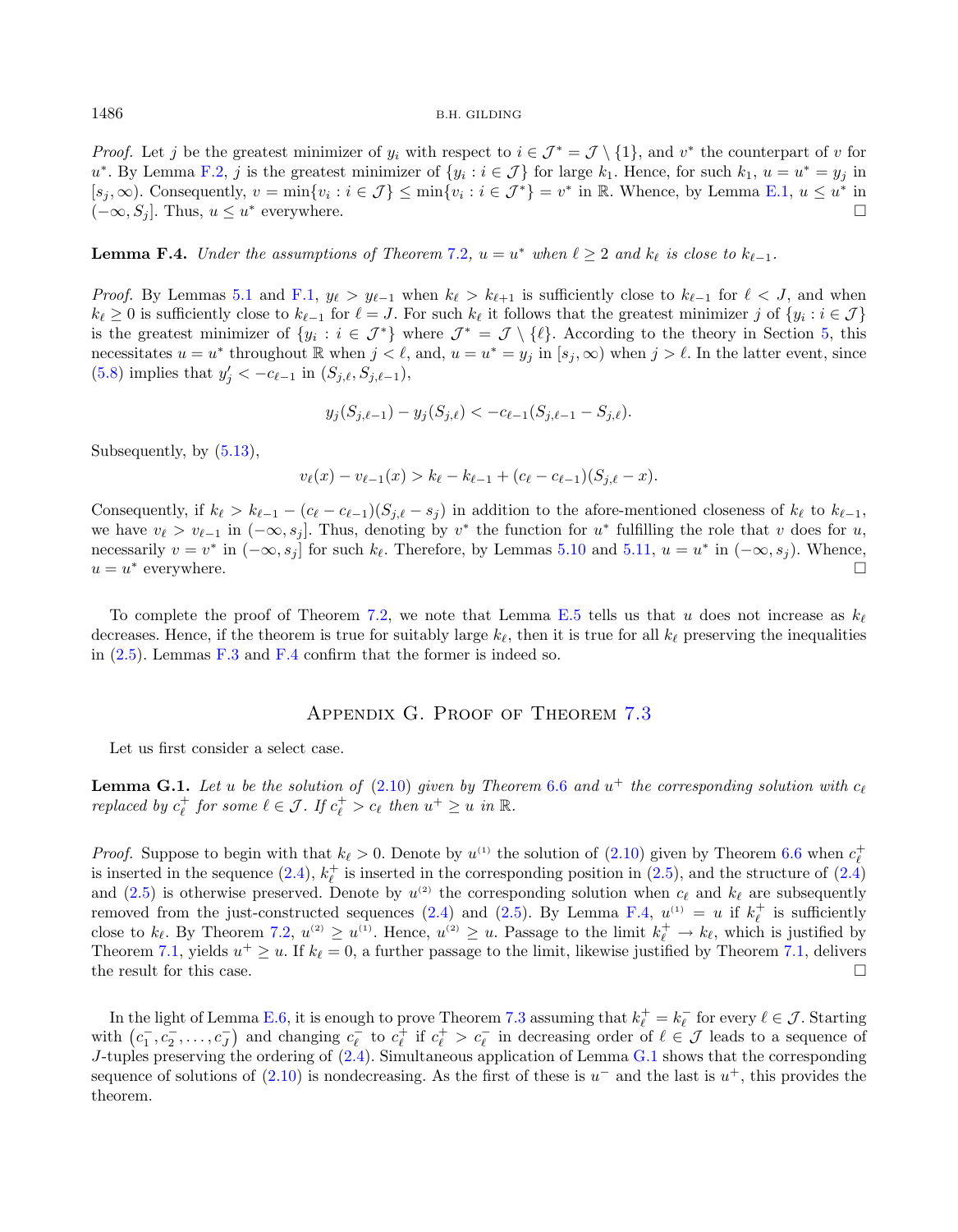### <span id="page-34-2"></span>APPENDIX H. PROOF OF THEOREM [9.1](#page-16-0)

<span id="page-34-0"></span>Let  $F_1$  and  $F_2$  be the functions from the proof of Lemma [5.1](#page-6-4) associated with  $f_1$  and  $f_2$  respectively. By Lemmas [F.1](#page-32-6) and [F.2,](#page-32-5) the solution y of equation [\(4.1\)](#page-5-4) satisfying [\(4.2\)](#page-6-2) and [\(4.3\)](#page-6-3) with  $c_i = c_1$  and  $k_i = k$  for some  $S \geq s$  is such that  $y < y_2$  when  $k = k_2$ , and  $y > y_2$  when k is large. Concurrently, by Lemma [5.1,](#page-6-4) y depends continuously and strictly monotonically on  $k \geq 0$ . Therefore, there is a number  $k_1 > k_2$  for which  $y < y_2$  when  $k < k_1$ ,  $y = y_2$  when  $k = k_1$ , and  $y > y_2$  when  $k > k_1$ . It follows that 1 is the unique minimizer of  $\{y_1, y_2\}$  when  $k_1 < k_t$ , that 2 is the unique minimizer when  $k_1 > k_t$ , and that 1 and 2 are both minimizers when  $k_1 = k_t$ . This gives rise to the function  $K_{\dagger}$ . By the proof of Lemma [5.1](#page-6-4) and [\(F.3\)](#page-32-3), it can be expressed

<span id="page-34-3"></span><span id="page-34-1"></span>
$$
K_{\dagger}(k_2) = F_1(s_1), \tag{H.1}
$$

<span id="page-34-4"></span>where  $s_1$  is the solution of

$$
-\int_{s_1}^{s_2} e^{\alpha \eta} df_1(\eta) = (c_2 - c_1) e^{\alpha s_2}
$$
\n(H.2)

in  $(-\infty, s_2)$ , and  $s_2$  is the solution of

<span id="page-34-7"></span><span id="page-34-5"></span>
$$
F_2(s_2) = k_2 \tag{H.3}
$$

in  $(-\infty, \gamma_2]$ . The continuous and monotonic dependence of  $K_t$  on  $k_2$  are a consequence of [\(H.1\)](#page-34-1)–[\(H.3\)](#page-34-2).

For  $k_1 \geq K_1(k_2)$ , whether  $\{y_1, y_2\}$  has one or two minimizers, 2 is the greatest. Therefore, tracing the procedure pinpointing the solution of  $(2.10)$  satisfying Ansatz [3.3](#page-5-2) in Section [5,](#page-6-9)

<span id="page-34-6"></span>
$$
\sigma_2 = \{y_2(S_2) + k_2 + c_2 S_2 - y_2(S_{2,1}) - k_1 - c_1 S_{2,1}\} / (c_2 - c_1)
$$
\n(H.4)

and

$$
T_2 = f(\sigma_2) + c_1 - \alpha v_1(\sigma_2) = f(\sigma_2) + c_1 - \alpha \{ y_2(S_{2,1}) + k_1 + c_1(S_{2,1} - \sigma_2) \}. \tag{H.5}
$$

Taking [\(H.4\)](#page-34-3), using [\(4.3\)](#page-6-3) to eliminate  $k_2$ , equation [\(4.1\)](#page-5-4) to eliminate  $y_2$  in favour of  $y_2'$ , condition [\(4.2\)](#page-6-2) to eliminate  $y_2'(s_2)$ , and substituting  $y_2'(S_{2,1}) = -c_1$  yields

<span id="page-34-8"></span>
$$
\sigma_2 = \{ f_2(s_2) - f_1(S_{2,1}) - c_1 + c_2 - \alpha k_1 \} / \{ \alpha (c_2 - c_1) \}.
$$
\n(H.6)

Similarly, taking [\(H.5\)](#page-34-4), using [\(4.1\)](#page-5-4) to eliminate  $y_2$  in favour of  $y_2'$ , substituting  $y_2'(S_{2,1}) = -c_1$ , and using [\(H.6\)](#page-34-5) to eliminate  $k_1$  yields

$$
T_2 = f_2(\sigma_2) - f_2(s_2) + c_1 - c_2.
$$
\n(H.7)

By [\(H.6\)](#page-34-5),  $\sigma_2$  is a strictly decreasing continuous function of  $k_1 \ge K_1(k_2)$  such that  $\sigma_2 \to -\infty$  as  $k_1 \to \infty$ . By [\(H.7\)](#page-34-6) and Hypothesis [4.2,](#page-6-0)  $T_2$  is a strictly decreasing continuous function of  $\sigma_2 \leq s_2$  such that  $T_2 \to \infty$  as  $\sigma_2 \to -\infty$ . Therefore, as a composite function,  $T_2$  is continuous and strictly increasing for  $k_1 \geq K_1(k_2)$ , and such that  $T_2 \to \infty$  as  $k_1 \to \infty$ . However, because  $y_1 = y_2$  when  $k_1 = K_{\dagger}(k_2)$ , Lemma [5.13](#page-10-6) implies that  $T_2 < 0$ when  $k_1$  takes this value. Hence, there is a  $k_* > K_{\dagger}(k_2)$  with the property that  $T_2 < 0$  when  $k < k_*$  and  $T_2 \ge 0$ when  $k \geq k_*$ . This leads to the function  $K_*$ , which in the light of [\(H.6\)](#page-34-5) and [\(H.7\)](#page-34-6) can be expressed

$$
K_*(k_2) = \{f_1(\sigma_2) - f_1(S_{2,1})\}/\alpha,
$$
\n(H.8)

where  $\sigma_2$  is the solution of

$$
f_2(\sigma_2) = f_2(s_2) - c_1 + c_2 \tag{H.9}
$$

in  $(-\infty, s_2)$ . By [\(H.3\)](#page-34-2),  $s_2$  is a continuous strictly decreasing function of  $k_2 \geq 0$ . We assert that  $f_1(\sigma_2) - f_1(S_{2,1})$ is a strictly decreasing continuous function of  $s_2 \leq \gamma_2$ . Given that this assertion is true, formula [\(H.8\)](#page-34-7) implies that  $K_*$  is continuous and strictly increasing as claimed. Confirmation of the assertion is assigned to the lemma below.

**Lemma H.1.** The function  $s_2 \mapsto f_1(\sigma_2) - f_1(S_{2,1})$  is continuous and strictly decreasing in  $(-\infty, \gamma_2]$ .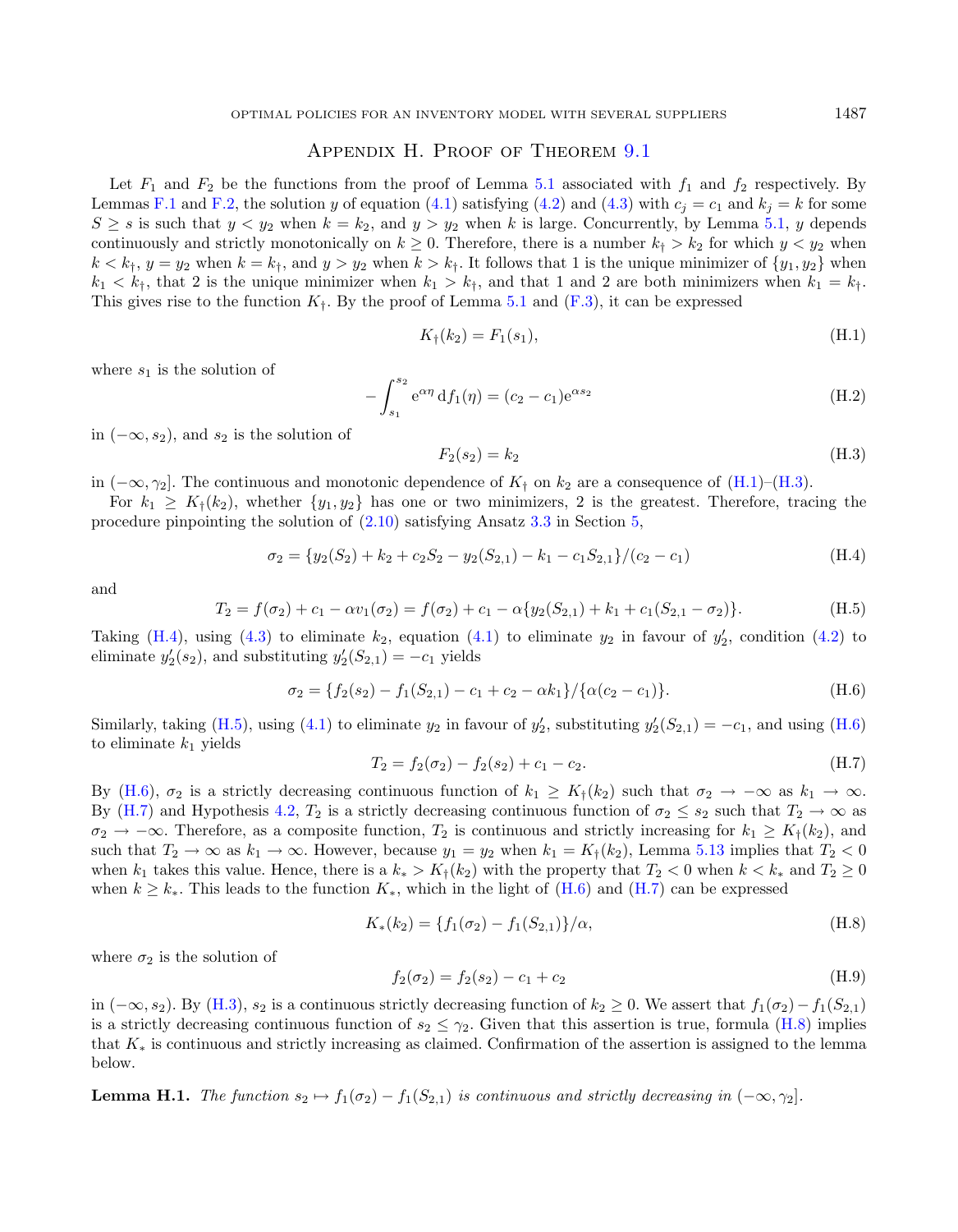*Proof.* By [\(H.9\)](#page-34-8) and Hypothesis [4.2,](#page-6-0)  $\sigma_2$  is a strictly increasing continuous function of  $s_2 \leq \gamma_2$ . Noting that  $f_1(\sigma_2) = f_2(\sigma_2) - \alpha(c_2 - c_1)\sigma_2$ , it subsequently suffices to show that  $f_2(\sigma_2) - f_1(S_{2,1})$  is a strictly decreasing continuous function of  $s_2 \leq \gamma_2$ . With this in mind, formula [\(5.9\)](#page-8-2) can be rewritten

$$
\int_{\gamma_1}^{S_{2,1}} e^{\alpha \eta} df_1(\eta) = (c_2 - c_1) e^{\alpha \gamma_2} - \int_{\gamma_2}^{\gamma_1} e^{\alpha \eta} df_1(\eta) - \int_{s_2}^{\gamma_2} e^{\alpha \eta} df_2(\eta).
$$
 (H.10)

This is most easily verified by working from  $(H.10)$  back to  $(5.9)$ , to be specific by eliminating  $s_2$  with the aid of the left-hand component of [\(5.1\)](#page-6-5), substituting  $f_2(\eta) = f_1(\eta) + \alpha(c_2 - c_1)\eta$ , and simplifying. By the Implicit Function Theorem applied to  $(H.10)$ ,  $f_1(S_{2,1})$  is continuously differentiable in terms of  $f_2(s_2)$  for  $s_2 < \gamma_2$ , with

<span id="page-35-0"></span>
$$
\frac{\mathrm{d}f_1(S_{2,1})}{\mathrm{d}f_2(s_2)} = \mathrm{e}^{-\alpha(S_{2,1}-s_2)}.
$$

Hence, employing [\(H.9\)](#page-34-8),

$$
\frac{\mathrm{d}\{f_2(\sigma_2) - f_1(S_{2,1})\}}{\mathrm{d}f_2(s_2)} = 1 - \mathrm{e}^{-\alpha(S_{2,1} - s_2)} > 0 \quad \text{for } s_2 < \gamma_2.
$$

As  $s_2 \mapsto f_2(s_2)$  is continuous and strictly decreasing in  $(-\infty, \gamma_2]$ , this leads to the desired result.

### APPENDIX I. PROOF OF THEOREM [9.2](#page-16-1)

Set  $k_1 = K_1^-(k_2)$  and let  $y_1^{\pm}$  be the solution of [\(4.1\)](#page-5-4) satisfying [\(4.2\)](#page-6-2) and [\(4.3\)](#page-6-3) with  $c_j = c_1^{\pm}$  and  $k_j = k_1$  for some  $S \geq s$ . By Lemma [F.1,](#page-32-6)  $y_1^+ > y_1^-$ . However, since  $k_1 = K_{\dagger}^-(k_2)$ ,  $y_1^- = y_2$ . This means that 2 is the unique minimizer of  $\{y_1^+, y_2\}$ . Thus,  $k_1 > K^+_{\dagger}(k_2)$ . This confirms that part of the theorem regarding  $K_{\dagger}$ .

To confirm the part concerning  $K_*$ , denote the respective numbers induced by [\(5.8\)](#page-8-7) with  $j = 2$  and  $c_{\ell} = c_1^{\pm}$ by  $S_{2,1}^{\pm}$ , and the solutions of  $(H.9)$  in  $(-\infty, s_2)$  by  $\sigma_2^{\pm}$ . By Lemma [5.6,](#page-8-3)  $S_{2,1}^{\pm} < S_{2,1}^{-}$ , while  $(H.9)$  implies that  $\sigma_2^+ > \sigma_2^-$ . Furthermore, by [\(H.8\)](#page-34-7) and [\(H.9\)](#page-34-8),

$$
K^{\pm}_{*}(k_2) = \left\{ f_2(s_2) - c_1^{\pm} + c_2 - f(S_{2,1}^{\pm}) \right\} / \alpha - c_1^{\pm} (S_{2,1}^{\pm} - \sigma_2^{\pm}) - c_2 \sigma_2^{\pm}.
$$

Substituting  $f(S_{2,1}^{\pm}) = (Ay_2)(S_{2,1}^{\pm}) = -c_1^{\pm} + \alpha y_2(S_{2,1}^{\pm})$  in the above gives

<span id="page-35-2"></span>
$$
K_*^{\pm}(k_2) = \{f_2(s_2) + c_2\}/\alpha - y_2(S_{2,1}^{\pm}) - c_1^{\pm}(S_{2,1}^{\pm} - \sigma_2^{\pm}) - c_2\sigma_2^{\pm}.
$$

Hence,

<span id="page-35-1"></span>
$$
(K_{*}^{+} - K_{*}^{-})(k_{2}) = y_{2}(S_{2,1}^{-}) - y_{2}(S_{2,1}^{+}) - c_{2}(\sigma_{2}^{+} - \sigma_{2}^{-}) - c_{1}^{+}(S_{2,1}^{+} - \sigma_{2}^{+}) + c_{1}^{-}(S_{2,1}^{-} - \sigma_{2}^{-})
$$
  

$$
< y_{2}(S_{2,1}^{-}) - y_{2}(S_{2,1}^{+}) + c_{1}^{-}(S_{2,1}^{-} - S_{2,1}^{+}).
$$
 (I.1)

However, statement [\(5.8\)](#page-8-7) implies that  $y_2' < -c_1^-$  in  $(S_{2,1}^+, S_{2,1}^-)$ . So,

$$
y_2(S_{2,1}^-) - y_2(S_{2,1}^+) < -c_1^-(S_{2,1}^- - S_{2,1}^+).
$$
\n(1.2)

Combining [\(I.1\)](#page-35-1) and [\(I.2\)](#page-35-2) yields  $(K_*^+ - K_*^-)(k_2) < 0$ .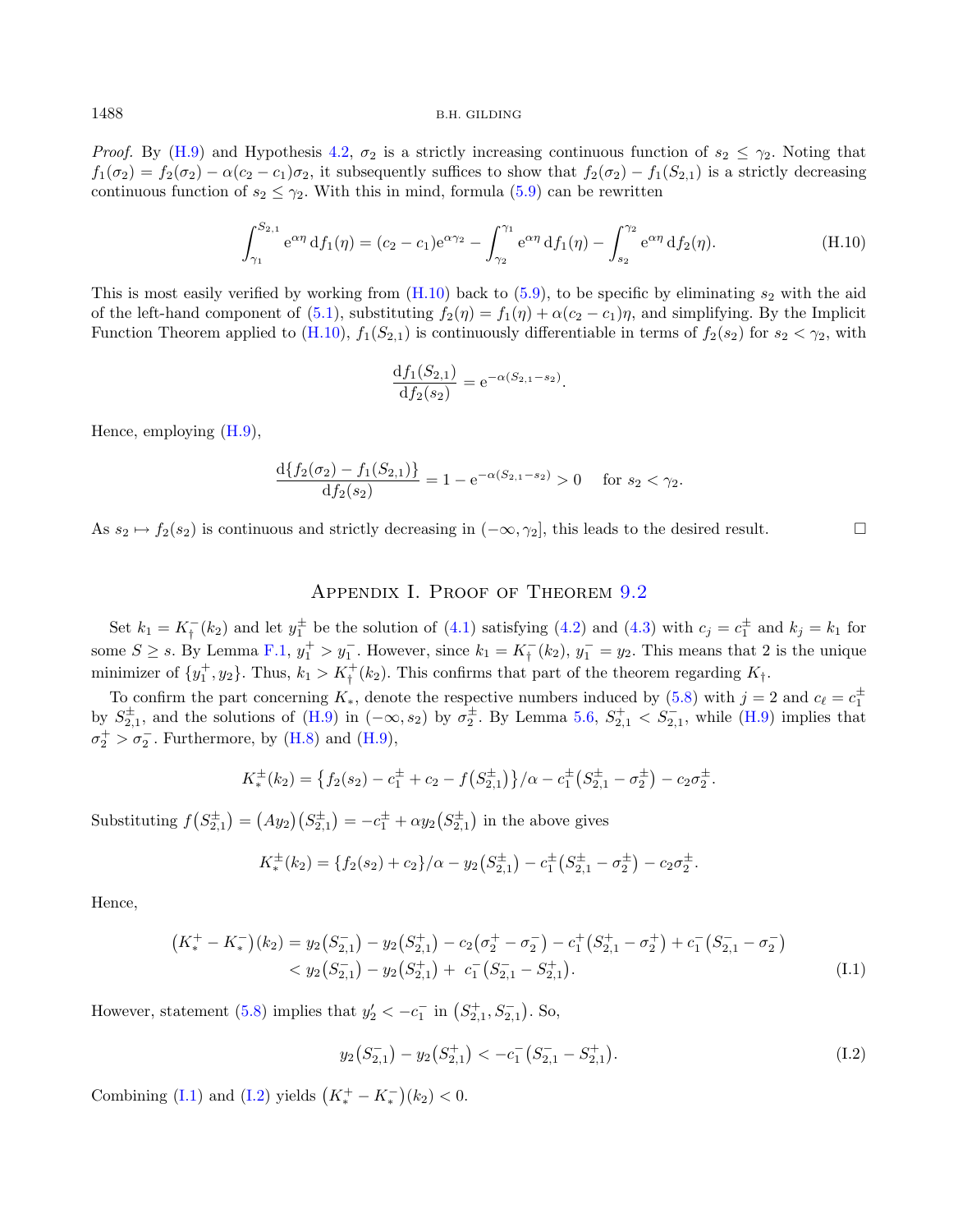### APPENDIX J. PROOF OF THEOREM [9.3](#page-16-2)

<span id="page-36-12"></span>Let  $\gamma_2^{\pm}$  be the respective number for which  $f_2^{\pm}$  satisfies Hypothesis [4.2,](#page-6-0) and  $y_2^{\pm}$ ,  $s_2^{\pm}$  and  $S_2^{\pm}$  the solution of  $(4.1)-(4.3)$  $(4.1)-(4.3)$  $(4.1)-(4.3)$  with  $c_j = c_2^{\pm}$  and  $k_j = k_2$ . Note that  $K_{\dagger}^{\pm}(k_2)$  is the number  $k_1 \in (k_2,\infty)$  for which  $y_1 = y_2^{\pm}$ . By Lemma [F.1,](#page-32-6)  $y_2^+ > y_2^-$ . Hence, by Lemma [5.1,](#page-6-4)  $K^+_\dagger(k_2) > K^-_\dagger(k_2)$ . This gives the theorem as far as  $K_\dagger$  is concerned.

To obtain the conclusion concerning  $K_{*}$ , further to the notation introduced in the preceding paragraph, let  $k_1 = K_*^+(k_2)$ . Since  $K_{\dagger}^-(k_2) < K_{\dagger}^+(k_2)$ ,  $K_{\dagger}^-(K_{\dagger}^+(k_2)) > K_{\dagger}^+(k_2)$  by [\(9.1\)](#page-16-3), and  $K_{\dagger}^-$  is continuous and strictly increasing in  $[0, \infty)$ , there is a  $k_{\iota} \in (k_2, K^+_{\dagger}(k_2))$  for which  $K^-_{\dagger}(k_{\iota}) = K^+_{\dagger}(k_2)$ . Subsequently, by Lemma [5.1,](#page-6-4) equation [\(4.1\)](#page-5-4) has a solution  $y_t$  satisfying [\(4.2\)](#page-6-2) and [\(4.3\)](#page-6-3) with  $c_j = c_2^-$  and  $k_j = k_t$  for a unique pair of values  $S \geq s$ . Moreover, these values,  $S_t$  and  $s_t$  say, are such that  $s_t < \gamma_2^- < S_t$ . Because  $K_f^-(k_t) = K_f^+(k_2)$ ,  $y_t \equiv y_2^+$ . Hence, by Lemma [5.12,](#page-10-1)  $s_t < s_2^+ < S_t^+ < S_t$ . Invoking Lemma [5.6,](#page-8-3) let  $S_{2,2} = S_2^+$ ,  $S_{2,t} = S_t$ , and  $S_{2,1} > S_{2,t}$  be the unique solution of  $(y_2^{\dagger})'(S_{2,1}) = -c_1$  in  $(s_t, \infty)$ . Define  $v_1$  by  $(5.13)$  with  $y_j = y_2^{\dagger}$  and  $j = 2, v_t$  by  $(5.13)$ with  $y_j = y_2^+, j = 2$  and  $c_{\ell} = c_2^-,$  and  $v_2$  by [\(5.13\)](#page-8-5) with  $y_j = y_2^+, j = 2$  and  $c_{\ell} = c_2^+.$  Let  $\sigma_2^{(1)}, \sigma_2^{(2)}$  and  $\sigma_2^{(3)}$  be the unique solutions of

<span id="page-36-14"></span><span id="page-36-13"></span>
$$
v_1(\sigma_2^{(1)}) = v_\iota(\sigma_2^{(1)}), \quad v_1(\sigma_2^{(2)}) = v_2(\sigma_2^{(2)}) \quad \text{and} \quad v_\iota(\sigma_2^{(3)}) = v_2(\sigma_2^{(3)}).
$$

Inasmuch [\(5.8\)](#page-8-7) holds for  $j = 2$  and  $\ell = 1$ ,  $\sigma_2^{(2)} < s_2^+ \leq \gamma_2^+$ . Similarly,  $\sigma_2^{(3)} < s_2^+ \leq \gamma_2^+$  and  $\sigma_2^{(1)} < s_\ell < \gamma_2^-$ . Set

$$
T_2^{(1)} = (f - Av_1)(\sigma_2^{(1)}), \quad T_2^{(2)} = (f - Av_1)(\sigma_2^{(2)}) \quad \text{and} \quad T_2^{(3)} = (f - Av_t)(\sigma_2^{(3)}).
$$

By Lemma [5.13,](#page-10-6)  $T_2^{(3)} < 0$ . Hence,

$$
(f - Av_2)(\sigma_2^{(3)}) = T_2^{(3)} + c_2^+ - c_2^- < c_2^+ - c_2^-.
$$
\n(J.1)

<span id="page-36-3"></span><span id="page-36-0"></span>On the other hand, since  $k_1 = K_*^+(k_2)$ ,  $T_2^{(2)} = 0$ . So,

$$
(f - Av_2)(\sigma_2^{(2)}) = T_2^{(2)} + c_2^+ - c_1 = c_2^+ - c_1 > c_2^+ - c_2^-.
$$
\n(J.2)

<span id="page-36-9"></span><span id="page-36-8"></span><span id="page-36-5"></span>From [\(J.1\)](#page-36-13), [\(J.2\)](#page-36-14) and Lemma [5.9,](#page-9-0) we deduce that  $\sigma_2^{(2)} < \sigma_2^{(3)}$ . Since  $v_2' = -c_2^+ < v_1' = -c_2^- < v_1' = -c_1$ , it follows that  $\sigma_2^{(1)} < \sigma_2^{(2)}$ . Consequently, by Lemma [5.9,](#page-9-0)  $T_2^{(1)} = (f - Av_1)(\sigma_2^{(1)}) > (f - Av_1)(\sigma_2^{(2)}) = T_2^{(2)} = 0$ . This implies that  $k_1 = K_*^+(k_2) > K_*^-(k_1)$ . However, recalling that  $k_1 > k_2$  and that  $K_*^-$  is strictly increasing in  $[0, \infty)$ , necessarily  $K_*^-(k_1) > K_*^-(k_2)$ . Thus  $K_*^+(k_2) > K_*^-(k_2)$ .

<span id="page-36-11"></span><span id="page-36-6"></span><span id="page-36-4"></span>Acknowledgements. The author is most grateful to Lakdere Benkherouf for his contribution to this work in many ways.

#### **REFERENCES**

- <span id="page-36-7"></span><span id="page-36-2"></span><span id="page-36-1"></span>[1] K.J. Arrow, T. Harris and J. Marschak, Optimal inventory policy. Econometrica 19 (1951) 250–272.
- <span id="page-36-10"></span>[2] K.J. Arrow, S. Karlin and H. Scarf (editors), Studies in the Mathematical Theory of Inventory and Production. Stanford University Press, Stanford, CA (1958).
- [3] J.A. Bather, A continuous time inventory model. J. Appl. Probab. 3 (1966) 538–549.
- [4] S. Benjaafar, D. Chen and Y. Yu, Optimal policies for inventory systems with concave ordering costs. Nav. Res. Logistics 65 (2018) 291–302.
- [5] L. Benkherouf and B.H. Gilding, Optimal policies for a deterministic continuous-time inventory model with several suppliers. RAIRO: Oper. Res. 55 (2021) S947–S966.
- [6] L. Benkherouf and B.H. Gilding, Optimal policies for a deterministic continuous-time inventory model with several suppliers: a hyper-generalized  $(s, S)$  policy. RAIRO: Oper. Res. 55 (2021) 1841–1863.
- [7] L. Benkherouf and M. Johnson, Optimality of  $(s, S)$  policies for jump inventory models. *Math. Methods Oper. Res.* **76** (2012) 377–393.
- [8] A. Bensoussan, Dynamic Programming and Inventory Control. IOS Press, Amsterdam (2011).
- [9] C.W. Churchman, R.L. Ackoff and E.L. Arnoff, Introduction to Operations Research. John Wiley & Sons, New York (1957).
- [10] G.W. Dickson, An analysis of vendor selection systems and decisions. J. Purchasing 2 (1966) 5–17.
- [11] E.J. Fox, R. Metters and J. Semple, Optimal inventory policies with two suppliers. Oper. Res. 54 (2006) 389–393.
- [12] S.K. Goyal and B.C. Giri, Recent trends in modeling of deteriorating inventory. Eur. J. Oper. Res. 134 (2001) 1–16.